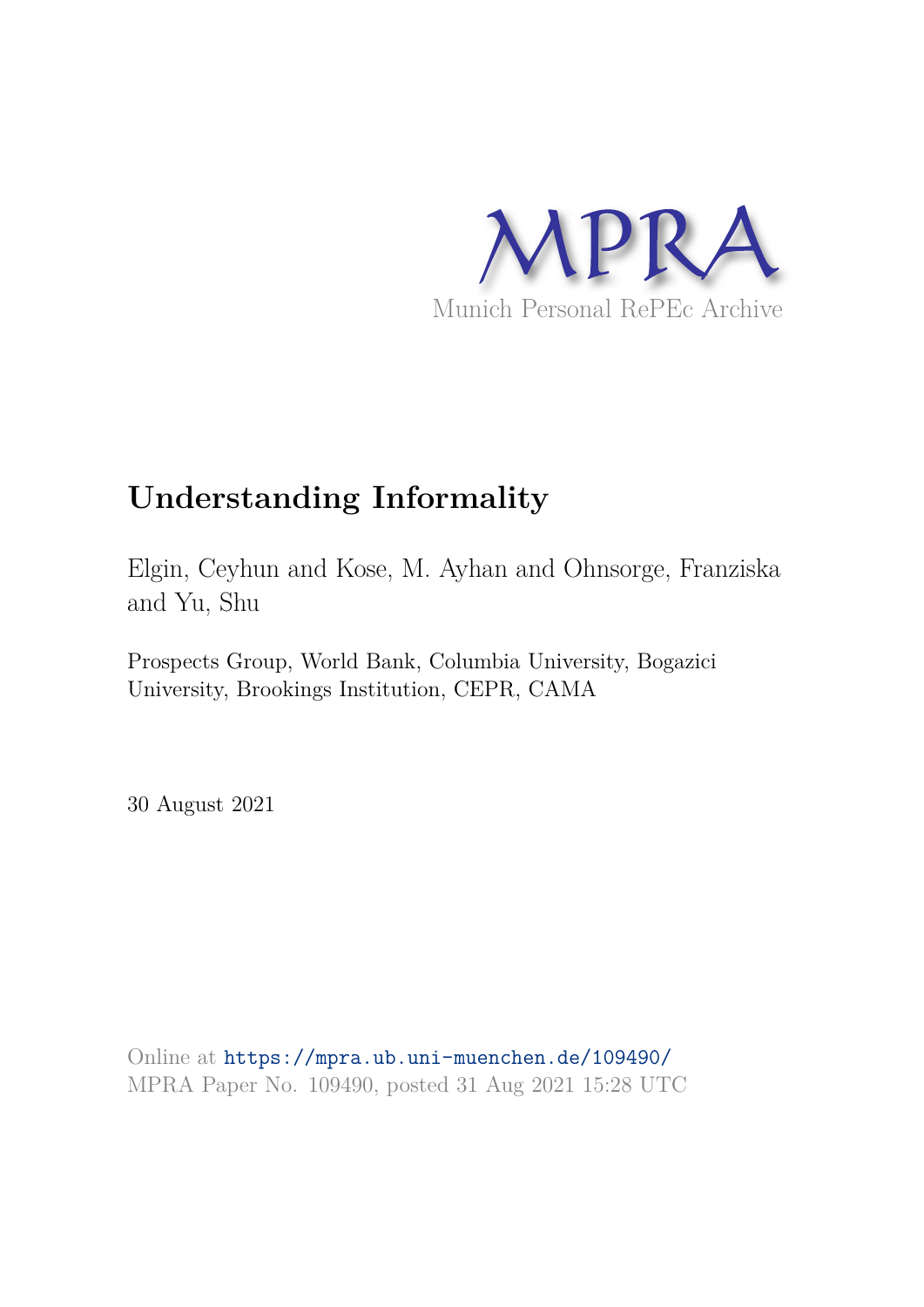# Understanding Informality

Ceyhun Elgin, M. Ayhan Kose, Franziska Ohnsorge, and Shu Yu<sup>1</sup>

Abstract: This paper introduces a comprehensive database of informal economic activity. The database focuses on measures that have strong cross-country and over time coverage: it includes both model-based and survey-based measures of informality and covers more than 160 economies for the period 1990-2018. The paper illustrates two applications of the database. First, it distills stylized facts of informal activity, including its declining trend and pervasiveness in emerging market and developing economies (EMDEs). Second, it documents the cyclical features of the informal economy. Overall, informal economy recessions (recoveries) do not differ significantly from those of formal economy. Like formal-economy business cycles, informal-economy business cycles tend to be shallower in advanced economies than in EMDEs. Informal employment in both advanced economies and EMDEs appears to be largely acyclical.

Key Words: Informal economy, self-employment, employment, output, business cycles. **JEL Codes**: E26, E32, J46, O17

<sup>1</sup> Elgin: Columbia University; and Bogazici University; ce2403@columbia.edu. Kose: World Bank, Prospects Group; Brookings Institution; CEPR; and CAMA; akose@worldbank.org. Ohnsorge: World Bank, Prospects Group; CEPR; and CAMA; fohnsorge@worldbank.org. Yu (Corresponding Author): World Bank; syu2@worldbank.org. We thank Salvatore Capasso, Kevin Clinton, Norman Loayza, William Maloney, Christopher Towe, and seminar/conference participants at the World Bank, ETH, University of Heidelberg, and the 7th IMF Statistical Forum for useful comments. Research assistance was provided by Zhuo Chen, Lorez Qehaja, and Xinyue Wang. The findings, interpretations, and conclusions expressed in this paper are those of the authors. They do not necessarily represent the views of the institutions they are affiliated with. The database is available at: [https://www.worldbank.org/en/research/brief/informal-economy-database.](https://www.worldbank.org/en/research/brief/informal-economy-database)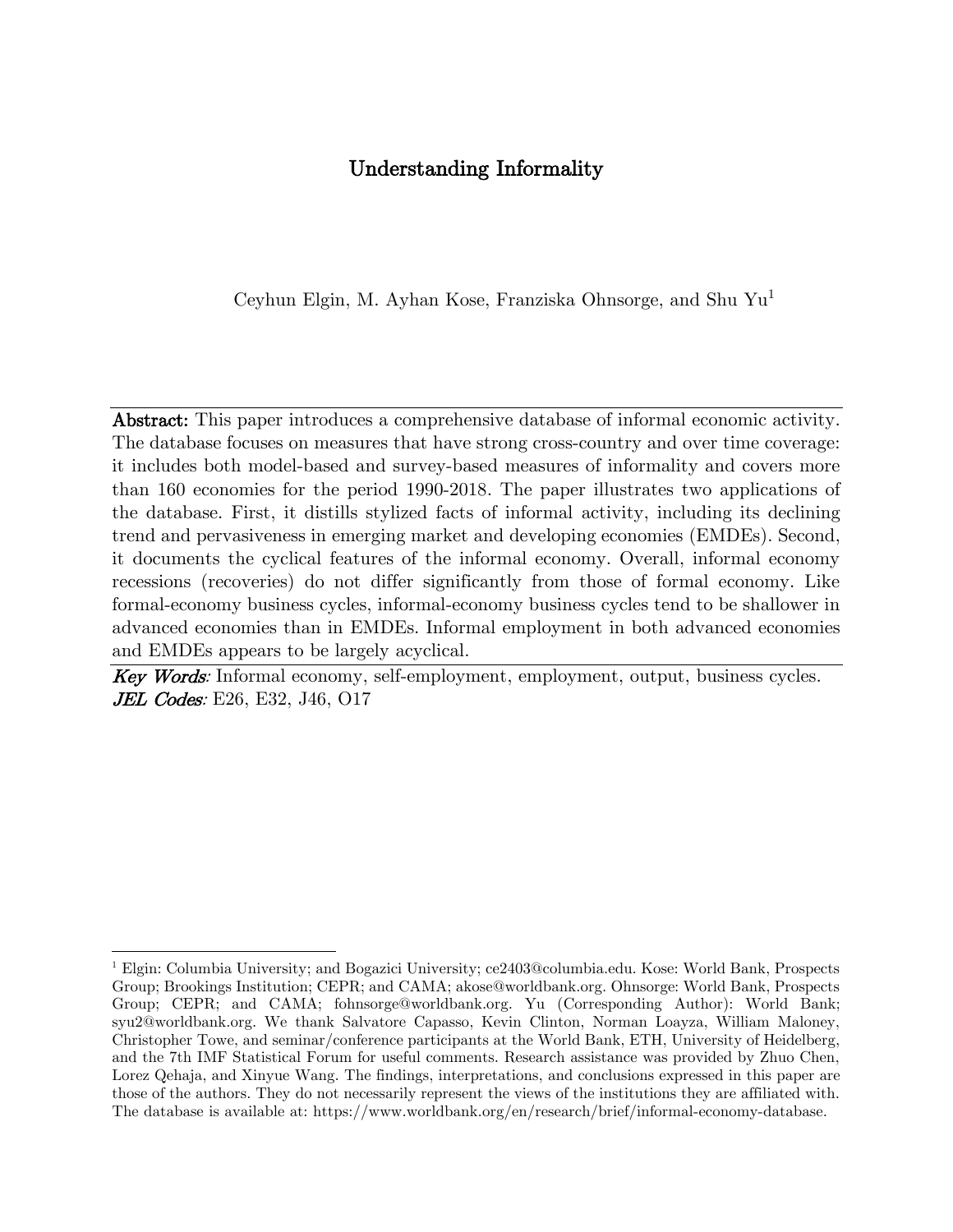# 1. Introduction

The livelihoods of the poor in emerging market and developing economies (EMDEs) often depend on informal economic activity. In these economies, informal-economy output on average accounts for about one-third of GDP and informal employment constitutes about 70 percent of total employment (of which self-employment accounts for more than onehalf; Figure 1). In some economies in Sub-Saharan Africa (SSA), informal employment accounts for more than 90 percent of total employment and informal output for as much as 62 percent of official GDP (ILO 2018a; World Bank 2019).

A large informal sector is often associated with unfavorable macroeconomic and development outcomes (Figure 1; Ohnsorge and Yu 2021). On average, economies with larger informal sectors have tended to have less access to finance for the private sector, lower productivity, slower physical and human capital accumulation, less educated workforces, and smaller fiscal resources. Some studies show that informality is associated with higher income inequality and poverty. Lower physical investment in the informal sector could reflect an unwillingness of informal firms to adopt technologies or larger scales of production that might make them visible to tax and other authorities. The informal sector, on average, is characterized by lower productivity than the formal sector because it tends to employ less-skilled workers; use less capital; have restricted access to funding, services and markets; and lack economies of scale.<sup>2</sup> Over the business cycle, informal employment can provide a safety net when the formal sector sheds jobs. But workers in the informal economy are largely excluded from the social security system and less protected against negative shocks than workers in the formal sector, which could amplify business cycles.

Depending on country circumstances and worker characteristics, workers and firms may choose to participate in the informal economy for a wide range of reasons. These have resulted in various measures and definitions of the informal economy. For instance, informal workers range from agricultural day laborers to self-employed firm owners with a few employees. Some of these workers may choose the informal sector for its innovativeness and flexibility (Maloney 2004; Perry et al. 2007). Against this drawback, this paper reviews conceptual and measurement issues regarding the informal economy and documents its main features across countries and over time. It also summarizes the cyclical features of the informal economy.

Our paper makes the following contributions to the literature. First, it compiles a comprehensive database of informality measures developed in the literature, with a focus on measures that have broad cross-country and long historical coverage. The resulting

<sup>2</sup> See a comprehensive analysis of long-term economic correlates of informality in Ohnsorge, Okawa, and Yu (2021). For work on informality and inequality, see Chong and Gradstein (2007), Loayza, Servén, and Sugawara (2010), Perry et al. (2007), and Rosser, Rosser, and Ahmed (2000). For features of economies with widespread informality, see Amaral and Quintin (2006), Docquier, Müller, and Naval (2017), Elgin et al. (2021), Galiani and Weinschelbaum (2012), La Porta and Shleifer (2014), Loayza (2018), Loayza and Rigolini (2011), and World Bank (2019 and 2020). For technology adoption in informal sector, see Dabla-Norris, Gradstein, and Inchauste (2008) and Gandelman and Rasteletti (2017).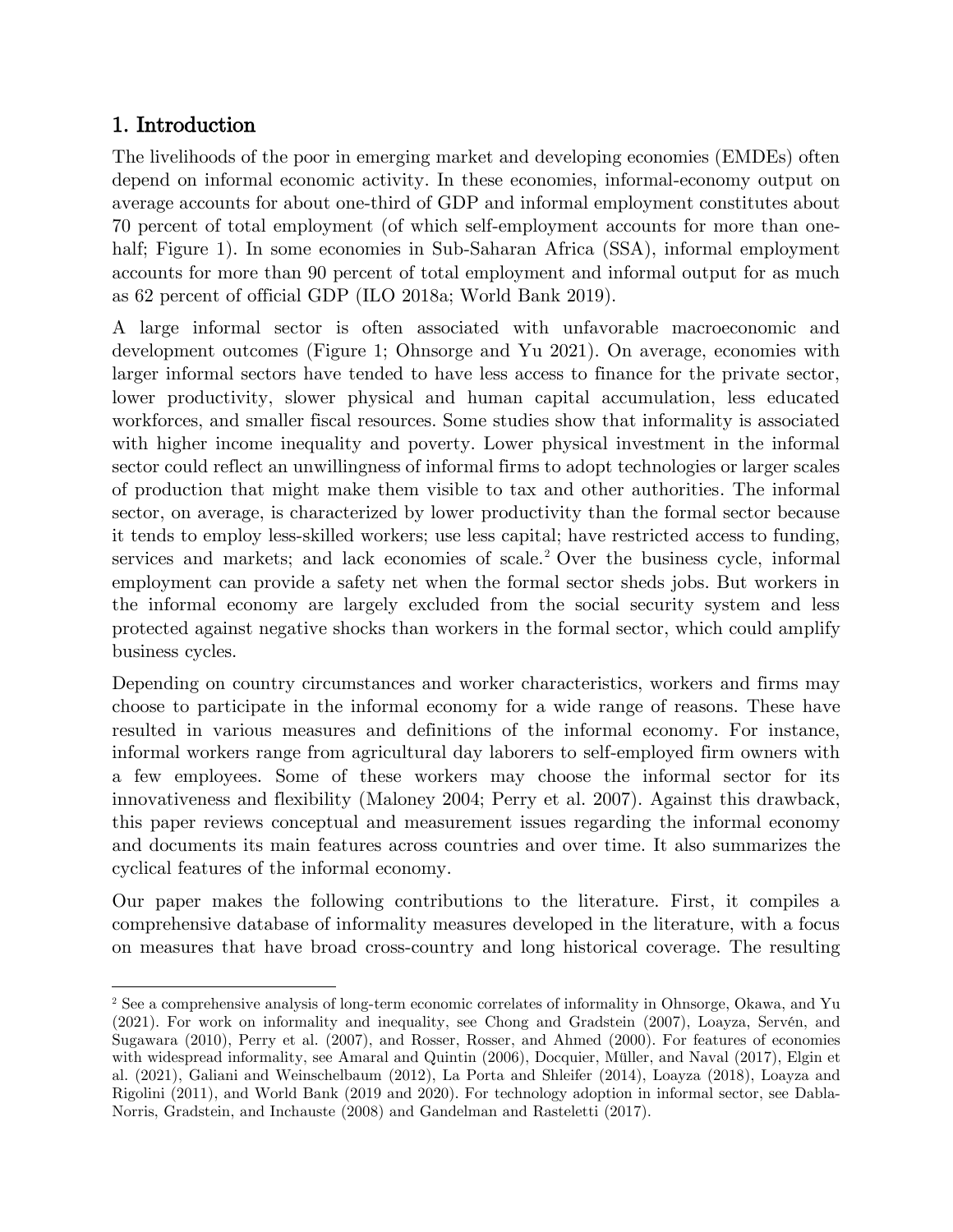dataset combines, and in some cases updates, twelve cross-country databases and data provided by almost 90 national statistical agencies.<sup>3</sup> Second, the paper presents two applications of this database. In a first step, it distills stylized facts about the informal economy, such as its size and evolution over time, using a wide range of informality measures, and tests the consistency of these stylized facts across these measures. In a second step, the paper documents the cyclical features of the informal economy, such as the duration and amplitude of recessions and recoveries.

We present several new findings. First, we summarize the advantages and drawbacks of existing informality measures. Previous literature on informality has relied solely on either survey-based or model-based estimates. Survey-based measures can cover many dimensions of the informal economy, but they suffer from poor country and year coverage (especially for EMDEs), reporting bias, and lack of consistency in survey methods. <sup>4</sup> Indirect, model-based measures of informal output stand out in their potentially comprehensive country and year coverage and their consistent economic meaning, but they rely on strong assumptions. We highlight the circumstances in which the various individual informality measures could be particularly helpful. This adds to earlier work that has focused on the limitations of a confined number of estimation methods.

Second, the paper argues that the combination of direct, survey-based indicators with indirect, model-based estimates can overcome the limitations of each. Informal employment measures tend to cover either the number of hours worked per day in informal employment ("intensity" of participation in informal employment) or, regardless of the number of hours worked per day, the presence of informal employment ("extent" of participation; Meghir, Narita, and Robin 2015). Since the extent of participation in the informal economy and its intensity may evolve differently, informal production may move asynchronously with informal employment.<sup>5</sup> Thus, measures of informal output are an important complement to measures of informal employment.

Third, the paper distills the main features of the informal economy and its evolution over time. Three different dimensions of informality are identified here: output, employment, and perception. Cross-country rankings of informal output and employment are typically consistent. Both output and employment measures of informality have trended downward since 1990 and have shown some cyclicality. In contrast, perception-based measures have

<sup>&</sup>lt;sup>3</sup> Official GDP statistics often make an adjustment for informal activity. However, the magnitude of such adjustments is rarely specified. In a survey in 2008, national statistical agencies for about 40 mostly advanced economies or economies in transition reported adjusting their official GDP statistics by amounts ranging from 0.8 to 31.6 percent for activity in the non-observed economy (NOE), which is a broader concept than the informal economy (United Nations 2008). For all reporting economies, the adjustments were well below those suggested by the measures of informality presented in this paper.

<sup>4</sup> Survey-based informality measures are based on income data from surveys or audits that differ from incomes declared for tax purposes (Binelli and Attanasio 2010; McCaig and Pavcnik 2015), or earnings from firm surveys (Almeida and Carneiro 2012; Putnins and Sauka 2015).

<sup>&</sup>lt;sup>5</sup> For example, during a recession, labor may move from the formal sector to the informal sector and raise participation in the informal economy (Loayza and Rigolini 2011). However, due to the fall in demand during a recession, the intensity of participation, captured by the number of hours worked in informal employment, may remain the same or even drop, reducing informal output.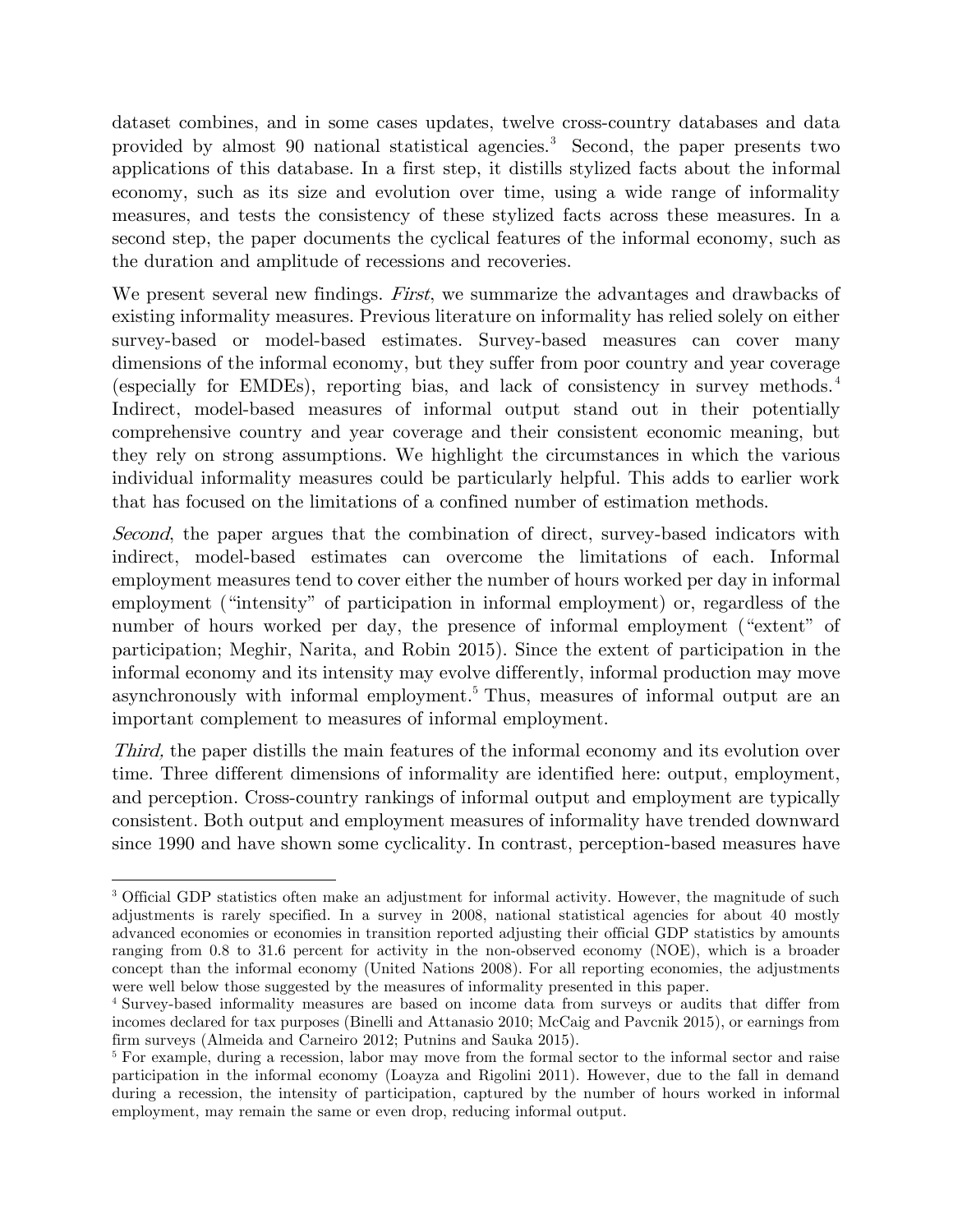tended to be highly stable over time and could, therefore, be more appropriate for crosscountry comparisons.

Fourth, this is the first study to document the cyclical features of the informal sector in both advanced economies and EMDEs. Cyclical movements in informal economy output do not differ statistically significantly from those in formal economy output. Like the formal economy, the informal economy undergoes larger output movements over the business cycle in EMDEs than in advanced economies. Steeper recessions and stronger recoveries in EMDEs contribute to greater output volatility, as shown in previous studies (Aguiar and Gopinath 2007). Meanwhile, unlike formal employment, which contracts significantly in advanced economies during formal economy recessions, informal employment in both advanced economies and EMDEs appears largely acyclical during informal output business cycles. This may reflect wage movements or changes in intensity (measured as number of hours worked per day) in labor markets, which may bear the brunt of adjustment during business cycles (Guriev, Speciale, and Tuccio 2019; Meghir, Narita, and Robin 2015).

The following section discusses definitions of informality and various measures of informality. Then, the paper documents the main features of the informal economy across EMDE regions and the main similarities and differences across various measures of informality. Next, it documents informal-economy business cycles, followed by concluding remarks.

# 2. Definition of informality

Informality is typically defined as market-based and legal production of goods and services that is hidden from public authorities for monetary, regulatory, or institutional reasons (Schneider, Buehn, and Montenegro 2010). Monetary reasons include the avoidance of taxes and social security contributions, regulatory reasons include the avoidance of government bureaucracy or regulatory burdens, and institutional reasons include corruption, related often to the poor quality of political institutions and weak rule of law. These factors affect firms and workers' decisions to participate in the formal sector (Perry et al. 2007; Ulyssea 2020). For the purposes of this paper, the informal economy involves activities that, if recorded, would contribute to GDP, and does not cover illegal activities or household production (Medina and Schneider 2018; Schneider, Buehn, and Montenegro 2010). This section summarizes the definitions and classifications of informality used by previous studies.

The definition and classification of informality are highly context-specific. Similarly, the choice of informality measures will depend on the question being explored. The general definition referred to above encompasses many types of informal activities by workers and firms.

Exit versus exclusion. Some workers and firms are "excluded" from the modern economy or from state benefit systems due to burdensome entry regulations and lack of human capital (de Soto 1989; Loayza, Oviedo, and Servén 2006; Perry et al. 2007). This type of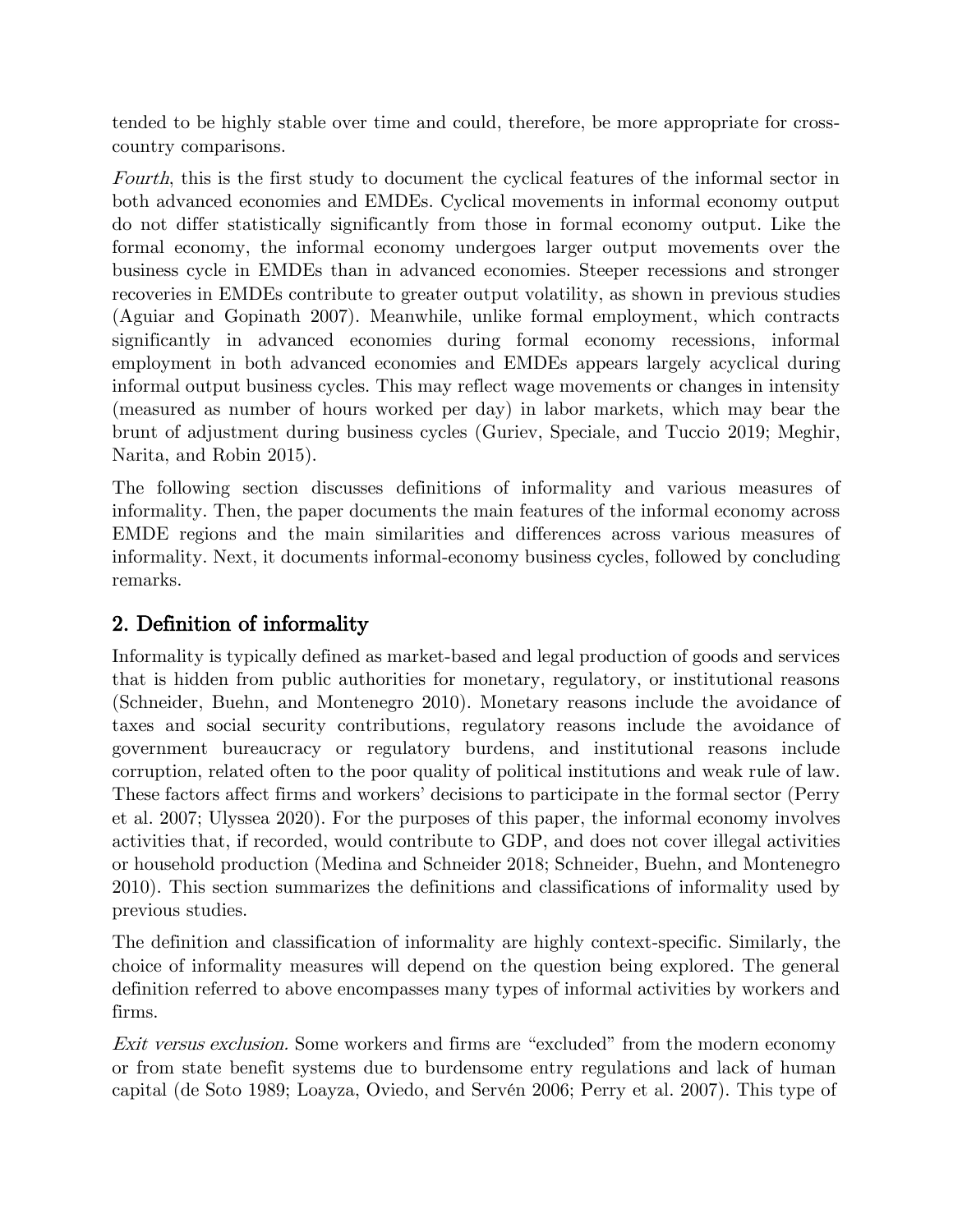informality is frequently associated with low productivity and with poorly paid and lowskilled employment (La Porta and Shleifer 2014; Loayza 2018). Other informal workers voluntarily "exit" the formal sector and choose informal activity for its flexibility, independence, and lower regulatory compliance burdens (Blanchflower, Oswald, and Stutzer 2001; Falco and Haywood 2016; Günther and Launov 2012; Maloney 2004). Both "excluded" and "exiting" types of informality could coexist in an economy (Bosch and Maloney 2008, 2010; Lehmann and Pignatti 2007; Nordman, Rakotomanana, and Roubaud 2016).

Subsistence informality. Other studies focus on "subsistence informality," which is pervasive in lower-income countries and characterized by low-skilled technology and the fact that in the absence of such informal economic activity the incomes of the workers involved would fall below subsistence levels (Docquier, Müller, and Naval 2017).

Evaders, avoiders and outsiders. Yet another group of studies classify informal workers and firms into evaders, avoiders, and outsiders depending on their compliance with regulations and regulations' applicability (Kanbur 2009; Kanbur and Keen 2015). Evaders are firms that are covered by regulations but do not comply; avoiders are firms that adjust to be outside the remit of regulations; outsiders are firms that are simply not covered by regulations.

Margins. More recent studies distinguish different types of informality by the entities engaged in informal activity, without focusing on their motivation: firms that do not register their business (the extensive margin) and or registered firms that hire workers "off the books" (the intensive margin; Ulyssea 2018, 2020).

Specific definitions exit regarding informal workers and firms. Informal employment covers all workers in the informal sector and informal workers outside the informal sector (Perry et al. 2007; ILO 2018b). The former comprises all persons who were employed in at least one informal firm. The latter group consists of some self-employed and workers who are not employed in formal contractual arrangements or not subject to social security or employment benefits.<sup>6</sup> Some have defined informal employment more specifically as referring to workers who do not contribute to retirement pension schemes, which form part of social security (Loayza, Servén, and Sugawara 2010).

The most commonly used proxy for the relative size of informal employment is the share of self-employment in total employment, capturing workers who, working on their own account or with one or a few partners or in a cooperative, hold the type of jobs defined as "self-employment jobs" (Annex; ILO 1993; La Porta and Shleifer 2014). The other popular measure of informal employment comprises all workers in the informal sector (workers in at least one informal sector enterprise, irrespective of their status in employment and whether it was their main or a secondary job) together with informal workers outside the informal sector (the self-employed and employees holding informal

<sup>&</sup>lt;sup>6</sup> See the annex of Hussmanns (2003) for the overlap between informal employment and self-employment.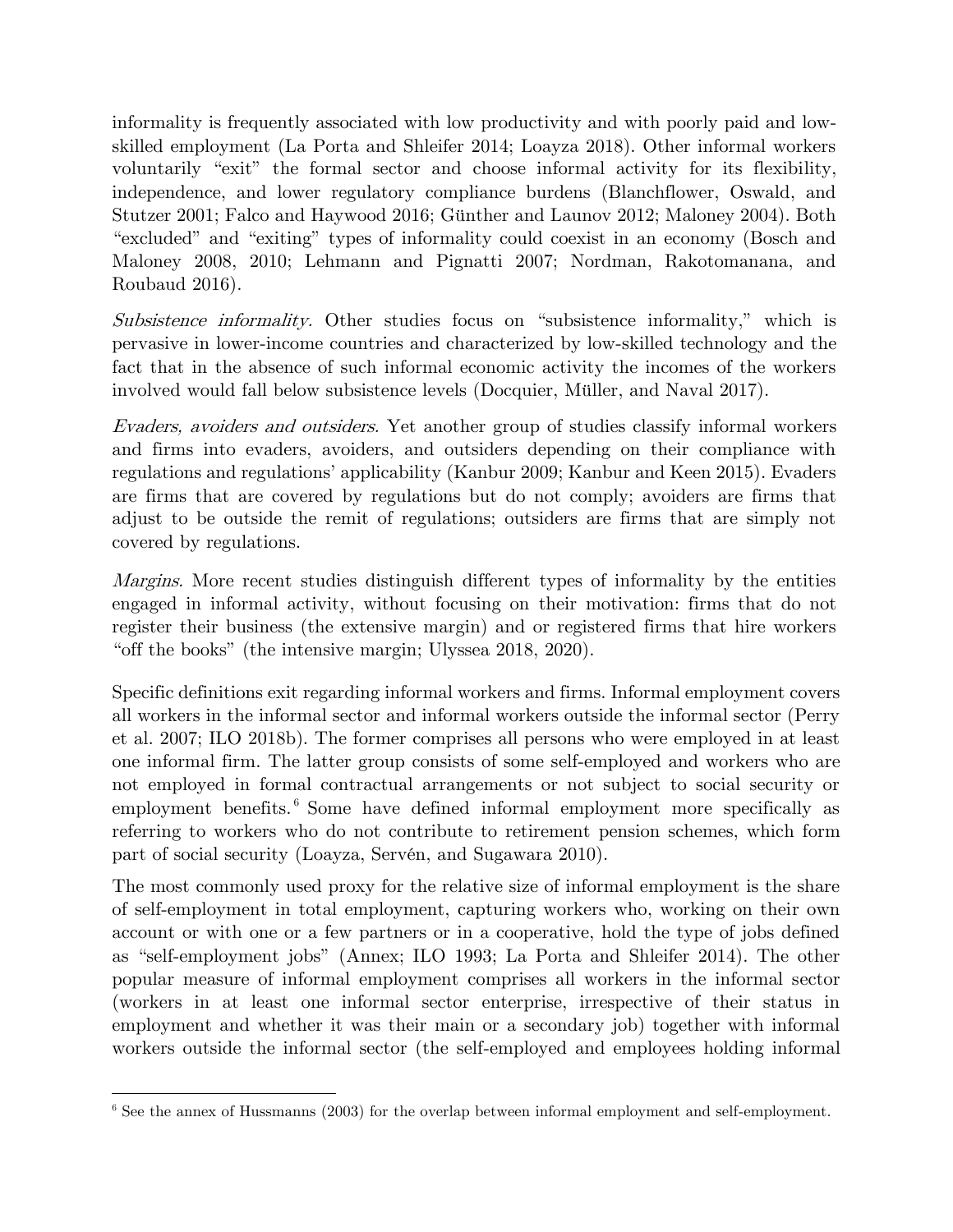jobs). For the remainder of the paper, informal employment will be proxied by selfemployment since data on informal employment is not available for advanced economies.

Some studies use the following criteria to define an informal firm (ILO 2018b). First, it is not an incorporated enterprise that is a legal entity separate from its owners, with its own complete set of accounts, and it is not owned or controlled by one person or a few household members. Second, it is a market enterprise that sells its goods or services. Third, it falls into one of the following categories: it keeps the number of workers employed on a continuous basis and below a threshold determined by the state; it is not registered; or its workers are not registered. Other studies provide an alternative definition of degrees of firm informality on a continuum depending on size, registration, honesty of accounting, tax payments, mobility of workplace and access to bank credit (Benjamin and Mbaye 2012; Mbaye, Benjamin, and Gueye 2017).

# 3. Database of informality measures

Reflecting the difficulty of measuring informality, researchers have developed a wide range of estimation methods to capture its scale. The database compiled for this study includes the twelve measures most commonly used in the literature. These can be categorized into two groups based on their estimation methods. The first group encompasses indirect model-based estimates of the relative size of informal output (that is, informal output in percent of official GDP). The second group encompasses direct measures gathered from surveys, such as labor force, household, firm, or opinion surveys. In the database, indirect and direct measures together cover up to 196 economies (36 advanced economies and 160 EMDEs) and for periods as long as 1950-2018 (Table 1a and Table A1). 7

This section describes the informality database and the limitations and advantages of each measure included in it. Indirect measures stand out for their broad country and long year coverage, but they suffer from their narrow focus on economic production and strong reliance on model specifications and assumptions. Direct measures capture more dimensions of informality and do not involve particular model specifications and assumptions, but they tend to have limited country and year coverage, making them less well suited to cross-country, time-series analyses. Indirect measures provide only a macro perspective on the extent of informality in an economy, whereas direct measures can also provide a micro perspective on how firms and workers behave in the informal sector.

# 3.1 Indirect estimates

Previous studies have used various indirect approaches to estimate the size of the informal sector, including the currency-demand approach (Ardizzi et al. 2014), the electricitydemand approach (Schneider and Enste 2000), the Multiple Indicators Multiple Causes (MIMIC) model (Schneider, Buehn, and Montenegro 2010), and the dynamic general

<sup>&</sup>lt;sup>7</sup> Although some of the measures are available for periods as long as 1950-2018, the paper focuses on the period 1990-2018. The period choice is due to the general lack of data availability and reliability before 1990. See Table 1 for detailed country and year coverages for the period 1990-2018, and Table A1 for a summary of full data coverage between 1950 and 2018.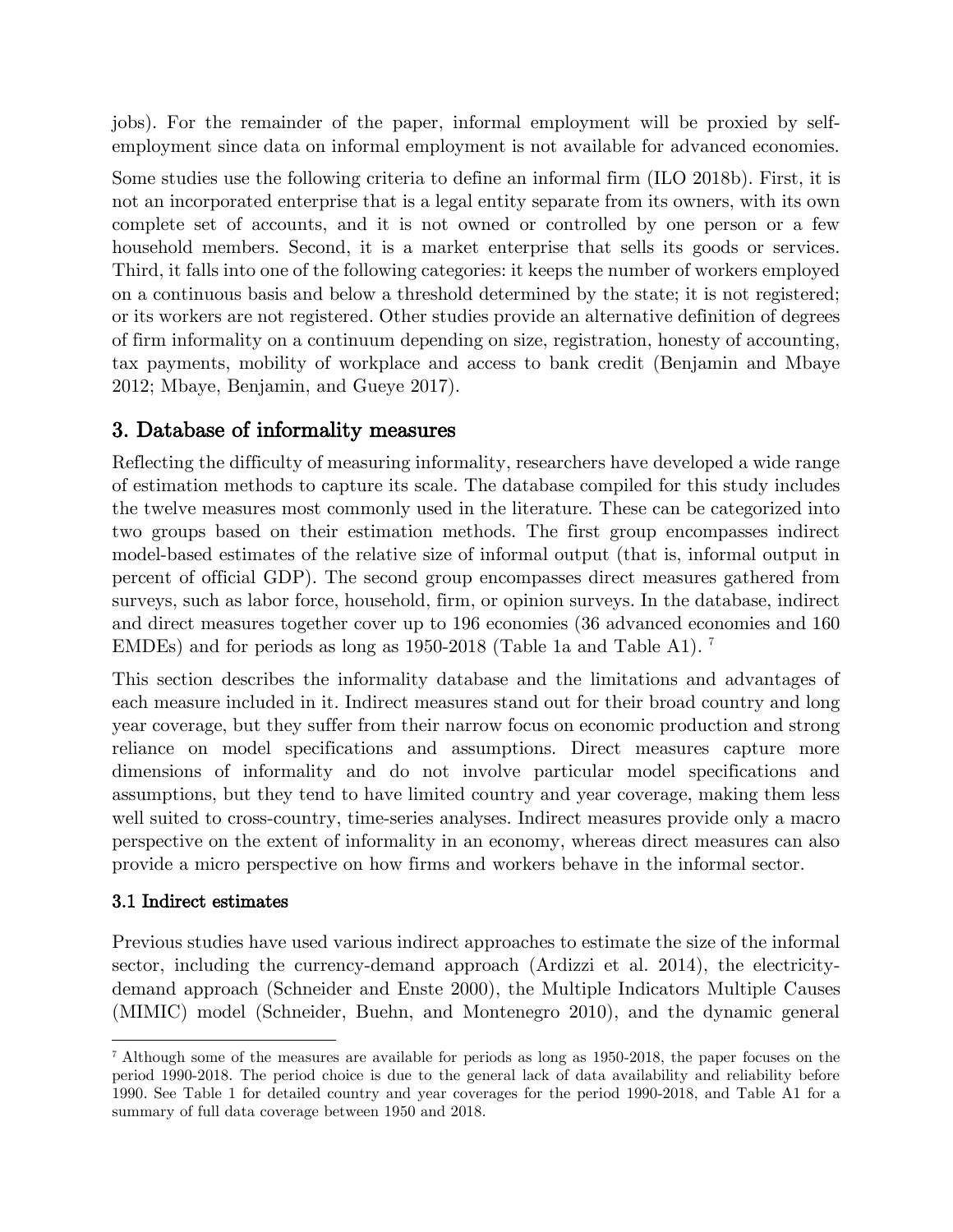equilibrium (DGE) model (Elgin and Oztunali 2012; Ihrig and Moe 2004; Orsi et al. 2014). Among all indirect estimation methods, the MIMIC and DGE models stand out in terms of their long time-series and broad country coverage. For this reason, the focus here is mainly on the use of MIMIC and DGE models to estimate the size of informal economic activity. To make the measures comparable with those in the literature, both DGE-based and MIMIC-based estimates are reported in percent of official GDP.

The multiple indicators multiple causes model (MIMIC). This is a type of structural equations models that can be used to estimate the relative size of informal economic activity. Two features of MIMIC are particularly important: first, it explicitly takes into account multiple possible causes of informal activity and captures multiple outcome indicators of it; second, it can readily be used to estimate informal activity across countries and over time. Other indirect approaches, like the currency-demand approach and the electricity-demand approach, condense all the features of informal activity across product and factor markets into just one indicator.<sup>8</sup> The informal sector, however, shows its effects in various markets, which can be captured better in a MIMIC model (Schneider, Buehn, and Montenegro 2010). The data on causes and indicators of informal activity identified in the literature are largely macroeconomic data in a panel setting and can be updated annually.

The limitations of the standard MIMIC model, used by Schneider, Buehn, and Montenegro (2010) and others, have been widely discussed in the literature (Feige 2016; Medina and Schneider 2018). The limitations include: 1) the use of GDP (that is, GDP per capita and its growth rates) as both cause and indicator variables, 2) its reliance on another, independent study's base-year estimates of the informal economy to calibrate the size of the informal economy in percent of GDP, and 3) the sensitivity of the model's estimated coefficients to alternative model specifications and sample coverage.<sup>9</sup> These limitations can open the MIMIC estimates to charges of manipulation and misrepresentation (Breusch 2005).

Here we replicate the most cited MIMIC study, Schneider, Buehn, and Montenegro (2010), to estimate the size of the informal sector in percent of official GDP.<sup>10</sup> Six causes and three indicators are used in the estimation to capture the hypothesized relationships between the informal sector (the latent variable) and its causes and indicators. Once the relationships are identified and the parameters are estimated, the estimation results are used to calculate the MIMIC index, which gives the absolute values of the size of the

<sup>&</sup>lt;sup>8</sup> The electricity-demand and currency-demand approaches suffer from limited data availability and are each subject to specific caveats. The electricity-demand model rests on the strong assumptions that all informal economic activity requires only the use of electricity, and the association between informal production and use of electricity is constant over time. The currency-demand approach rests on the assumption that transactions in the informal sector are paid in cash and that there is no informal sector in the base year (Ahumada, Alvaredo, and Canavesa 2007).

<sup>9</sup> Medina and Schneider (2018) try to overcome the limitation of using official GDP (which may capture part of the informal economy) by using night-light data to independently capture economic activity.

<sup>&</sup>lt;sup>10</sup> See Annex for details on the estimation method. The estimation results from the model specification that ensures maximum data coverage (shown in Annex Table A2) are used here.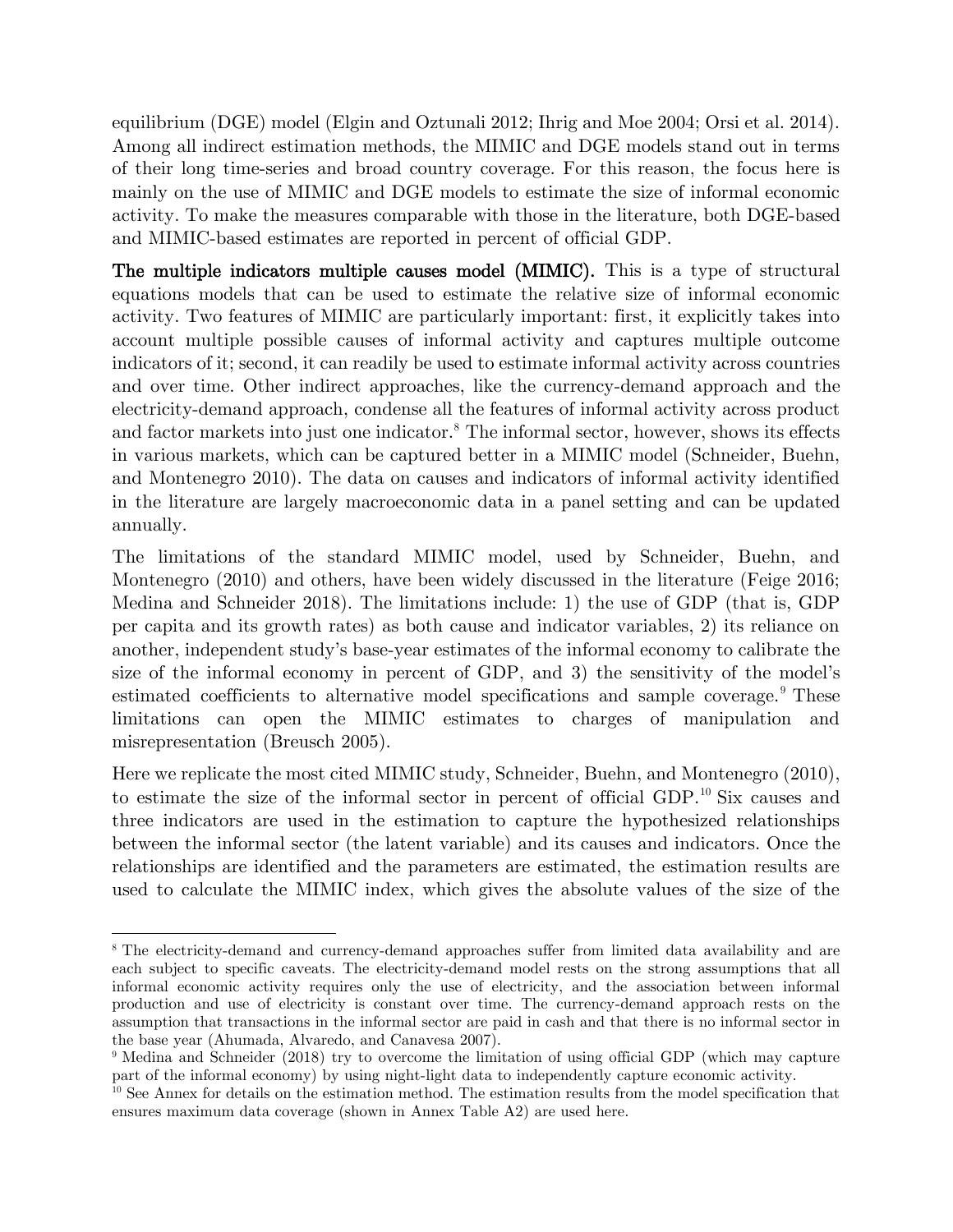informal sector after a benchmarking or calibration procedure. The MIMIC approach delivers a panel of estimates for 160 economies (36 advanced economies and 124 EMDEs) over the period 1993-2018.

The MIMIC estimates capture the combination of both employment and productivity in the informal sector, whereas measures of informal employment only reflect the level of employment in the informal sector. Despite the comprehensive country and long timeseries coverage, MIMIC estimates do not fluctuate much over time, which makes the estimates less suited for time-series analyses (including the business cycle analysis in section 4 below).

The DGE model (DGE). The dynamic general equilibrium (DGE) model considers how optimizing households will allocate labor between formal and informal economies in each period and how the allocation changes over time (Ihrig and Moe 2004; Elgin and Oztunali 2012). In comparison with other estimation methods, the DGE approach stands out in the comprehensive country and year coverage that it allows, its clear theoretical basis, and its applicability to policy experiments and projections (Loayza 2016).

The DGE approach has some limitations. First, it relies on strong assumptions about the functional form of activity in the informal and formal sector and about the relationship between formal and informal productivity (Orsi, Raggi, and Turino 2014; Schneider and Buehn, 2016). Second, like the MIMIC approach, it requires base-year estimates of the informal economy from another independent study to calibrate the size of informal economy (Elgin and Oztunali 2012; Ihrig and Moe 2004). Third, a computable DGE model only captures some of the stylized facts of the informal sector. Data availability, especially for EMDEs, presents a challenge to matching DGE models with all aspects of informality.

Here we use a deterministic DGE model proposed by Elgin and Oztunali (2012) to estimate the size of the informal sector. The model captures the essence of labor allocation between the formal and informal sectors and provides a mapping between the formal and informal economies in a dynamic setting. The model relies on two key equilibrium conditions for calibration and data construction processes (see Annex for model details). The two key equilibrium conditions are one that connects the formal and informal economies through labor allocation, and another that captures intertemporal substitution. The model results in estimates of informal output in percent of official GDP for 158 economies (36 advanced economies and 122 EMDEs) over the period 1950-2018.

The DGE estimates reflect the levels of both employment and productivity in the informal sector and stand out in their broad country and long year coverage. The time variation of the DGE estimates is sufficient for time-series analysis, including the business cycle analysis in the following sections. But the time variation of the DGE estimates relies partially on strong assumptions. For instance, in Elgin and Oztunali (2012), the growth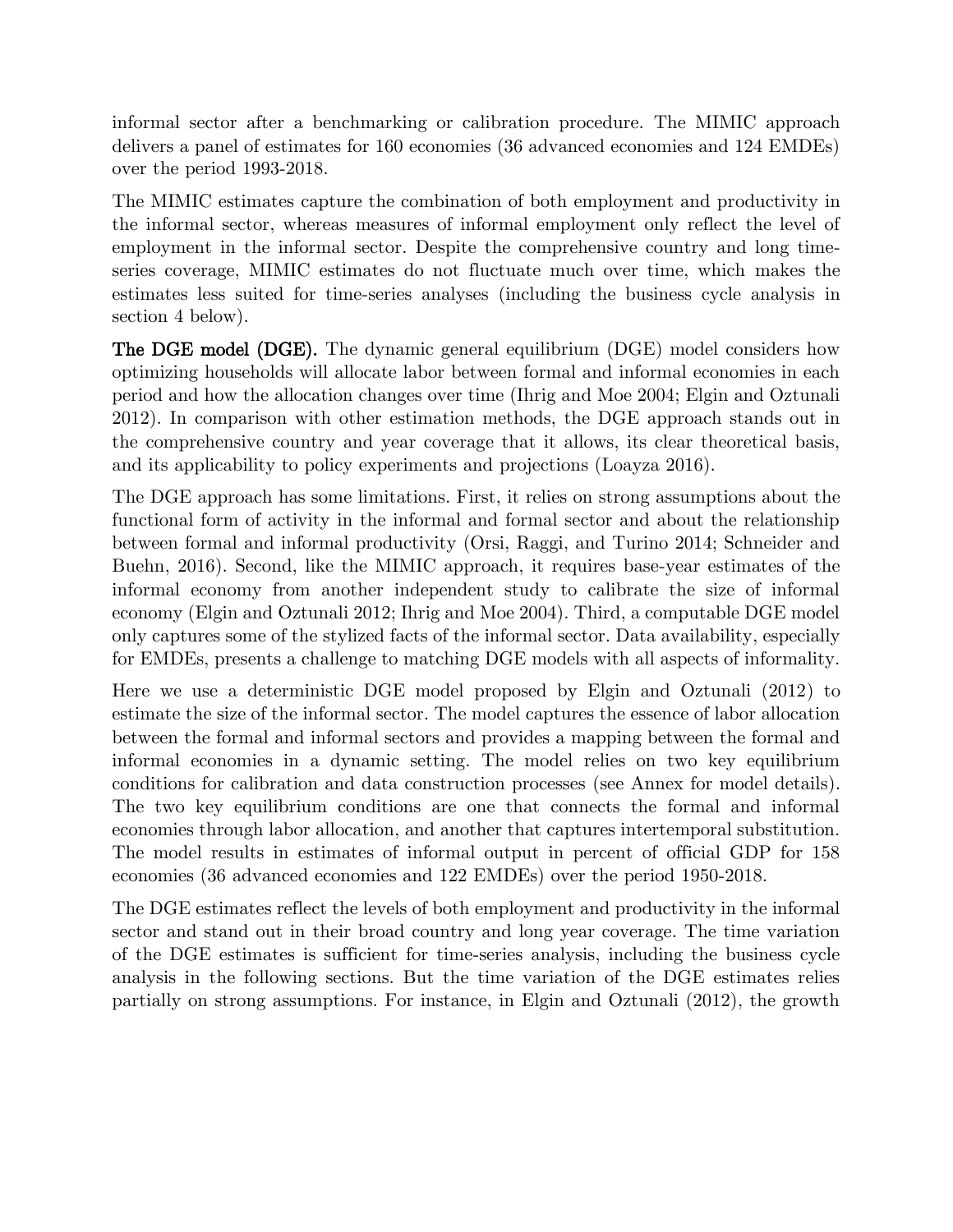rate of productivity in the informal sector is assumed to be a function of the growth rates of capital and productivity in the formal sector. $^{11}$ 

# 3.2 Survey-based (direct) estimates

Four existing informality measures are labor-related, of which three are related to employment and one to pension coverage. These measures are gathered mainly from labor force surveys but sometimes from household surveys.

Labor force surveys. Labor force survey-related measures have the advantages of not relying on strong assumptions, having no need for base-year estimates for calibration, and having sufficient time variation for time-series analysis. But they also have several limitations: the data are costly to gather, contributing to limited country and year coverage; survey methodologies may vary over time and across countries, limiting the comparability of the data; there are the typical drawbacks of survey-based data (such as sample bias); and employment measures cannot reflect other changes in the informal sector, such as in productivity and the number of working hours.

Despite the limitations, survey-based labor-related measures can provide useful guidance for the construction and use of indirect informality measures. Among all labor-related measures, self-employment stands out in its year and country coverage and sufficient time variation, making it suitable for time-series analysis and cross-country comparisons.<sup>12</sup> For labor-related questions, such as employment creation and destruction in the informal sector or social security issues, labor-related measures are typically preferred.

The most frequently used measure is the share of self-employment in total employment (labeled SEMP here; La Porta and Shleifer 2014; Maloney 2004). As defined by the 1993 International Classification of Status in Employment, self-employed workers include four sub-categories of jobs, as classified in the World Bank's World Development Indicators (WDI) and by the International Labour Organization (ILO): employers, own-account workers, members of producers' cooperatives, and contributing family workers.<sup>13</sup> Selfemployed workers are those who, working on their own account (own-account workers or employers) or with one or a few partners or in a cooperative, hold "self-employment jobs"

 $11$  In the case of Elgin and Oztunali (2012), the heavy reliance of DGE estimates on assumptions and baseyear estimates on the informal economy for calibration could be reduced by using other sources of information on the informal economy (for instance, survey-based estimates of informal employment).

<sup>&</sup>lt;sup>12</sup> ILO also produces model-based estimates which it uses to construct an internationally comparable data set on the share of self-employment in total employment (https://www.ilo.org/ilostatfiles/Documents/TEM.pdf). Such model-based estimates largely rely on collected survey-based estimates but still could be sensitive to model specifications. Over the period 1990-2018, the pairwise correlation between survey-based estimates on self-employment shares and model-based estimates is 0.95. For the purpose of this study, survey-based estimates of self-employment shares are preferred.

<sup>&</sup>lt;sup>13</sup> Self-employment largely overlaps with informal employment, but not all self-employed workers are in informal employment. For example, the owner of a formally registered firm is both self-employed and formally employed. Whereas contributing family workers are always classified as informal, workers who hold other types of "self-employment jobs" are classified as informal employment when their production units are informal sector enterprises or households. See 17th ICLS guidelines for details (https://www.ilo.org/public/libdoc/ilo/2013/480862.pdf).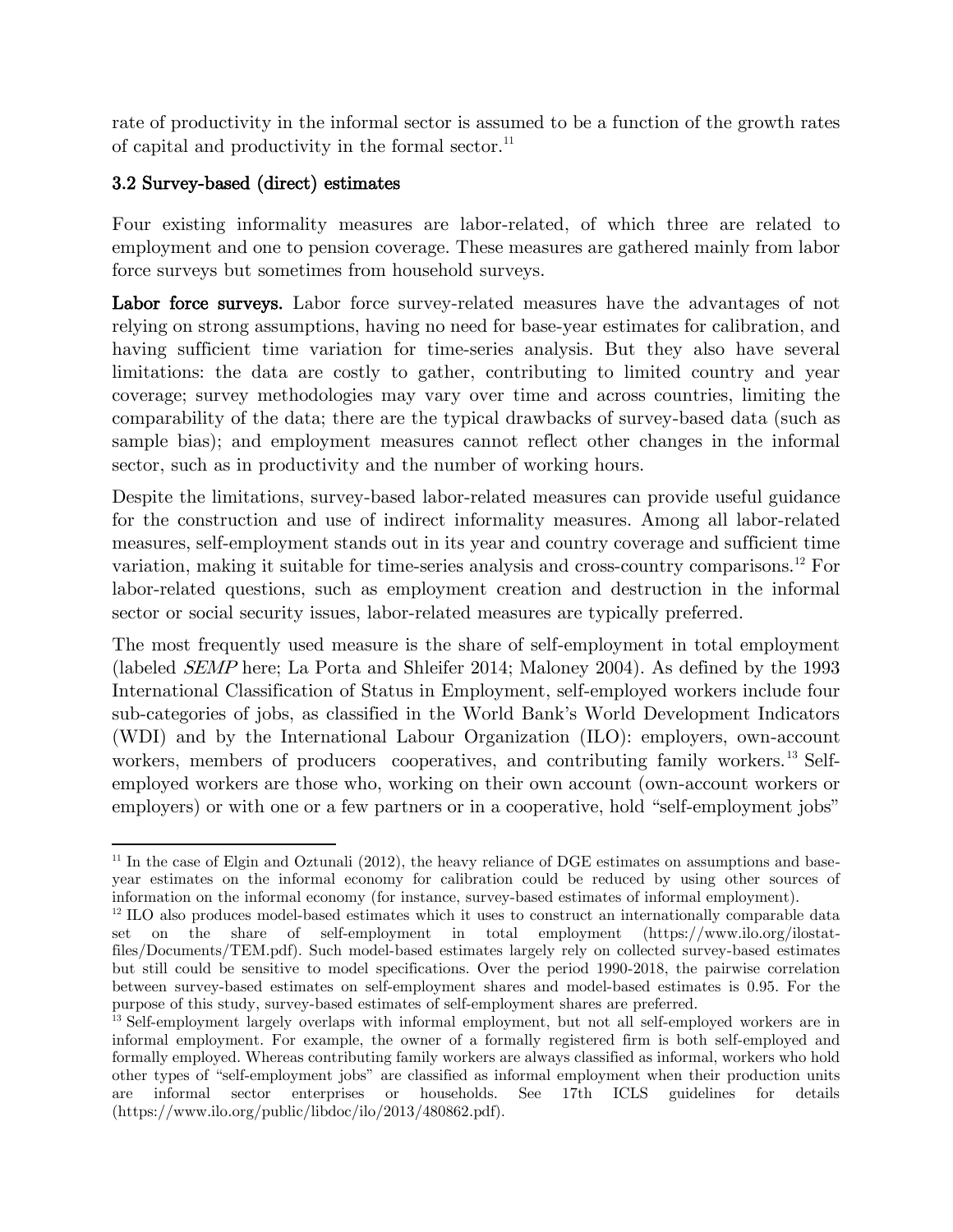as defined above. These are jobs where the remuneration is directly dependent upon the profits derived from the goods and services produced.

Two other measures are informal employment and employment outside the formal sector.<sup>14</sup> These are usually expressed in percent of total employment (or non-agricultural employment) and refer to different aspects of informality.<sup>15</sup> Whereas employment outside the formal sector is an enterprise-based concept that includes persons employed by informal sector enterprises or in households, informal employment is a job-based concept and has a broader definition. Informal employment comprises all workers in the informal sector and informal workers outside the informal sector. Almost all persons employed in the informal sector are in informal employment. But not all informal employment is in the informal sector. For example, informal employment includes internships in the formal sector without contracts or pension contributions.

For a comprehensive dataset on labor-related measures on informality, cross-country databases, provided by the WDI, ILO and OECD, are combined, with additional data gathered from various sources (see Annex for detailed information on methodologies). The resulting dataset on self-employment is a panel of 180 economies or regions over the period 1955-2018. The dataset on informal employment covers 72 EMDEs from various years during 2000-2018 whereas the dataset on employment outside the formal sector contains 76 EMDEs from various years during 1999-2018. Data on informal employment and on employment outside the formal sector are obtained from the ILO.

Data on pension coverage are gathered from various issues of the WDI (book version, reported until 2012). The measure is defined as the fraction of the labor force that contributes to a retirement pension scheme (Loayza, Servén, and Sugawara 2010). It yields a panel that covers 135 economies from 1990 to 2010. The measure is suitable for analyzing social security issues related to the informal economy.

Firm opinion surveys. Two datasets based on surveys of firms have outstanding coverage and data quality: the World Bank's Enterprise Surveys, and the Executive Opinion Surveys conducted by the World Economic Forum. The World Bank Enterprise Surveys cover 140 economies over the period 2006-2018 whereas Executive Opinion Surveys cover 154 economies over the period 2008-2018.<sup>16</sup>

Both surveys are answered by top managers and business owners, who can be expected to be familiar with the business climate in the country concerned. The surveys could

<sup>&</sup>lt;sup>14</sup> ILO presents detailed definitions of these two measures (ILO 2021a, b). Here, the harmonized series of these two measures, which allow for cross-country comparisons, are preferred, despite some remaining limitations (ILO 2021c).

<sup>&</sup>lt;sup>15</sup> ILO reports these two measures both in percent of total employment and in percent of non-agricultural employment. Due to space limitations, the analysis here focuses on these two measures in percent of total employment, which are comparable with the self-employment measure.

<sup>&</sup>lt;sup>16</sup> Due to survey design changes, the data collected by the Executive Opinion Surveys over the period 2004-2007 are not comparable with those for subsequent years. The World Bank also conducts Productivity and Investment Climate Surveys at the firm level. Although these surveys occasionally report measures of informality, they are obtained from various sources and use different methodologies.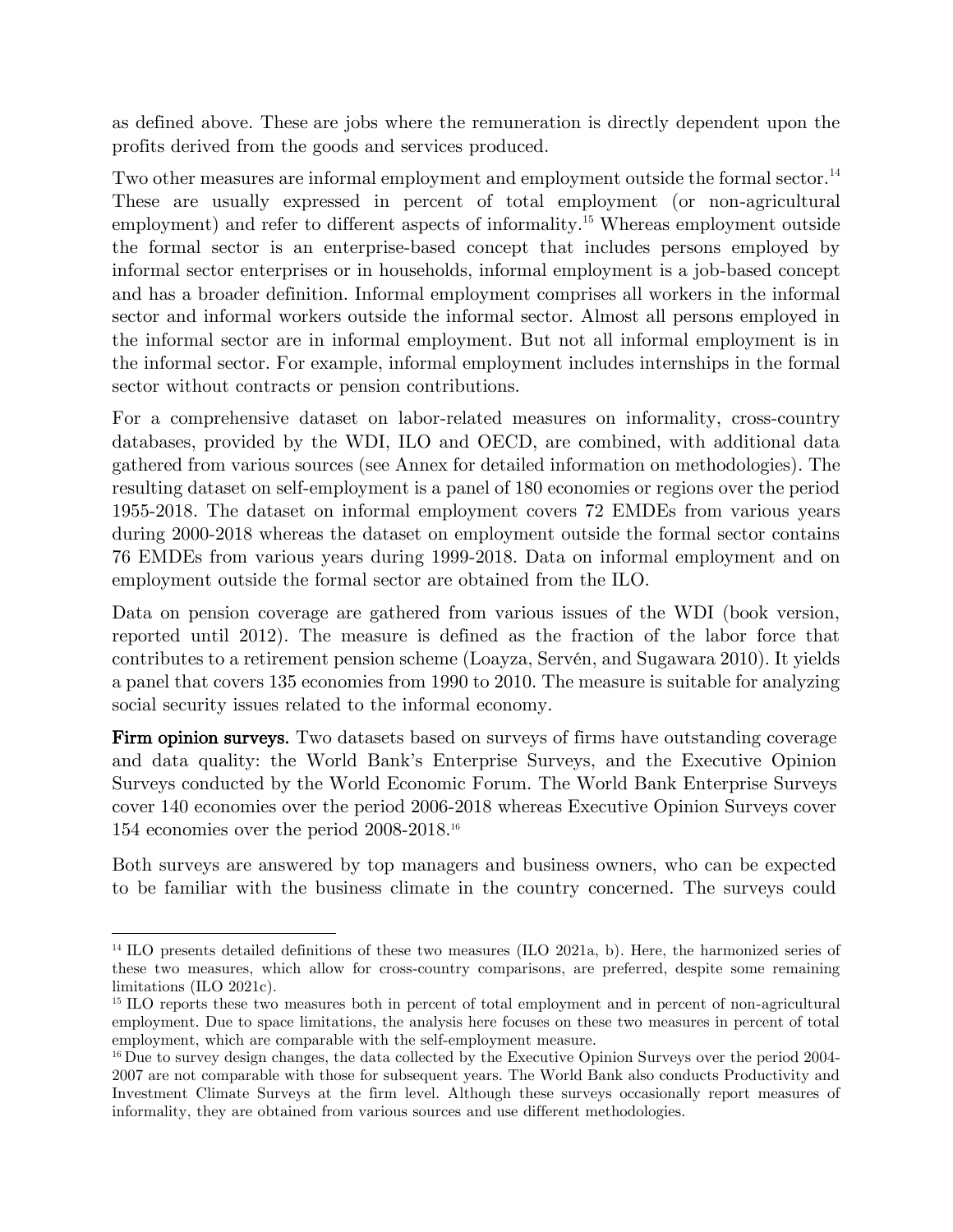reveal some dimensions of informality (for example, regarding the ease of doing business in the informal sector) that are not captured in the output or labor-related measures of informality. Similar to labor-related measures, measures from firm surveys also have the advantages of being independent of strong assumptions and base-year estimates for calibration.

There are two particular drawbacks of informality measures based on firm surveys. First, data from firm surveys tend to have limited year coverage. Second, since perceptions tend not to move much over time, these types of measures do not have much time variation. Both drawbacks limit their application in time-series analysis. Nonetheless, they shed light on the perceived extent of informality in a country and can provide useful guidance for constructing and validating indirect model estimates.

World Bank Enterprise Surveys compile responses on various topics (including informality) from face-to-face interviews with top managers and business owners in over 161,000 companies in 144 economies. The surveys yield the following measures of informality that have been used in the literature (La Porta and Shleifer 2014; World Bank 2019): percent of firms competing against unregistered or informal firms (WB1), percent of firms formally registered when they started operations in the country  $(WB2)$ , (average) number of years firms operating without formal registration (WB3), and percent of firms identifying practices of competitors in the informal sector as a major constraint (WB4). Higher values of WB1, WB3 and WB4 and a lower value of WB2 indicate higher levels of informality. WB1 and WB4 also provide some insights into informal firms' competitiveness whereas WB2 and WB3 are considered indicative of constraints imposed by registration requirements.

In comparison to Enterprise Surveys, Executive Opinion Surveys provide a more balanced panel dataset, making them more suitable for business cycle analysis. The World Economic Forum (WEF) has been conducting Executive Opinion Surveys every year since 1979. As reported in the 2014 edition, over 13,000 executives in 144 economies were surveyed. From 2006, the survey has asked the question, "In your country, how much economic activity do you estimate to be undeclared or unregistered?  $(1 = Most economic$ activity is undeclared or unregistered;  $7 =$  Most economic activity is declared or registered)." The average responses at the country-year level constitute a series of informality measures with a lower average indicating a relatively larger informal economy.

Household surveys. Household surveys may report perceptions of the extent of informality in an economy or opinions on informal economic activities. The World Values Survey (WVS) stand out in terms of their extensive country and year coverage; others household surveys mainly focus on European economies.<sup>17</sup> The WVS asked whether respondents considered it justifiable to cheat on taxes, with the data averaged for five periods from 1981-1984 to 2010-2014. The responses could range from 1 (never justifiable) to 10 (always

<sup>&</sup>lt;sup>17</sup> These surveys, which include the Eurobarometer Survey, European Values Survey, and the European Social Survey, are not used in this study because of their limited coverage of EMDEs. Details about other social surveys are shown in annex (Tables A1 and A3).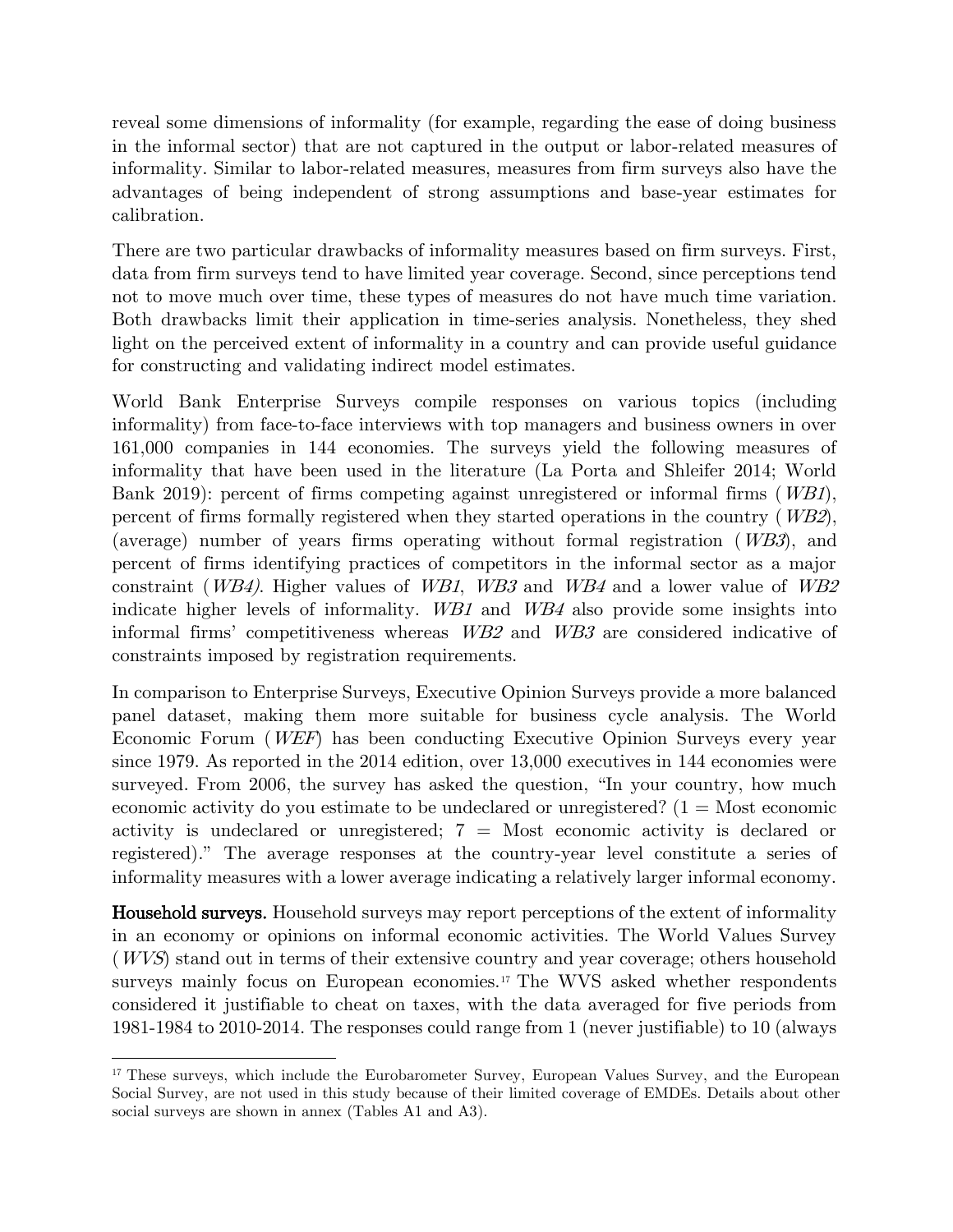justifiable). In total, 317,750 respondents from 96 economies participated in the survey. The average responses at the country and year level are used as a measure for attitudes towards informality. A higher average at the country level implies that people find cheating on taxes more justifiable and thus consider informal activity more acceptable. It is regarded as an indirect measure of informality as a lack of tax morality is associated with a higher level of informality (Oviedo, Thomas, and Karakurum-Özdemir 2009).

## 3.3 Comparison of statistical features across measures

For any economy, the various measures of informality will differ somewhat, both in the level of informality implied and in its variation over time. In general, MIMIC estimates indicate lower and less volatile informal sector activity than DGE estimates. This partly reflects the differences in the assumed underlying drivers of informality in the two approaches: MIMIC is based on slow-moving variables such as ones relating to institutional quality whereas DGE is based on more volatile variables such as employment, investment and productivity. In EMDEs, the share of informal activity in GDP (by either measure) tends to be well below the share of self-employment in total employment, which may reflect lower labor productivity in the informal economy than the formal economy or some self-employed workers contributing to the formal economy (Loayza 2018). <sup>18</sup> Survey-based measures tend to be stable over decades, potentially reflecting a profound rigidity in perceptions.

# 4. Size and evolution of the informal economy

This section distills the empirical findings on the main features of the informal economy and its evolution over time. The informal economy is more prevalent in EMDEs than in advanced economies but is widely heterogeneous across countries and regions. Both output and employment measures of informality have trended downward since 1990. In contrast, survey-based measures relating to perceptions have tended to be highly stable, making them more appropriate for cross-country comparisons than for over-time analyses.

Size of the informal economy. Globally, the informal economy accounted for 32-33 percent of GDP and 31 percent of employment over the period 1990-2018 (Table 1b). As shown in previous studies, a higher level of development, as measured by per capita income, is associated with lower informality, virtually regardless of the measure of informality, other than survey-based ones, or the year chosen (La Porta and Shleifer 2014). Thus, informality tends to be considerably more pervasive in EMDEs than in advanced economies: in advanced economies, it accounts for about 19 percent of GDP and 16 percent of employment, on average, whereas in EMDEs it accounts for 36-37 percent of GDP and 39 percent of employment.

<sup>&</sup>lt;sup>18</sup> In this section and below, self-employment is used to proxy for informal employment as in La Porta and Shleifer (2014), unless otherwise specified. In the following sections, "in percent of GDP or output" is used as the equivalent of "in percent of official GDP" in the context of the share of informal output (both DGEbased and MIMIC-based estimates), and "in percent of employment" is used as the equivalent of "in percent of total employment."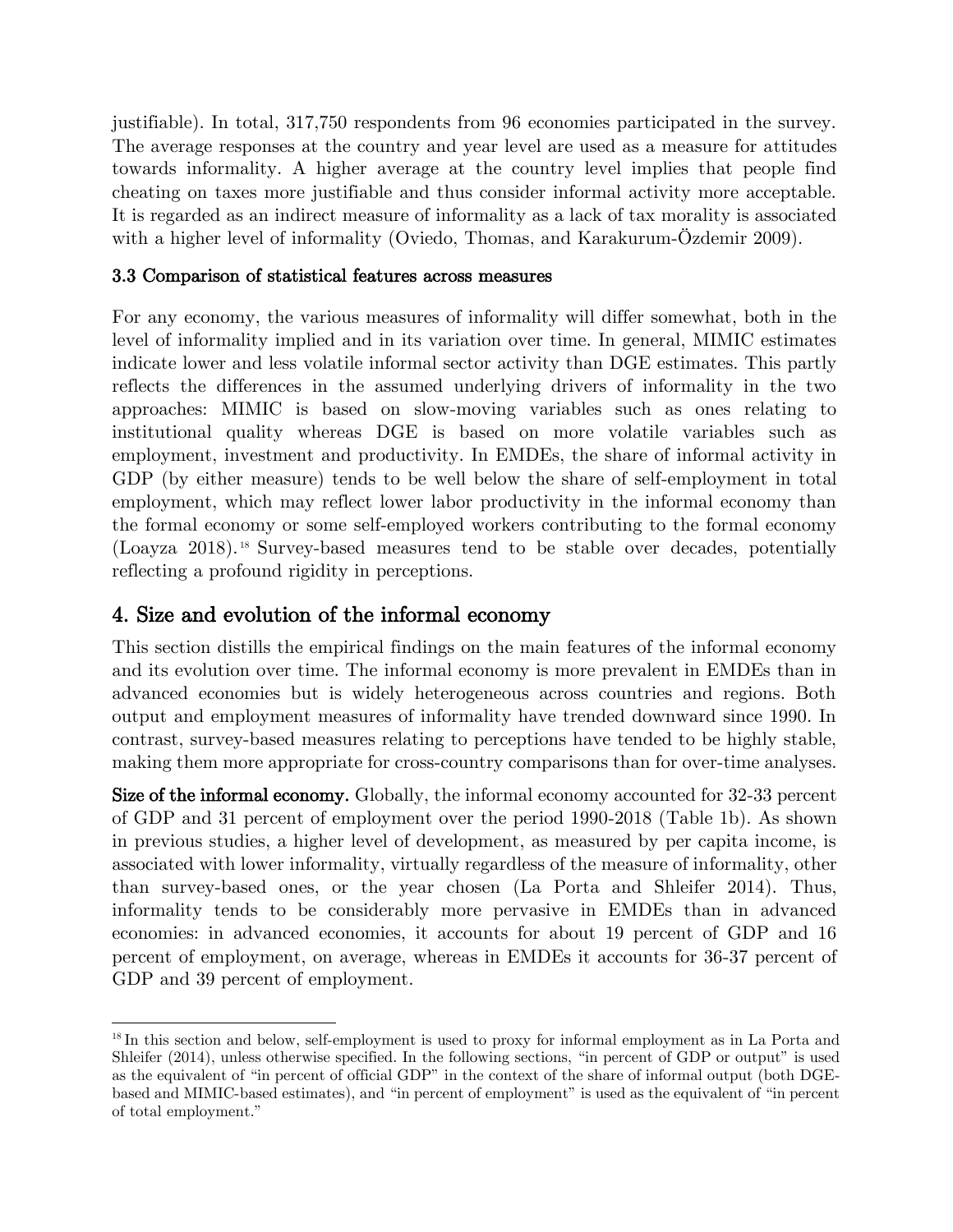There is wide heterogeneity in informal activity among EMDEs. For example, the informal economy's share in GDP, while depending on the measure used, ranged from around 10 percent to 68 percent, and the share of self-employment in total employment ranged from near-zero to 96 percent. In addition, informality is common in all EMDE regions but takes different forms (World Bank 2012). On average, the informal economy's share of output is highest in SSA, Europe and Central Asia (ECA), and Latin America and the Caribbean (LAC). The share of self-employment, however, is highest in SSA, South Asia (SAR), and East Asia and the Pacific (EAP; Figure 2).

Evolution of the informal economy. The shares of both informal output and employment have declined since 1990, especially in EMDEs (Figure 3). Between 1990 and 2018, on average, the share of informal output in GDP fell by about 8 percentage points in EMDEs, to 31 percent, and by 3 percentage points in the advanced economies, to 17 percent. Over the same period, the average share of self-employment in total employment declined by about 3 percentage points in the advanced economies, to 14 percent, and by about 10 percentage points in EMDEs, to 36 percent. In EMDEs, the largest declines in the shares of informal output and employment occurred from the early-2000s, in a reversal of a decade of a rising share of informal employment and barely shrinking share of informal output.<sup>19</sup> In advanced economies, the largest declines in the share of informal employment occurred between the late 1990s and the global financial crisis of 2008-09; they have since partly reversed, amid anemic post-crisis growth.

The declines in informality between 1990 and 2018 were broad-based, especially for output- and employment-based measures. Country-specific regressions of the shares of the informal economy in GDP and employment on a time trend were estimated to capture this secular decline. In 69 (*SEMP*)-100 (*DGE*) percent of advanced economies (depending on the measure) and 54 (SEMP)-81 (MIMIC) percent of EMDEs, statistically significant downward trends in the share of the informal economy in GDP (or employment) were found. The trend decline in the share of informal output suggests that economic growth may be associated with more rapidly rising labor productivity in the formal economy than in the informal economy. As economies grow, formal-sector productivity growth may benefit from greater technological improvements and availability of capital than can be accessed by the informal sector (Amaral and Quintin 2006). In only a few cases did output and employment informality move in different directions. Noticeable drops in the share of informal output were associated with only moderate falls in the share of informal employment in some EMDEs, and even with increases in the share of informal employment in others.<sup>20</sup>

<sup>&</sup>lt;sup>19</sup> The persistence of high levels of informality in EMDEs in the early 1990s in part reflects the expanding informal sector in Eastern and Central European economies during their economic transition (Kaufmann and Kaliberda 1996). By construction, slow-moving indicators for institutional quality in MIMIC estimates dampen these estimates' movements over time.

 $20$  Vorisek et al. (2021) present a detailed discussion of the decline in informality across EMDE regions.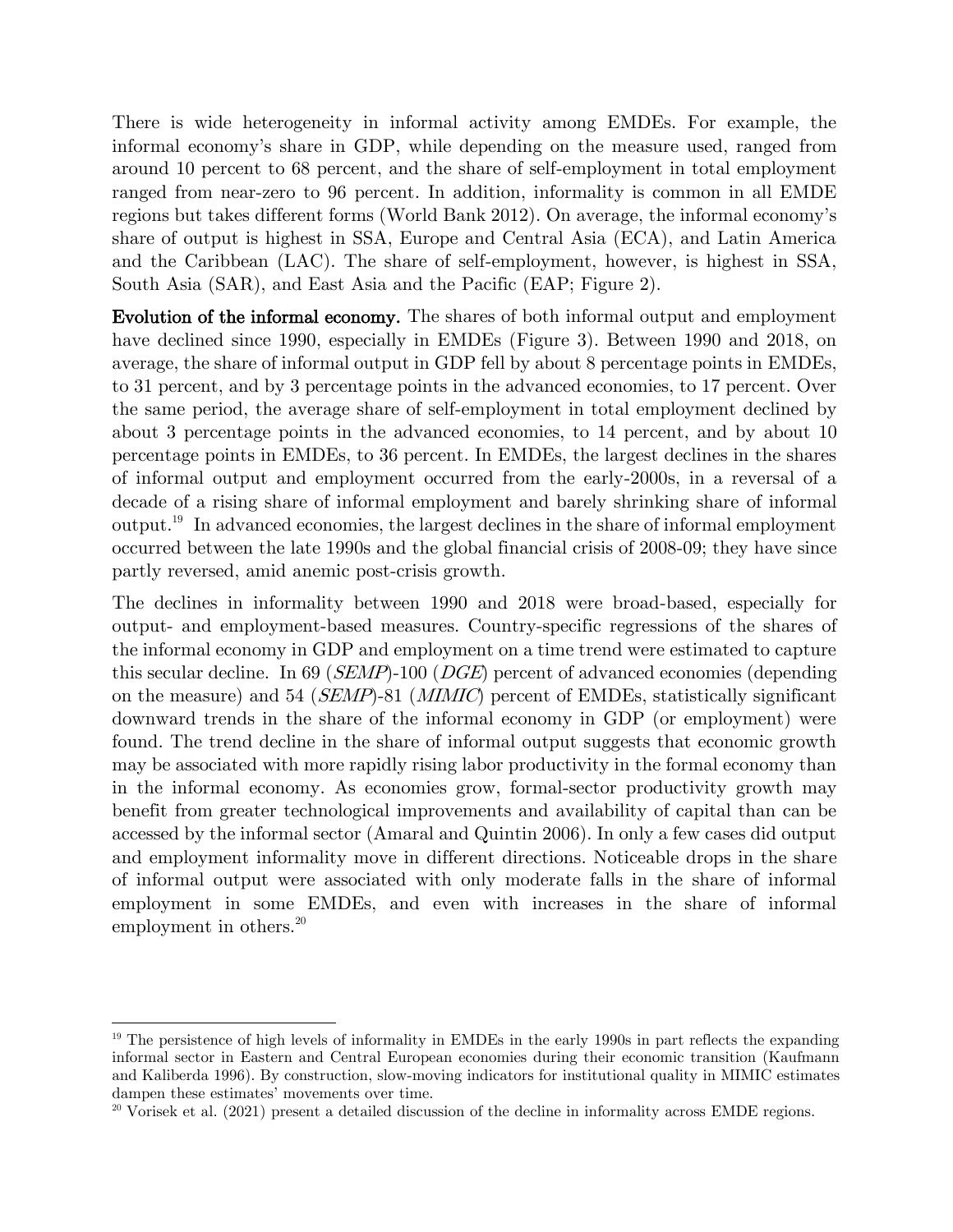Perceptions of informality appear to have changed much more slowly than actual informal output and employment. <sup>21</sup> In the majority of advanced economies and EMDEs, perceptions of the scale of informality— as measured by the WEF and WVS indices have not declined significantly since 1990. There are, however, a few exceptions. This often coincided with rapid GDP growth and reductions in the shares of both informal output and employment.

# 5. Consistency among the various measures of informality

The various measures of informality refer to three distinct aspects of it: output (DGE and MIMIC estimates), employment (for example, self-employment and workers without pensions), and perception (for example, the WEF and WVS surveys). While the common trends and correlates with economic development illustrated above suggest a considerable degree of commonality among some of these aspects, they also move slightly differently from time to time. This section explores the consistency among the various measures of informality.

We illustrate this by examining correlations among various informality measures (both levels and first-differenced measures).<sup>22</sup> First, we check whether various measures are consistent with each other in terms of capturing an economy's level of informality, or at least its position in cross-country rankings. Since the informality measures have different units and definitions, Spearman rank correlation, which checks the statistical dependence between the rankings of two data series, is preferred here. The median rank correlations between different variables across countries within a single year are shown in Table 2. Second, we investigate whether various measures share the same movements over time. To do so, the share of country-pairs in which first differences in two measures have the same sign are calculated and reported in Table 3.

Consistency in levels. The various measures for informality are generally positively correlated with each other, with the correlations within each block (output, employment, perception) being stronger than correlations between blocks (Table 2). The cross-country rank correlation between the two model-based estimates of informal output is close to 1 and significantly different from zero at the 1 percent level. In addition, the rank correlations between DGE estimates and both employment measures and some perception measures are also positive and significant. The correlations among the various measures of informal employment range from 0.20 to 0.94 and are mostly significant at the 10

<sup>&</sup>lt;sup>21</sup> Guiso, Sapienza, and Zingales (2009) demonstrate that perceptions of trustworthiness are largely historically determined with limited time-variance.

<sup>&</sup>lt;sup>22</sup> Various additional correlations are calculated (e.g. both pairwise and rank correlations for a panel setting, cross-country within a specific year, and cross-year within a certain country, and with a longer time period). The results are largely in line with Table 2 and will be provided upon request. We also conduct a simple factor analysis using measures with sufficient coverage (i.e. DGE, MIMIC, SEMP, and WEF). The results show that these measures share a common factor, which explains 65-97 percent of the variation of the measures (97 percent for *DGE*, 97 percent for *MIMIC*, 65 percent for *SEMP*, and 69 percent for *WEF*).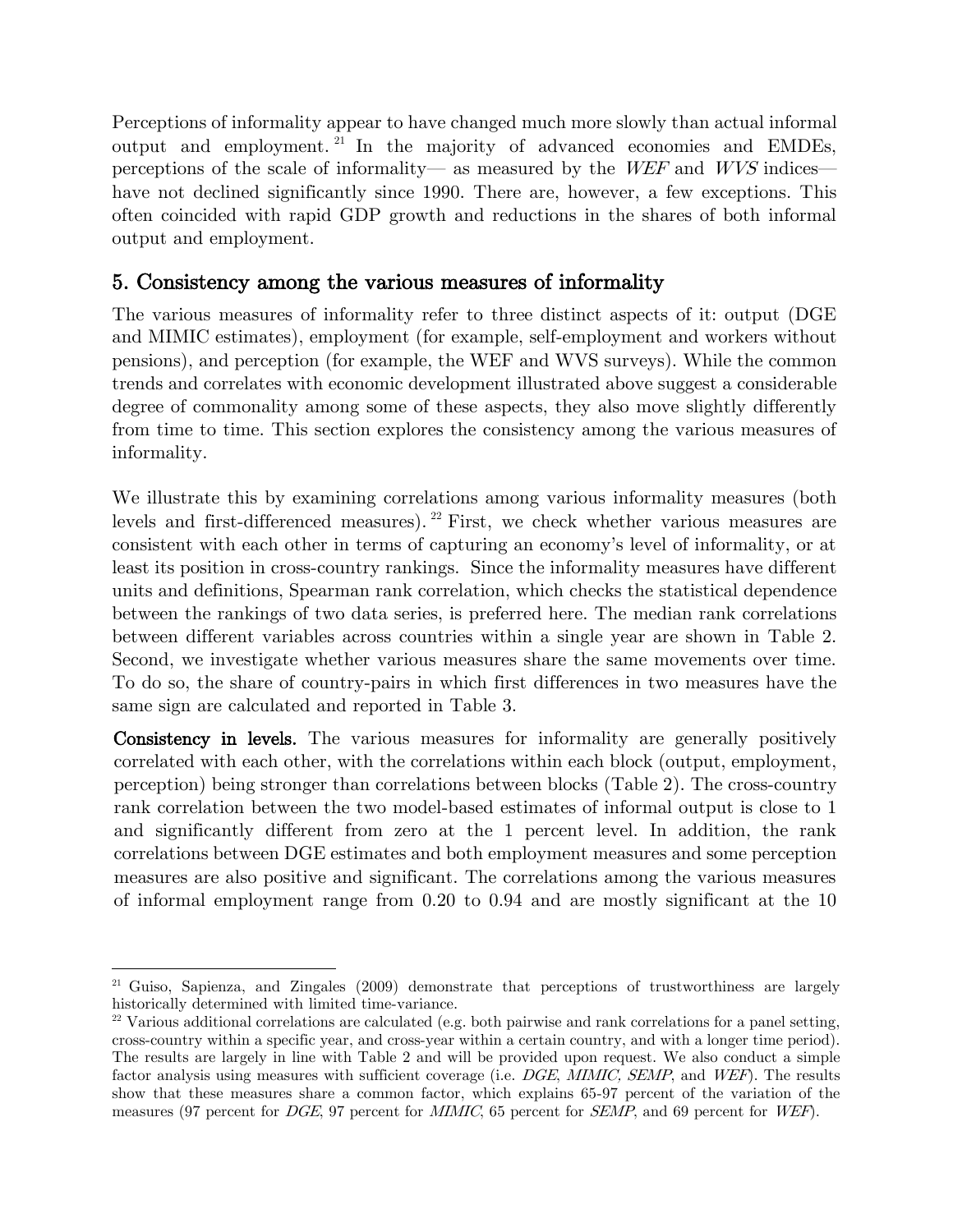percent level. On average, the correlation between an estimate of informal output and employment-based measures is above 0.60 and significant at the 1 percent level.

Perception-based estimates of informality tend to be more correlated with each other than with estimates of informal output or employment. The WVS is an exception: it tends to be uncorrelated or little correlated with all other measures, including perceptionbased ones. This suggests that a large informal sector reflects more than citizens' weak tax morality, which WVS purports to capture. Among the perception-based measures, the WEF, which purports to capture perceptions of the extent of informal economic activities, is the one most correlated with the other measures, both output-based (about 0.70) and employment-based (about 0.50.7 with the share of labor force without pension and self-employment as a share of total employment).

Consistency in changes over time. To examine the consistency of movements over time among various measures, the coincidence of the directions of movements in different variables is checked by looking at the shares of country-pairs in which first differences in two measures have the same sign (Table 3).<sup>23</sup> This is the case in about 50 percent of all the country pairs—and highest, at 82 percent of country-year pairs, for informal employment and employment outside the formal sector. The directions of changes in output measures and employment measures coincide in 55-65 percent of country-year pairs, suggesting that output measures capture important additional factors to employment measures, such as changes in labor productivity or intensity of work.

# 6. Cyclical features of the informal economy

Like formal economies, informal economies feature business cycles, which share some features with those in the formal economy: they are stronger in EMDEs than in advanced economies, and they feature downturns and recoveries with similar speeds. That said, they are not fully synchronized with business cycles in the formal economy. This section distills the main cyclical features of the informal economy.<sup>24</sup>

# 6.1 Volatility of formal and informal economies

Formal and informal output and employment are significantly more volatile in EMDEs than in advanced economies, possibly reflecting larger shocks, or lesser resilience to shocks, in EMDEs (Table 4; Aguiar and Gopinath 2007; Neumeyer and Perri 2005; Restrepo-Echavarria 2014).<sup>25</sup> In addition, in both EMDEs and advanced economies, selfemployment is somewhat more volatile than formal employment (that is total

<sup>&</sup>lt;sup>23</sup>As a robustness check, the pairwise correlations of first-differenced informality measures over time for each country are calculated, with their medians computed across countries. The results are in line with Table 3. Whereas significant and positive correlations are observed among pension coverage, informal employment, and employment outside the formal sector, no significant correlations between informal employment (or perception) measures and informal output measures are found.

<sup>&</sup>lt;sup>24</sup>Elgin et al. (2021) use the same set of informality measures to explore the links between formal and informal business cycles in greater detail and their implications for macroeconomic.

<sup>&</sup>lt;sup>25</sup> Detailed results on the volatility of formal and informal economies are presented in Table 4.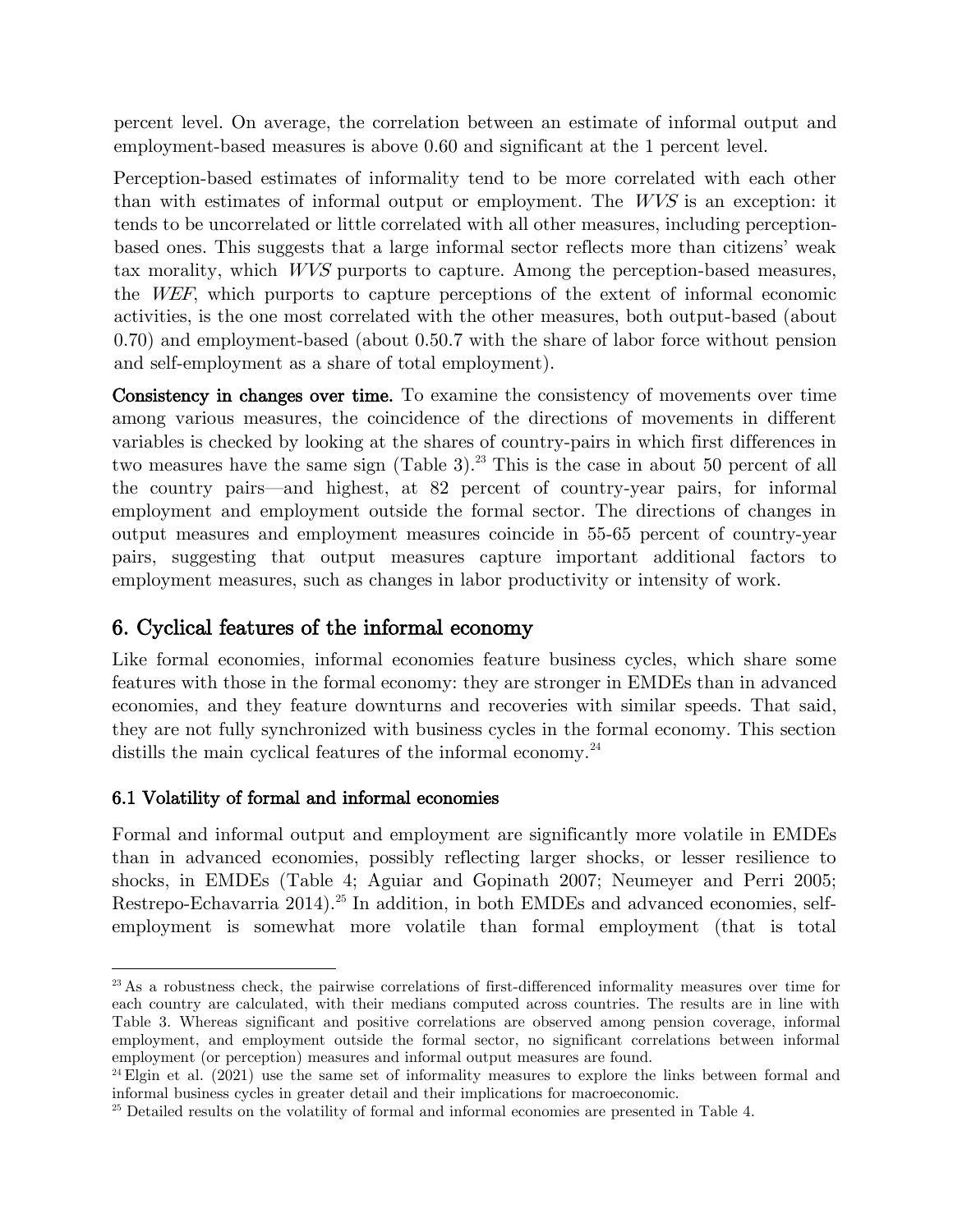employment excluding self-employment), perhaps reflecting greater rigidity in the formal labor market (Djankov and Ramalho 2009).

The business cycles of formal and informal economies are not entirely synchronous (as shown in Elgin et al. 2021). Employment growth in the informal sector is slightly, but statistically significantly, negatively correlated with employment growth in the formal sector.<sup>26</sup> As a result, formal and informal employment alone are each more volatile than total employment (the sum of formal and informal employment). $27$ 

# 6.2 Informal-economy business cycles

Dating informal business cycles. Formal and informal business cycles were identified using the commonly used algorithm of Harding and Pagan (2002). Business cycle turning points are years in which output peaks or troughs. When there are several peaks or troughs within a five-year interval, the deepest trough or steepest peak was used. A recession is defined as the period from peak to trough, whereas an expansion is the converse, the period from trough to peak. A recovery, the early part of an expansion, is defined as the period during which output rebounds from the trough to its pre-recession peak. The main characteristics of the recession and recovery phases, including duration, amplitude, and slope, are defined as in Claessens, Kose, and Terrones (2012; Annex). To remove the trend in employment, employment levels was logged and detrended using Hodrick– Prescott filter.

The results are in line with earlier studies (Bajada 2003; Birinci and Elgin 2013) of informal business cycle recessions and expansions in advanced economies. In contrast to these studies, however, the main focus here is on recessions and recoveries. Since recoveries are the early parts of expansions, they reflect more of an economy's short-term cyclical movements rather than its long-term growth path.

Output movements through informal-economy business cycles. Neither recessions nor recoveries in the informal economy differ statistically significantly from those in the formal economy (Tables 5a and 5b). The duration of both formal- and informal-economy recoveries was slightly longer than formal- and informal-economy recessions in EMDEs but not in advanced economies.<sup>28</sup> The speed of recessions resembled that of recoveries in both formal and informal economies. As for formal economies, informal-economy recessions were steeper and informal economy recoveries were stronger in EMDEs than in advanced economies. As a result, output and employment in EMDEs tended to be more volatile than in advanced economies—a feature well documented in the literature (Aguiar and Gopinath 2007). One of the reasons could be the tendency for fiscal policy

<sup>&</sup>lt;sup>26</sup> The pairwise correlation between employment growth in the informal sector and employment growth in the formal sector equals -0.2.

 $27$ This supports earlier findings that the informal sector may help stabilize total employment over business cycles (Fernández and Meza 2015; Loayza and Rigolini 2011).

<sup>&</sup>lt;sup>28</sup> The differences in durations of recessions and recoveries are not significant for EMDEs when using MIMIC-based estimates.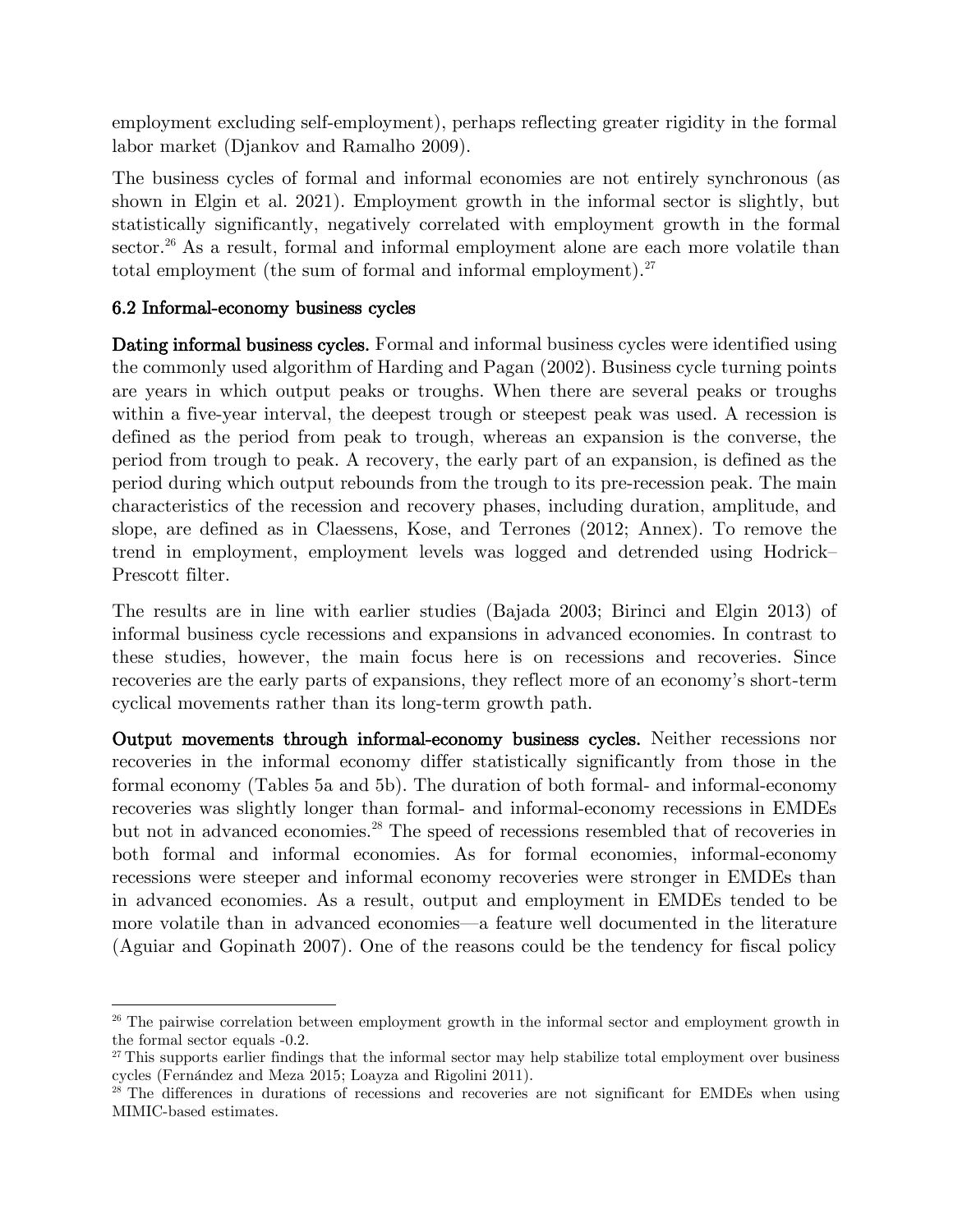to be procyclical in EMDEs, exacerbating the underlying business cycle (Frankel, Végh, Vuletin 2013).

Recessions. The average DGE-based informal economy recession lasted 1.5 years, with a GDP contraction, on average, of 3.5 percent per year, 5.2 percent from peak to trough, and 5.7 percent cumulatively—broadly in line with formal economy recessions.<sup>29</sup> Both formal-economy and informal-economy recessions were significantly shallower in advanced economies than in EMDEs.

Recoveries. On average, output in both formal and informal economies took about 2 years to return to their pre-recession peaks, expanding by 2-6 percent in the first year and by 2-5 percent per year during the entire recovery phase.<sup>30</sup> Like formal economy recoveries, informal-economy recoveries were significantly shallower in advanced economies than in EMDEs.

Informal employment during informal-economy business cycles. Informal employment, proxied by self-employment, in both advanced economies and EMDEs was broadly stable in informal recessions as well as recoveries. This finding applies to both formal and informal economy business cycles (Table 6a). This may be because wage movements or changes in work intensity (measured as number of hours worked per day) bore the brunt of the adjustment in labor markets during business cycles (Guriev, Speciale, and Tuccio 2019; Meghir, Narita, and Robin 2015).

Formal and total employment during formal-economy business cycles. Total and formal employment in advanced economies behaved significantly differently from in EMDEs during formal economy recessions and recoveries (Table 6b). Both total and formal employment contracted significantly (by 2.5 and 2.7 percent, respectively) in advanced economies during formal economy recessions, while neither total nor formal employment fell significantly in EMDEs. Employment changes during formal-economy recoveries were insignificant in both advanced economies and EMDEs. The lack of significant responses in employment during formal economy recoveries suggests delayed responses in the labor market and the emergence of "jobless" recoveries in recent decades (Farbar 2012; Hall 2005; Shimer 2010 and 2012).

# 7. Conclusion

Using a comprehensive database of model-based and survey-based estimates of informal economic activity, we compile a rich set of measures available for cross-country analysis and a more limited set of measures available for time-series or panel analysis. Among all

<sup>&</sup>lt;sup>29</sup> The recessions of MIMIC-based informal output are slightly shallower and more prolonged than those of formal output and DGE-based informal output (Tables 5a and 5b). The slightly shallower recessions of MIMIC-based informal output could be due to the slow-moving institutional measures embedded in MIMIC's estimation methods (for example, government effectiveness).

<sup>&</sup>lt;sup>30</sup> MIMIC-based informal recoveries were significantly shorter, occurred less frequently, and were less pronounced than DGE-based informal recoveries and formal recoveries.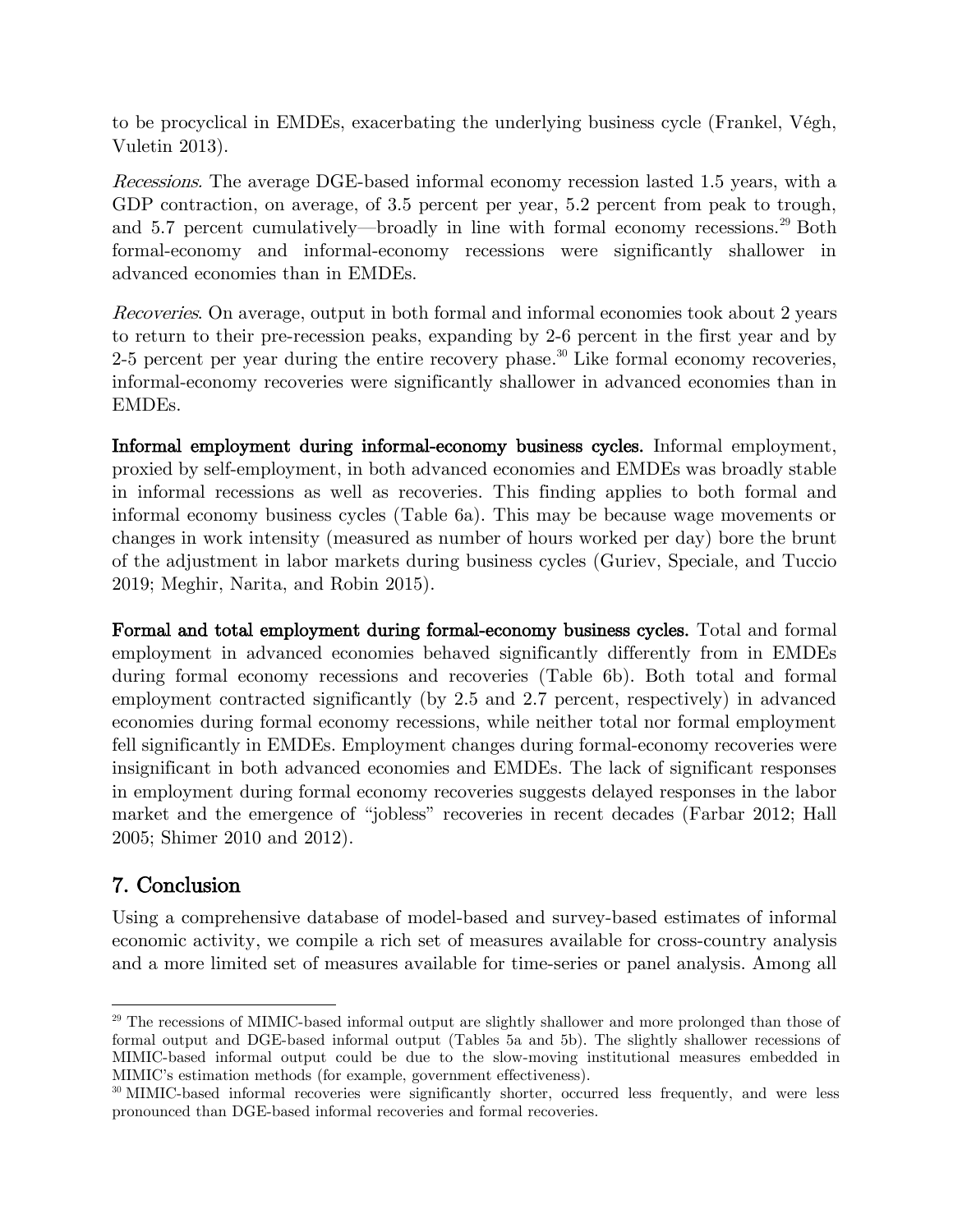the measures, DGE-based estimates and survey-based estimates of self-employment stand out in their cross-country and time coverage. In contrast, survey-based measures of perceptions tend to be highly stable over time and, therefore, are mainly useful for crosscountry comparisons. Lastly, for cross-country analyses of narrowly-defined questions, measures from labor, firm, and household surveys may be more suitable, especially when surveys are done consistently over time.

We illustrate two applications of our database here. First, using the widest possible range of measures, the paper illustrates the broad-based and steady decline in the shares of informal output and employment since 1990. Three somewhat distinct aspects of informality are identified: output, employment, and perceptions. Cross-country rankings of informal output or employment are typically consistent with each other while varying over time.

Second, we document that informal economies experience business cycles just as formal economies do. Like formal-economy output cycles, informal-economy output cycles tend to be shallower in advanced economies than in EMDEs. Informal employment tends to behave acyclically in EMDEs and advanced economies, being largely invariant to both output recessions and recoveries. In contrast to distinct cyclical movements in informal output, perceptions of the scale of informality shown by surveys are highly persistent.

Several possible areas for further research are worth noting. First, the limitations of existing measures of informality remain, despite the richness of the database compiled here. More work is needed to improve the quality of informality series and to explore new approaches to better capture the extent of informality in EMDEs. Second, the paper distills the main features of informal economy business cycles. It does not look into the factors and policies that could affect informal economy business cycles. Further analysis in this direction would be valuable.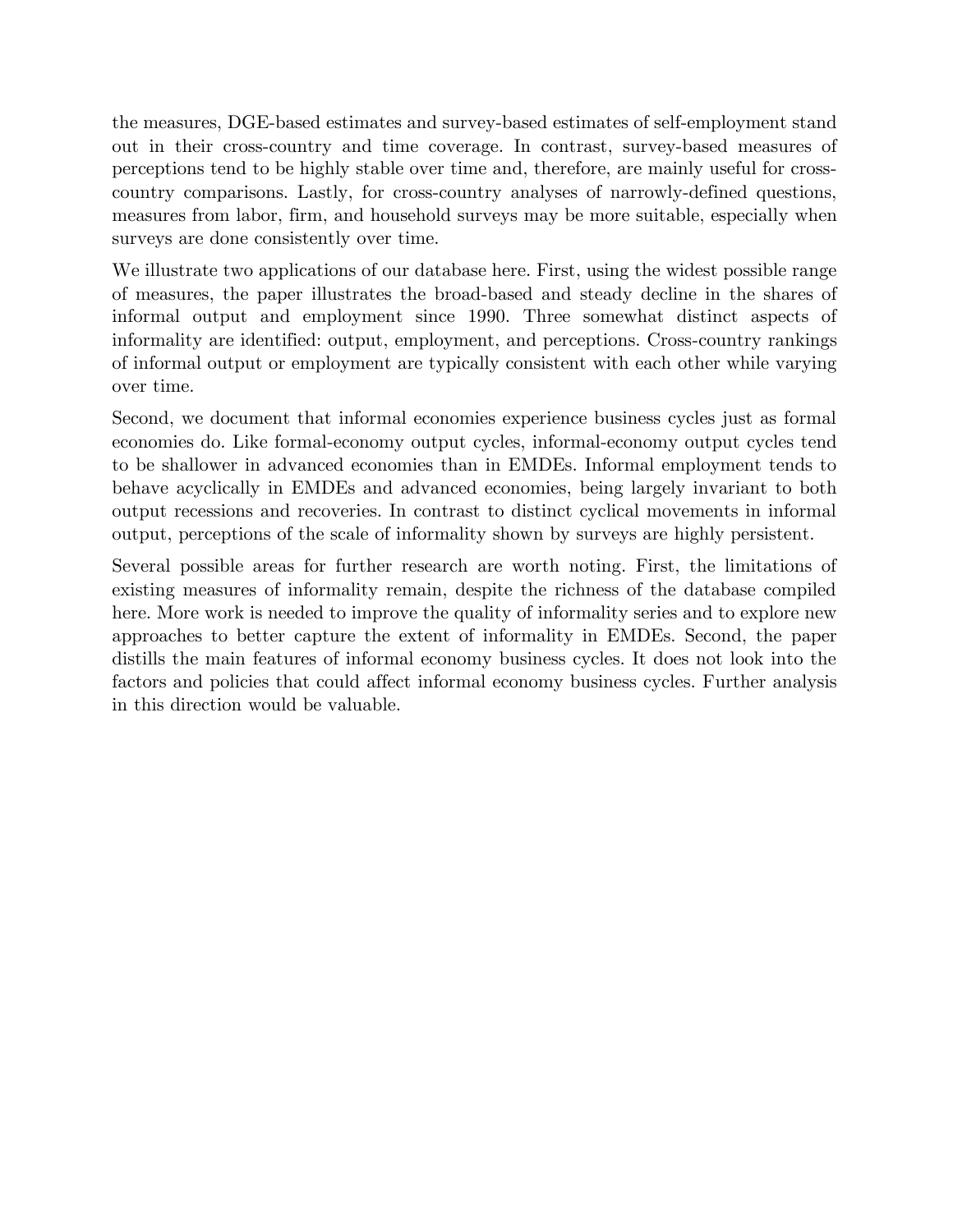### Reference

- Aguiar, M., and G. Gopinath. 2007. "Emerging Market Business Cycles: The Cycle is the Trend." *Journal of Political Economy* 115 (1): 69-102.
- Ahumada, H., F. Alvaredo, and A. Canavesa. 2007. "The Monetary Method and the Size of the Shadow Economy: A Critical Assessment." Review of Income and Wealth 53 (2): 363-71.
- Almeida, R., and P. Carneiro. 2012. "Enforcement of Labor Regulation and Informality." American Economic Journal: Applied Economics 4 (3): 64-89.
- Amaral, P. S., and E. Quintin. 2006. "A Competitive Model of the Informal Sector." Journal of Monetary Economics 53 (7): 1541-53.
- Ardizzi, G., C. Petraglia, M. Piacenza, and G. Turati. 2014. "Measuring the Underground Economy with The Currency Demand Approach: A Reinterpretation of The Methodology, with An Application to Italy." *Review of Income and Wealth* 60 (4): 747-72.
- Bajada, C. 2003. "Business Cycle Properties of the Legitimate and Underground Economy in Australia." Economic Record 79 (247): 397-411.
- Benjamin, N., and A. A. Mbaye. 2012. The Informal Sector in Francophone Africa: Firm Size, Productivity, and Institutions. Washington, DC: World Bank.
- Berge, T., and O. Jordà. 2011. "Evaluating the Classification of Economic Activity into Recessions and Expansions." American Economic Journal: Macroeconomics 3 (2): 246-77.
- Binelli, C., and O. Attanasio. 2010. "Mexico in the 1990s: The Main Cross-Sectional Facts." Review of Economic Dynamics 13 (1) : 238-264.
- Birinci, S., and C. Elgin. 2013. "Shadow Economy over the Business Cycle: How do Formal and Informal Cycles Interact?" Unpublished manuscript.
- Blanchflower, D. G, A. Oswald, and A. Stutzer. 2001. "Latent Entrepreneurship across Nations." European Economic Review 45 (4): 680-91.
- Bosch, M., and W. Maloney. 2008. "Cyclical Movements in Unemployment and Informality in Developing Countries." Policy Research Working Paper 4648, World Bank, Washington, DC.
- Bosch, M., and W. Maloney. 2010. "Comparative Analysis of Labor Market Dynamics Using Markov Processes: An Application to Informality." Labour Economics 17 (4): 621-31.
- Breusch, T. 2005. "Estimating the Underground Economy, Using MIMIC Models", Working Paper, National University of Australia, Canberra.
- Bry, G., and C. Boschan.1971. Cyclical Analysis of Time Series: Selected Procedures and Computer Programs. Cambridge, MA: National Bureau of Economic Research.
- Campos, F., M. Goldstein, M., and D. Mckenzie. 2018. "How Should the Government Bring Small Firms into the Formal System? Experimental Evidence from Malawi." Policy Research Working Paper 8601, World Bank, Washington, DC.
- Chong, A., and M. Gradstein. 2007. "Inequality and Informality." Journal of Public Economics 91(1-2): 159-179.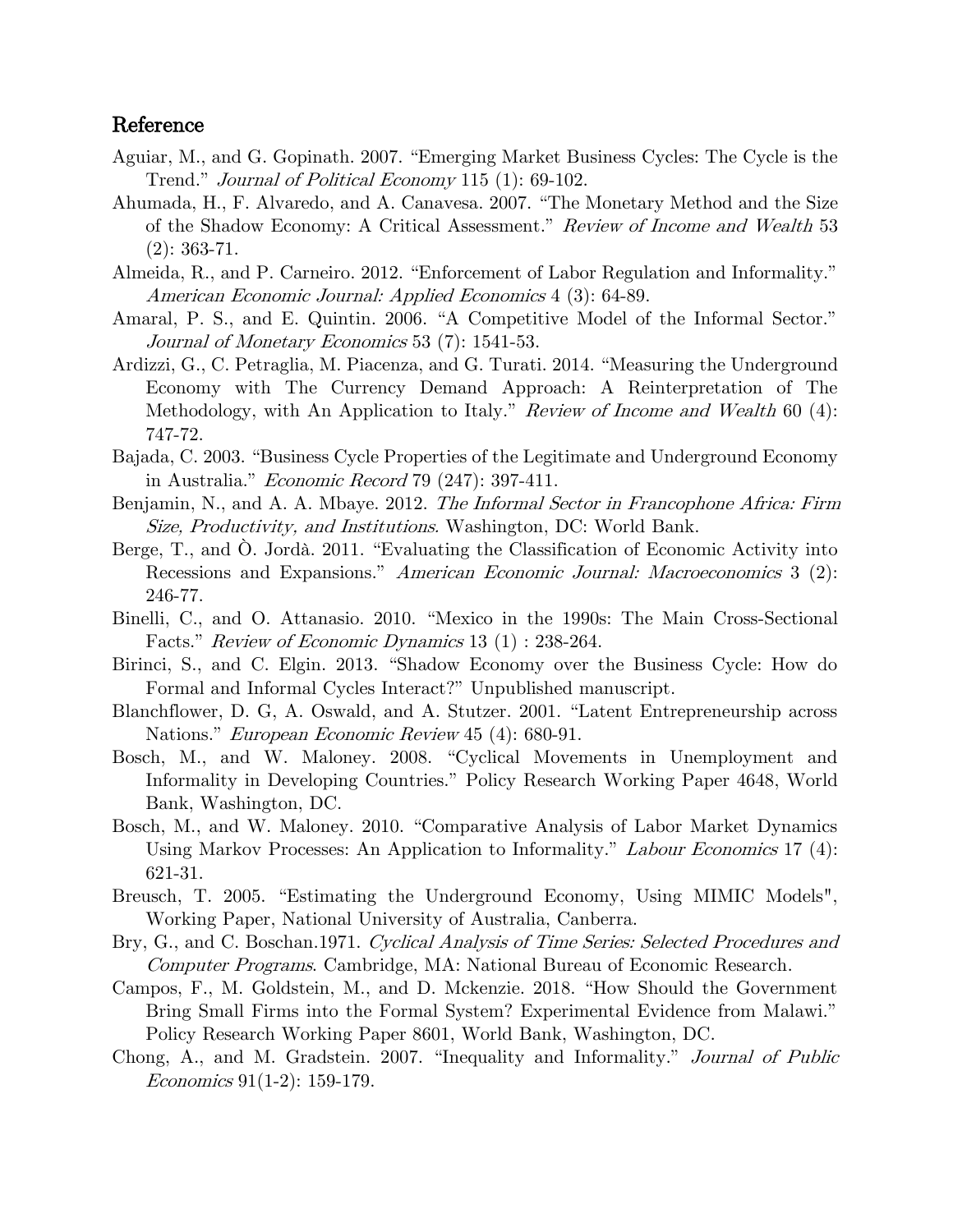- Claessens, S., M. A. Kose, and M. E. Terrones. 2012. "How Do Business and Financial Cycles Interact?" Journal of International Economics 87 (1): 178-90.
- Dabla-Norris, E., M. Gradstein, and G. Inchauste. 2008. "What Causes Firms to Hide Output?" Journal of Development Economics 85 (1-2): 1-27.
- De Soto, H. 1989. The Other Path: The Invisible Revolution in the Third World. New York: Harper & Row.
- Djankov, S., and R. Ramalho. 2009. "Employment Laws in Developing Countries." Journal of Comparative Economics 37 (1): 3-13.
- Docquier, F., T. Müller, and J. Naval. 2017. "Informality and Long-Run Growth." The Scandinavian Journal of Economics 119 (4): 1040-85.
- Elgin, C., M. A. Kose, F. Ohnsorge, and S. Yu. 2021. "Growing Apart or Moving Together? Synchronization of Informal and Formal Economy Business Cycles." In The Long Shadow of Informality: Challenges and Policies, edited by F. Ohnsorge and S. Yu. Washington, DC: World Bank.
- Elgin, C., and O. Oztunali. 2012. "Shadow Economies Around the World: Model Based Estimates." Working Paper No. 2012/05, Bogazici University, Department of Economics, Istanbul.
- Falco, P., and L. Haywood. 2016. "Entrepreneurship versus Joblessness: Explaining the Rise in Self-Employment." *Journal of Development Economics* 118 (January): 245-65.
- Feige, E. L. 2016. "Reflections on the Meaning and Measurement of Unobserved Economies: What Do We Really Know about the 'Shadow Economy'?" Journal of Tax Administration 2 (1): 1-37.
- Fernández, A., and F. Meza. 2015. "Informal Employment and Business Cycles in Emerging Economies: The Case of Mexico." Review of Economic Dynamics 18 (2): 381-405.
- Frankel, J., C. Végh, and G. Vuletin. 2013. "On Graduation from Fiscal Procyclicality." Journal of Development Economics 100 (1): 32-47.
- Galiani, S., and F. Weinschelbaum. 2012. "Modeling Informality Formally: Households and Firms." *Economic Inquiry* 50 (3): 821-38.
- Gandelman, N., and A. Rasteletti. 2017. "Credit Constraints, Sector Informality and Firm
- Investments: Evidence from a Panel of Uruguayan Firms." Journal of Applied Economics 20 (2): 351-72.
- Guiso, L., P. Sapienza, and L. Zingales. 2009. "Cultural Biases in Economic Exchange?" The Quarterly Journal of Economies 124 (3): 1095-131.
- Günther, I., and A. Launov. 2012. "Informal Employment in Developing Countries: Opportunity or Last Resort?" Journal of Development Economics 97 (1): 88-98.
- Guriev, S., B. Speciale, and M. Tuccio. 2019. "How do Regulated and Unregulated Labor Markets Respond to Shocks? Evidence from Immigrants During the Great Recession." The Journal of Law, Economics, and Organization 35 (1): 37-76.
- Hall, R. 2005. "Employment Fluctuations with Equilibrium Wage Stickiness." American Economic Review 95 (1): 50-65.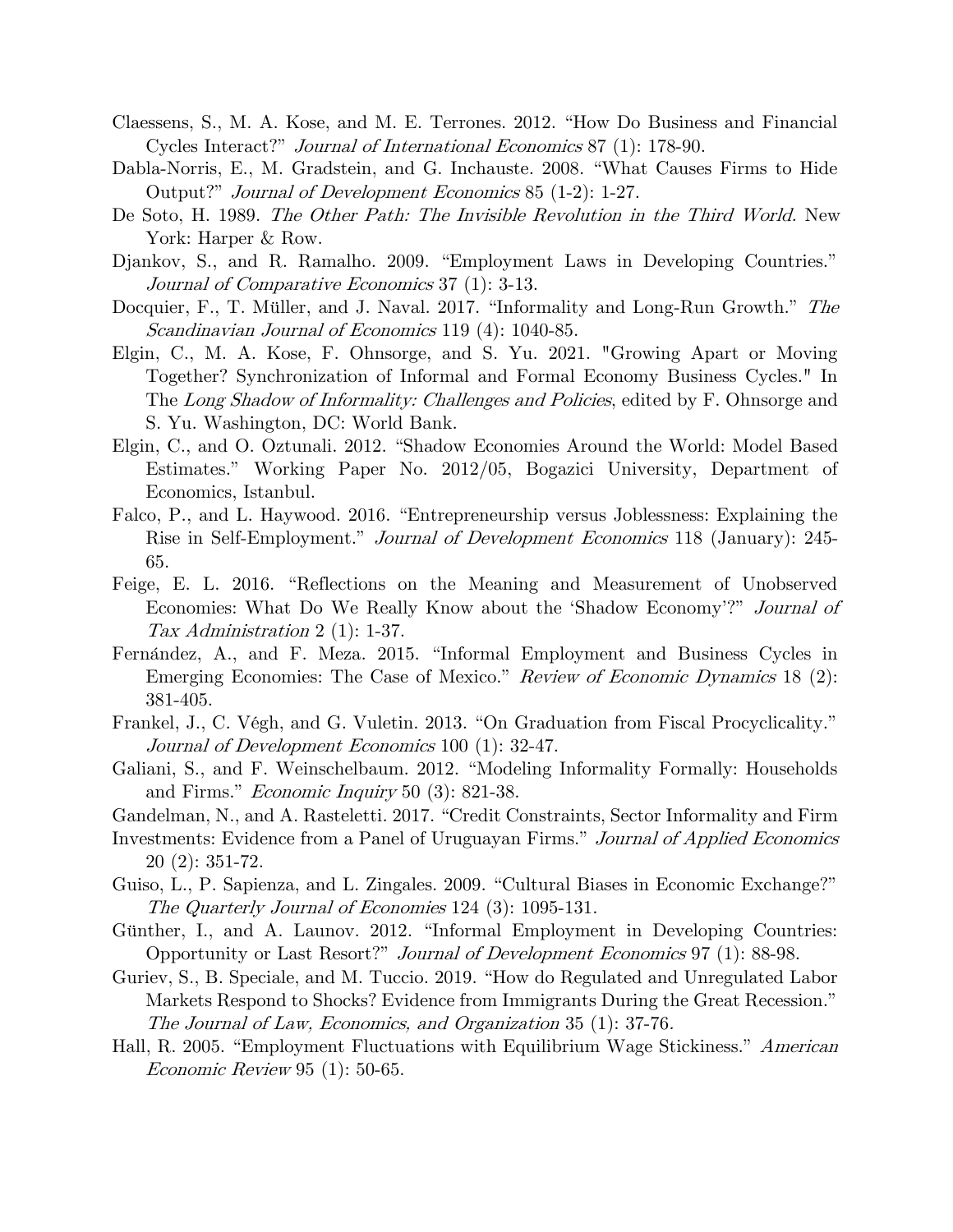- Harding, D., and A. Pagan. 2002. "Dissecting the Cycle: A Methodological Investigation." Journal of Monetary Economics 49 (2): 365-81.
- Haushofer, J., and J. Shapiro. 2016. "The Short-Term Impact of Unconditional Cash Transfers to the Poor: Experimental Evidence from Kenya." Quarterly Journal of Economics 131 (4): 1973-2042.
- Hussmanns, R. 2003. Defining and Measuring Informal Employment. Geneva: International Labour Office.
- Ihrig, J., and K. S. Moe. 2004. "Lurking in the Shadows: The Informal Sector and Government Policy." Journal of Development Economics 73 (2): 541-57.
- ILO (International Labour Organization). 1993. Resolution concerning the International Classification of Status in Employment (ICSE), adopted by the Fifteenth International Conference of Labour Statisticians. Geneva: International Labour Office, http://www.ilo.ch/wcmsp5/groups/public/---dgreports/---stat/documents/ normativeinstrument/wcms 087562.pdf.
- ILO (International Labour Organization). 2018a. Women and Men in the Informal Economy: A Statistical Picture. Geneva: International Labour Office.
- ILO (International Labour Organization). 2018b. Informal Economy. Geneva: International Labour Office.
- ILO (International Labour Organization). 2021a. ILOSTAT. Accessed on April 23, 2021. https:// ilostat.ilo.org/.
- ILO (International Labour Organization). 2021b. "Informal Economy." ILOSTAT. https://www.ilo.org/ilostat-files/Documents/description IFL EN.pdf.
- ILO (International Labour Organization). 2021c. "Indicator Description: Informality." ILOSTAT. https://ilostat.ilo.org/resources/concepts-and-definitions/descriptioninformality/
- Kanbur, R. 2009. "Conceptualizing Informality: Regulation and Enforcement." IZA Discussion Paper 4186, IZA-Institute of Labor Economics, Bonn, Germany.
- Kanbur, R., and M. Keen. 2015. "Rethinking Informality." Voxeu (blog), June 15. https://voxeu.org/ article/rethinking-informality.
- Kaufmann, D., and A. Kaliberda. 1996. "Integrating the Unofficial Economy into the Dynamics of Post-Socialist Economies: A Framework of Analysis and Evidence." Policy Research Working Paper 1691, World Bank, Washington DC.
- La Porta, R., and A. Shleifer. 2014. "Informality and Development." Journal of Economic Perspectives 28 (3): 109-26.
- Lehmann, H., and N. Pignatti. 2007. "Informal Employment Relationships and Labor Market Segmentation in Transition Economies: Evidence from Ukraine." IZA Discussion Paper 3269, IZA Institute of Labor Economics, Bonn, Germany.
- Loayza, N. 2016. "Informality in the Process of Development and Growth." The World Economy 39 (12): 1856-916.
- Loayza, N. 2018. "Informality: Why Is It So Widespread and How Can It Be Reduced?" Research & Policy Brief 20, World Bank, Kuala Lumpur.
- Loayza, N., A. M. Oviedo, and L. Servén. 2006, "The Impact of Regulation on Growth and Informality—Cross-Country Evidence." In *Linking the Formal and Informal*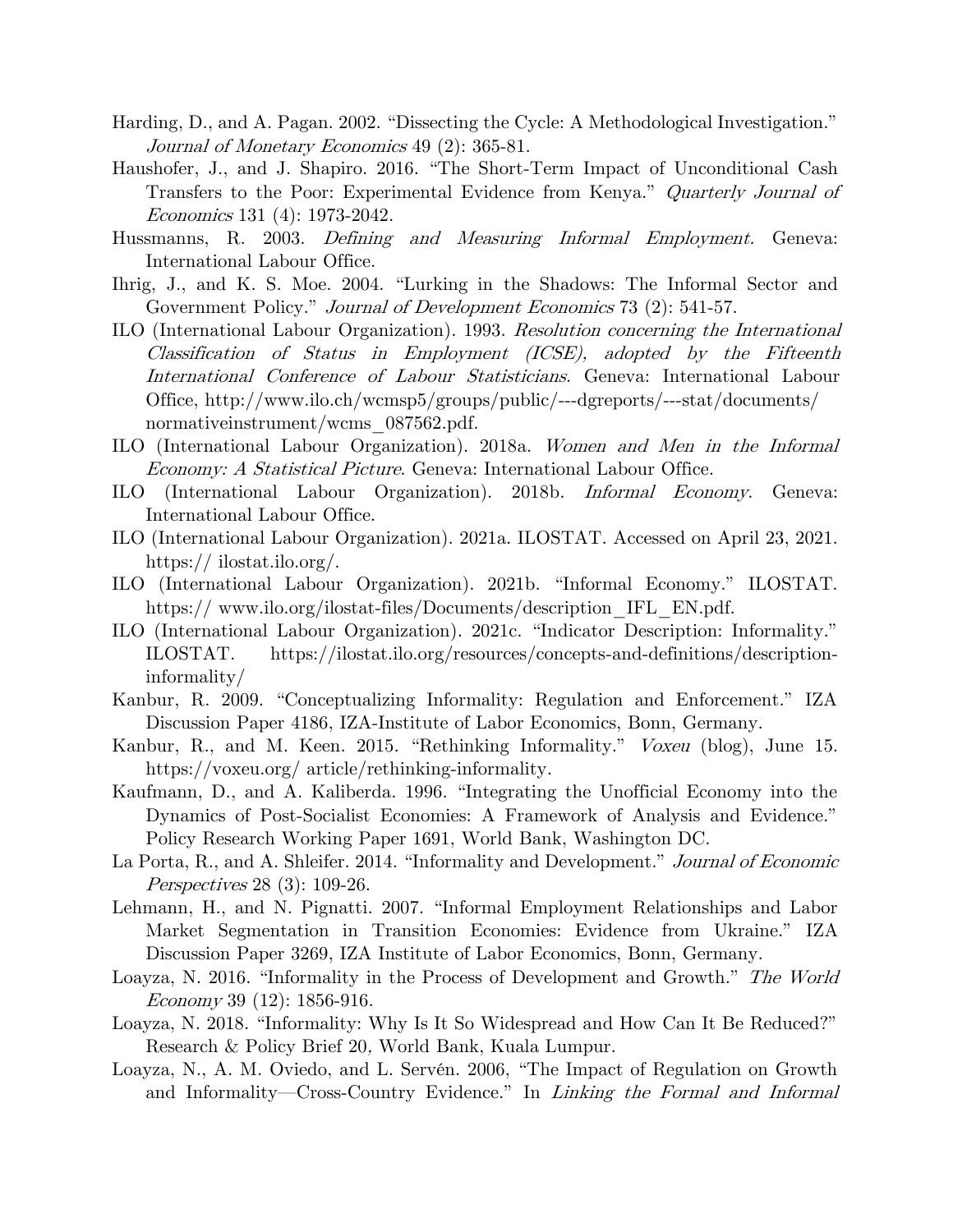Economy, edited by B. Guha-Khasnobis, R. Kanbur and E. Ostrom. New York: Oxford University Press.

- Loayza, N., and J. Rigolini. 2011. "Informal Employment: Safety Net or Growth Engine?" World Development 39 (9): 1503-15.
- Loayza, N., L. Servén, and N. Sugawara. 2010. "Informality in Latin America and the Caribbean." In Business Regulation and Economic Performance, edited by N. Loayza and L. Servén. Washington, DC: World Bank.
- Maloney, W. F. 2004. "Informality Revisited." *World Development* 32 (7): 1159-78.
- Mbaye, A., N. Benjamin, and F. Gueye. 2017. "The Interplay Between Formal and Informal Firms and Its Implications on Jobs in Francophone Africa: Case studies of Senegal and Benin." In *The Informal Economy in Global Perspective* edited by A. Polese, C. C. Williams, I. O. Horodnic, and P. Bejakovic. Basingstoke, UK: Palgrave Macmillan.
- McCaig, B., and N. Pavcnik. 2015. "Informal Employment in a Growing and Globalizing Low Income Country." American Economic Review 105 (5): 545-50.
- Medina, M., and F. Schneider. 2018. "Shadow Economies around the World: What Did We Learn Over the Last 20 Years?" IMF Working Paper 18/17, International Monetary Fund, Washington, DC.
- Meghir, C., R. Narita, and J. Robin. 2015. "Wages and Informality in Developing Countries." American Economic Review 105 (4): 1509-46.
- Neumeyer, P. A., and Perri, F., 2005. "Business Cycles in Emerging Economies: The Role of Interest Rates." Journal of Monetary Economics 52 (2): 345-80.
- Nordman, C., F. Rakotomanana, and F. Roubaud. 2016. "Informal versus Formal: A Panel Data Analysis of Earnings Gaps in Madagascar." World Development 86 (October): 1-17.
- OECD (Organisation for Economic Co-operation and Development). 2016. OECD Labor Force Statistics. OECD: Paris.
- OECD (Organisation for Economic Co-operation and Development). 2018. OECD Labor Force Statistics. OECD: Paris.
- OECD (Organisation for Economic Co-operation and Development). 2020. OECD Labor Force Statistics. OECD: Paris.
- Ohnsorge, F., and S. Yu. 2021. The Long Shadow of Informality: Challenges and Policies. Washington, DC: World Bank.
- Ohnsorge, F., Y., Okawa, and S. Yu. 2021. " Lagging Behind: Informality and Development." In The Long Shadow of Informality: Challenges and Policies, edited by F. Ohnsorge and S. Yu. Washington, DC: World Bank.
- Orsi, R., D. Raggi, and F. Turino. 2014. "Size, Trend, and Policy Implications of the Underground Economy." Review of Economic Dynamics 17 (3): 417-36.
- Oviedo, A., M. Thomas, and K. Karakurum-Özdemir. 2009. "Economic Informality: Causes, Costs, and Policies—A Literature Survey." Working Paper 167, World Bank, Washington, DC.
- Perry, G. E., W. F. Maloney, O. S. Arias, P. Fajnzylber, A. D. Mason, and J. Saavedra-Chanduvi. 2007. Informality: Exit and Exclusion. Washington, DC: World Bank.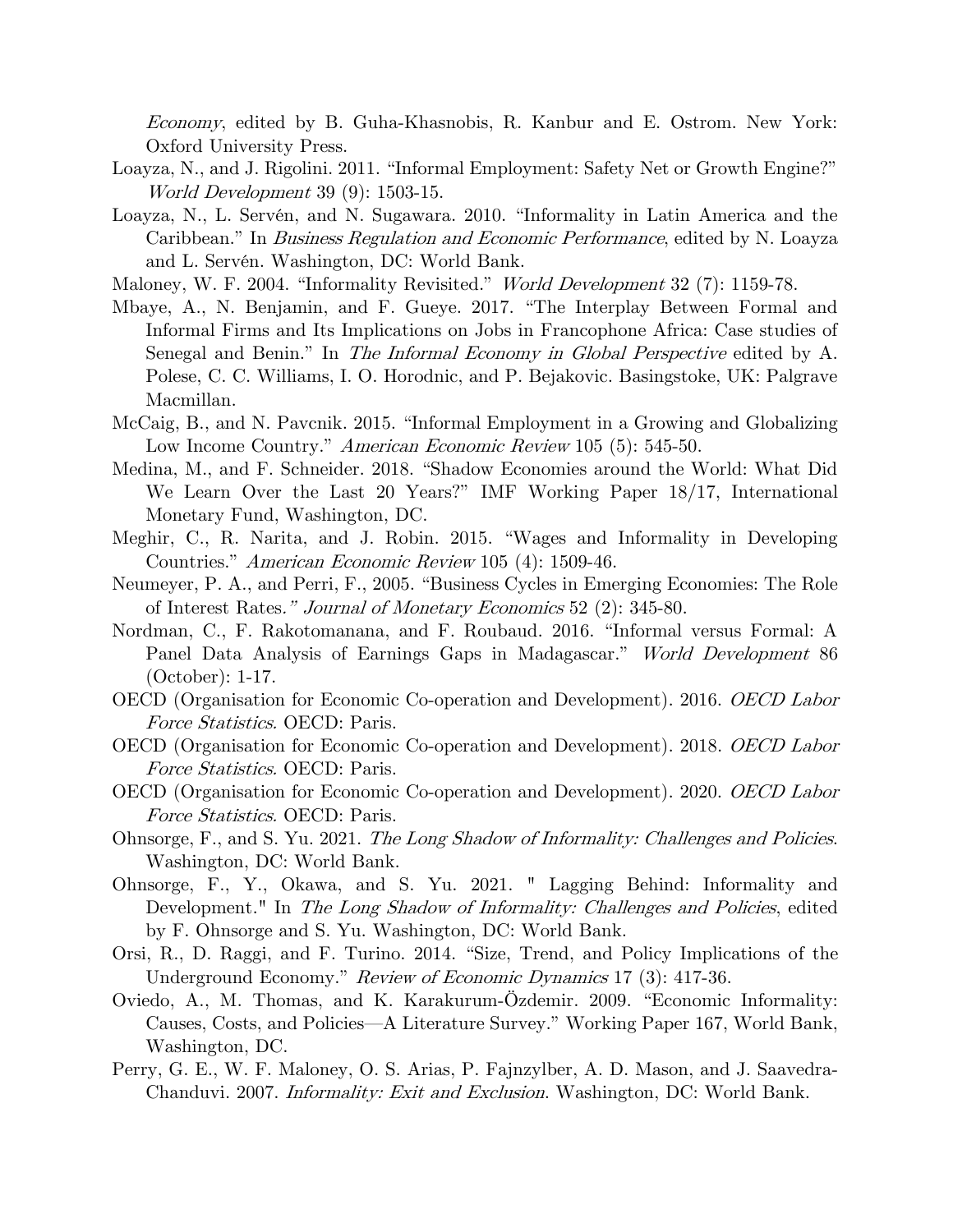- Putnins, T., and A. Sauka. 2015. "Measuring the Shadow Economy Using Company Managers." *Journal of Comparative Economics* 43 (2): 471-90.
- Restrepo-Echavarria, P. 2014. "Macroeconomic Volatility: The Role of the Informal Economy." European Economic Review 70: 454-9.
- Rosser, J., M. Rosser, and E. Ahmed. 2000. "Income Inequality and the Informal Economy in Transition Economies." Journal of Comparative Economics 28 (1): 156-71.
- Schneider, F. 2007. "Shadow Economies and Corruption All Over the World: New Estimates for 145 Countries." Economics: The Open-Access, Open Assessment E-Journal 1(2007-9): 1-66.
- Schneider, F., and A. Buehn. 2016. "Estimating the Size of the Shadow Economy: Methods, Problems and Open Questions." IZA Discussion Paper 9820, IZA-Institute of Labor Economics, Bonn, Germany.
- Schneider, F., A. Buehn, and C. E. Montenegro. 2010. "Shadow Economies All over the World: New Estimates for 162 Countries from 1999 to 2007." Policy Research Working Paper 5356, World Bank, Washington, DC.
- Schneider, F., and D. Enste. 2000. "Shadow Economies: Size, Causes, and Consequences." Journal of Economic Literature 38 (1): 77-114.
- Shimer, R. 2010. *Labor Markets and Business Cycles*. Princeton, NJ: Princeton University Press.
- Shimer, R. 2012. "Wage Rigidities and Jobless Recoveries." Journal Monetary Economics 59 (Supplement): S65-S77.
- Ulyssea, G. 2018. "Firms, Informality, and Development: Theory and Evidence from Brazil." American Economic Review 108 (8): 2015-47.
- Ulyssea, G. 2020. "Informality: Causes and Consequences for Development." Annual Reviews of Economics 12: 525-46.
- United Nations. 2008. Non-observed Economy in National Accounts: Survey of Country Practices. New York: United Nations.
- Vorisek, D., G. Kindberg-Hanlon, W. C. Koh, Y. Okawa, T. Taskin, E. Vashakmadze, and S. L. Ye. 2021. "Informality in Emerging Market and Developing Economies: Regional Dimensions." In *The Long Shadow of Informality: Challenges and Policies*, edited by F. Ohnsorge and S. Yu. Washington, DC: World Bank.
- World Bank. 2012. Jobs—World Development Report 2013. Washington, DC: World Bank.
- World Bank. 2019. Global Economic Prospects: Darkening Skies. January. Washington, DC: World Bank.
- World Bank 2020. Global Economic Prospects. June. Washington, DC: World Bank.
- World Economic Forum. 2008-2018. Executive Opinion Surveys. Geneva: World Economic Forum. https://reports.weforum.org/.
- World Values Survey (database). Accessed May 5, 2021. https://www.worldvaluessurvey.org/wvs.jsp.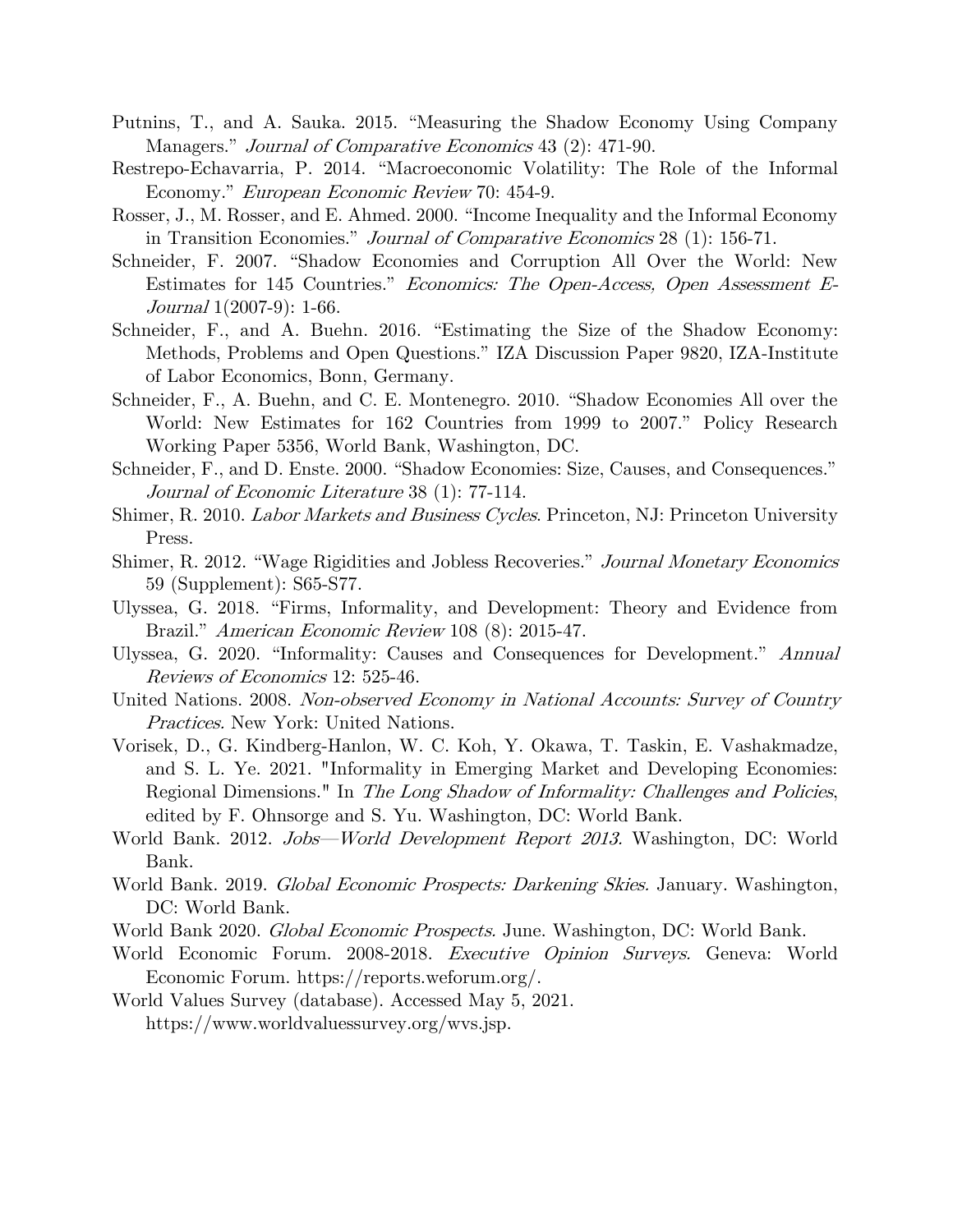### Figure 1. Informality: Magnitude, variety, and development challenges

## A. Shares of informal output and selfemployment

# B. Informal output and development



### C. Informal output, poverty, and income inequality









Sources: International Country Risk Guide (ICRG); International Labour Organization; World Bank (World Development Indicators, WDI; World Governance Indicators, WGI).

Note: "High informality" ("Low informality") indicates economies with above- (below-) median informal output (using DGE-based estimates). DGE = dynamic general equilibrium model-based estimates of informal output in percent of official GDP; EMDEs = emerging market and developing economies.

A. Unweighted averages. Informal employment uses self-employment shares (in percent of total employment). Missing values are interpolated or filled using the latest available observations. World averages between 1990-2018 are in orange.

B. Latest available year (2018). Orange line shows fitted values. "Ln (GDP per capita)" is the logarithm of GDP per capita (in constant 2010 U.S. dollars).

C. Data are for 1990-2018. Group means (bars) and 90 percent confidence intervals (whiskers) are shown for poverty headcount ratio (percent of population living on \$1.90 a day at 2011 PPP) and Gini coefficients.

D. Data for 1990-2018 and EMDEs. Bars show unweighted averages of ICRG data; whiskers show 90 percent confidence intervals.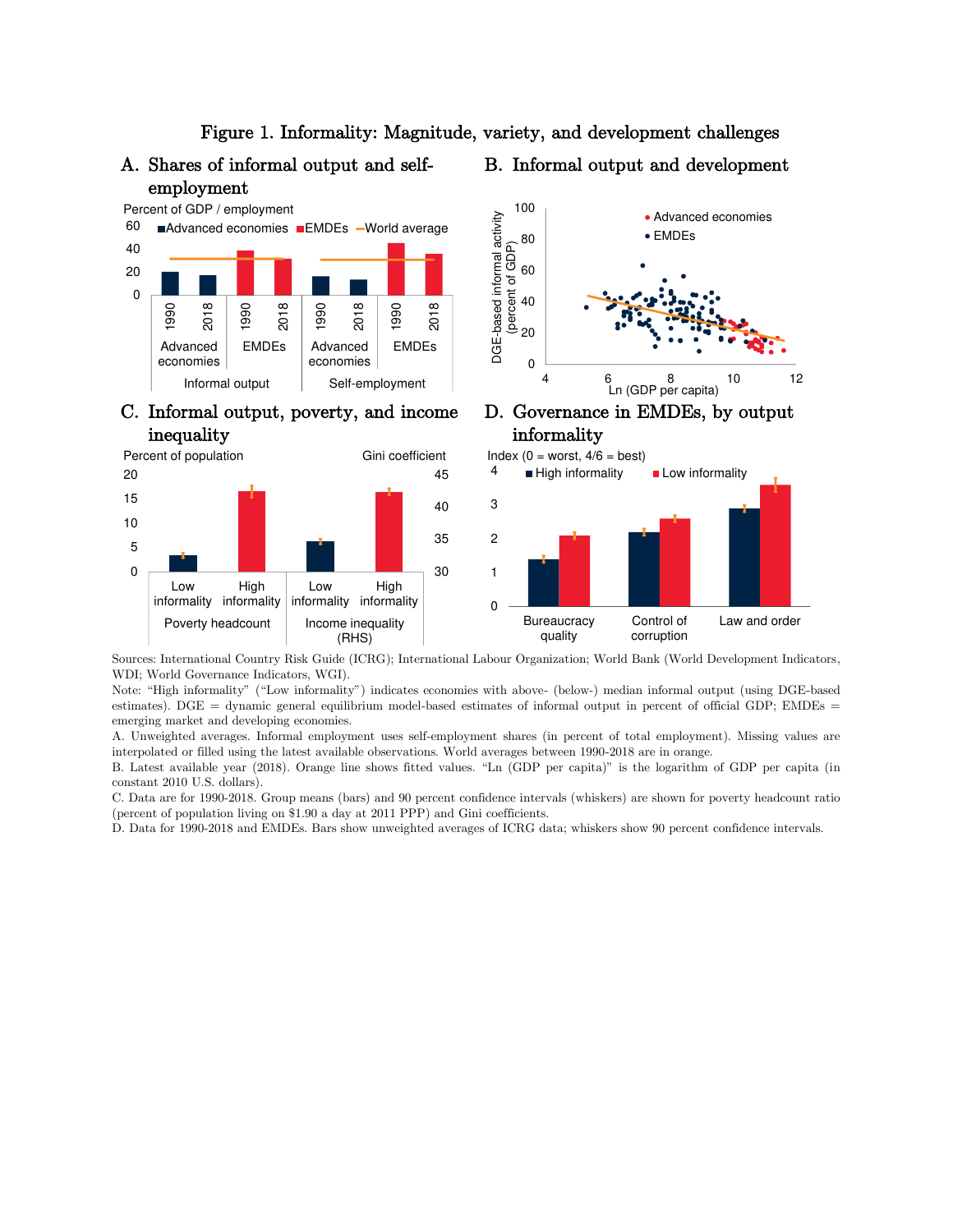

# Figure 2. Informality in EMDE regions













### E. Perceived informal activity F. Shares of EMDE regions in world output and employment



Sources: International Labour Organization; World Bank (World Development Indicators); World Economic Forum.

Note: Blue and red bars indicate group means for 2010-18 (2006-2016 for D), with whiskers indicating +/-1 standard deviation. DGE = dynamic general equilibrium model-based estimates on informal output; EAP = East Asia and Pacific; ECA = Europe and Central Asia; EMDEs = emerging market and developing economies; LAC = Latin America and the Caribbean; MIMIC = multiple indicators multiple causes model-based estimates on informal output; MNA = Middle East and North Africa; SAR = South Asia; SSA = Sub-Saharan Africa.

C. Self-employment shares (in percent of total employment) is used here.

E. Perceived informal activity is proxied by World Economic Forum Index, which ranges from "1= Most economic activity is undeclared or unregistered" to "7 = Most economic activity is declared or registered". See Table 1a for details on data definitions. F. The stacked bars show the formal and informal output (employment) in each EMDE region as a share of the world's total formal or informal output (employment) using data averaged from 2010-18. Formal output is proxied by official GDP, while DGE-based estimates are used to capture the level of informal output. Informal employment is proxied by self-employment, while formal employment is the difference between total employment and self-employment.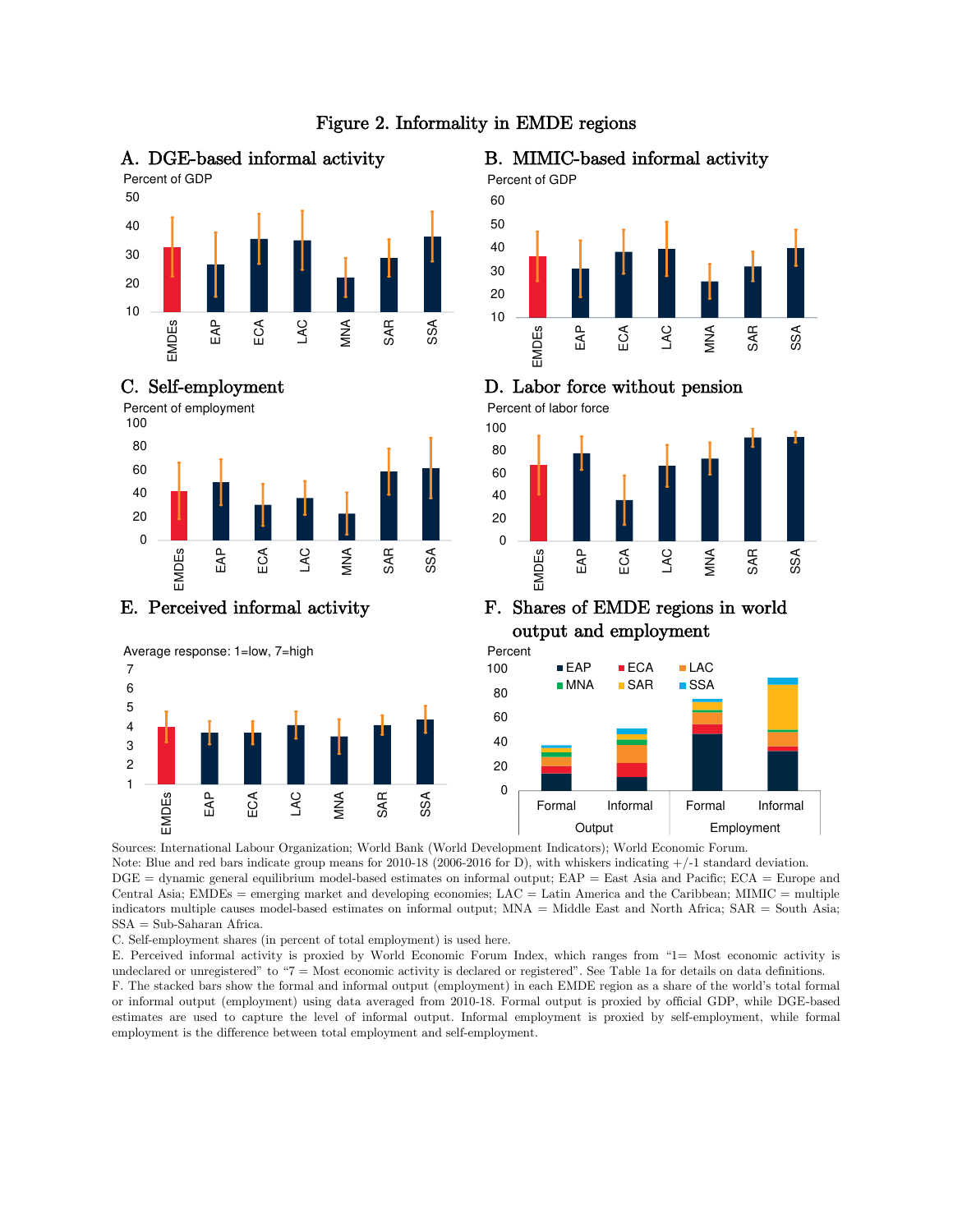

Source: World Bank; World Economic Forum.

Note: See Table 1a for details on data definitions. DGE = dynamic general equilibrium model; EMDEs = emerging market and developing economies; MIMIC = multiple indicators multiple causes model; SEMP = self-employment in percent of total employment; WEF = World Economic Forum index of informality.

A-D. Group means are calculated for advanced economies (in blue) and EMDEs (in red).

C. Informal employment is proxied by self-employment in percent of total employment. Missing data for self-employment are interpolated in EMDEs for earlier years and filled using the latest available observation in recent years.

D. WEF (World Economic Forum) index of informality is used, which ranges from "1= Most economic activity is undeclared or unregistered" to " $7 =$  Most economic activity is declared or registered".

E-F. Data for the period 1990-2018. Based on country-specific linear regressions of the share of informality by each of the four measures of informality with a sufficiently long-time dimension. Figures show the share of advanced economies (E) and EMDEs (F) for which the time trend is statistically significantly negative (at least at 10 percent level). In F, missing values for self-employment are interpolated. Red line indicates 50 percent.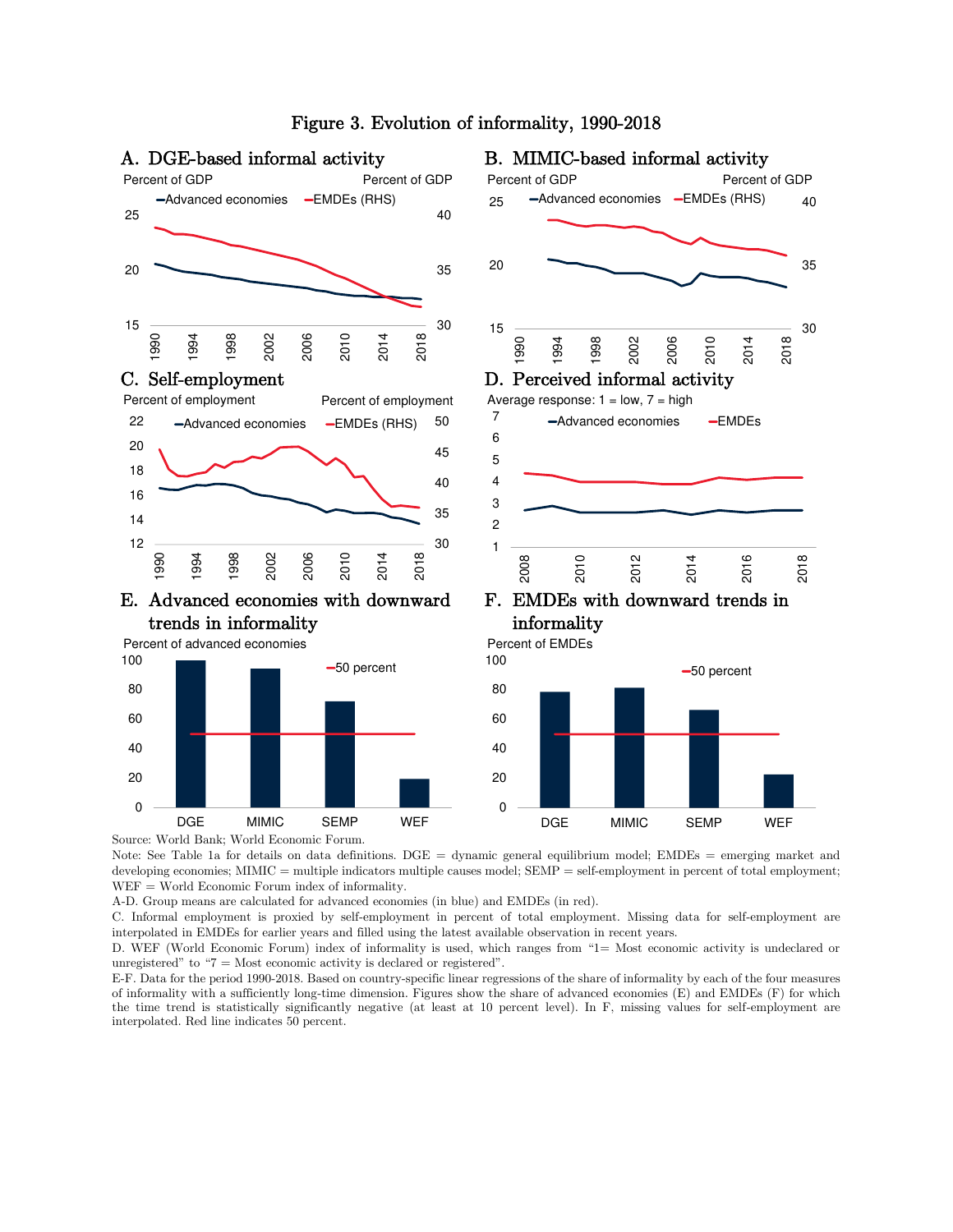|                                                                        | Estimatio<br>n method | Aspect |                                                | # of<br>Measures                                                             |       | # of<br>ctry                              | Time<br>period                                       | Mean | Median | Min       | Max  |      |      |       |
|------------------------------------------------------------------------|-----------------------|--------|------------------------------------------------|------------------------------------------------------------------------------|-------|-------------------------------------------|------------------------------------------------------|------|--------|-----------|------|------|------|-------|
|                                                                        |                       |        |                                                | $DGE$ (% of GDP)                                                             | 4,540 | 158                                       | 1990-2018                                            | 31.8 | 31.6   | 8.0       | 67.7 |      |      |       |
| Indirect<br>$\begin{array}{c} \text{Output} \\ \text{(a)} \end{array}$ |                       |        | MIMIC $(\%$ of GDP)                            | 4,150                                                                        | 160   | 1993-2018                                 | 33.3                                                 | 33.5 | 8.1    | 69.3      |      |      |      |       |
|                                                                        |                       |        | Pension coverage $(\%$ of labor force)         |                                                                              | 359   | 135                                       | 1990-2010                                            | 44.4 | 36.0   | 1.1       | 99.0 |      |      |       |
|                                                                        |                       |        |                                                | Self-employment $(\%$ of total employment)                                   | 2,711 | 179                                       | 1990-2018                                            | 31.0 | 25.8   | 0.0       | 95.5 |      |      |       |
| Employment<br>Labor force<br>Surveys<br>(Survey-based)                 |                       |        | Informal employment $(\%$ of total employment) | 369                                                                          | 72    | 2000-2018                                 | 64.7                                                 | 67.9 | 18.9   | 99.7      |      |      |      |       |
|                                                                        |                       |        |                                                | Employment outside the formal sector<br>$(\%$ of total employment)           | 386   | 76                                        | 1999-2018                                            | 55.4 | 56.4   | 9.8       | 95.7 |      |      |       |
|                                                                        |                       |        | $\bigcirc$                                     | WEF $(1-7=Most informal)$                                                    | 1,548 | 154                                       | 2008-2018                                            | 3.7  | 3.8    | 1.4       | 6.6  |      |      |       |
|                                                                        |                       |        |                                                | WB: % firms competing against informal firms                                 | 248   | 140                                       | 2006-2018                                            | 55.7 | 57.4   | 7.2       | 95.2 |      |      |       |
|                                                                        | surveys               |        | Perception                                     |                                                                              |       |                                           | WB: % firms formally registered when founded         | 233  | 138    | 2006-2018 | 89.0 | 91.3 | 29.1 | 100.0 |
| Direct                                                                 | Firm                  |        |                                                |                                                                              |       | $\operatorname*{im}\nolimits$<br><b>上</b> | WB: Number of years operated without<br>registration | 233  | 138    | 2006-2018 | 0.7  | 0.5  | 0.0  | 6.8   |
|                                                                        |                       |        |                                                | WB: % firms that found competitors in the<br>informal sector as a constraint | 249   | 139                                       | 2006-2018                                            | 30.0 | 29.2   | 0.0       | 76.0 |      |      |       |
|                                                                        | HS                    |        | $\mathcal{L}$                                  | WVS: Justifiable (Cheating on taxes)                                         | 200   | 94                                        | 1994-2010                                            | 2.3  | 2.1    | 1.0       | 4.7  |      |      |       |

### Table 1a. Summary statistics

Sources: World Bank; World Bank (Enterprise Surveys); World Economic Forum; World Values Survey.

Notes: Data for the period 1990-2018. DGE is benchmarked to Schneider et al. (2010). World Value Survey (WVS) asks whether cheating on taxes is justifiable (1 is "never justifiable" and 10 is "always justifiable") and reports average responses at the country-year level, with a higher level suggesting that the country is more tolerant towards the informal sector. World Economic Forum (WEF) asks "In your country, how much economic activity do you estimate to be undeclared or unregistered? (1= Most economic activity is undeclared or unregistered; 7= Most economic activity is declared or registered)" and reports average responses at the country-year level. Here the average responses have been reordered to make "7= Most economic activity is undeclared or unregistered; 1= Most economic activity is declared or registered" where a higher level suggesting a larger informal sector in the country. WB shows the results for World Bank Enterprise Surveys. HS stands for "Household surveys", (a) stands for "Output", and (b) stands for "Opinions/Tax Morality". Detailed information is listed in Table A1. Since the data on self-employment for Equatorial Guinea is only for year 1983, the data on self-employment are available for 179 countries (instead of 180 economies) here.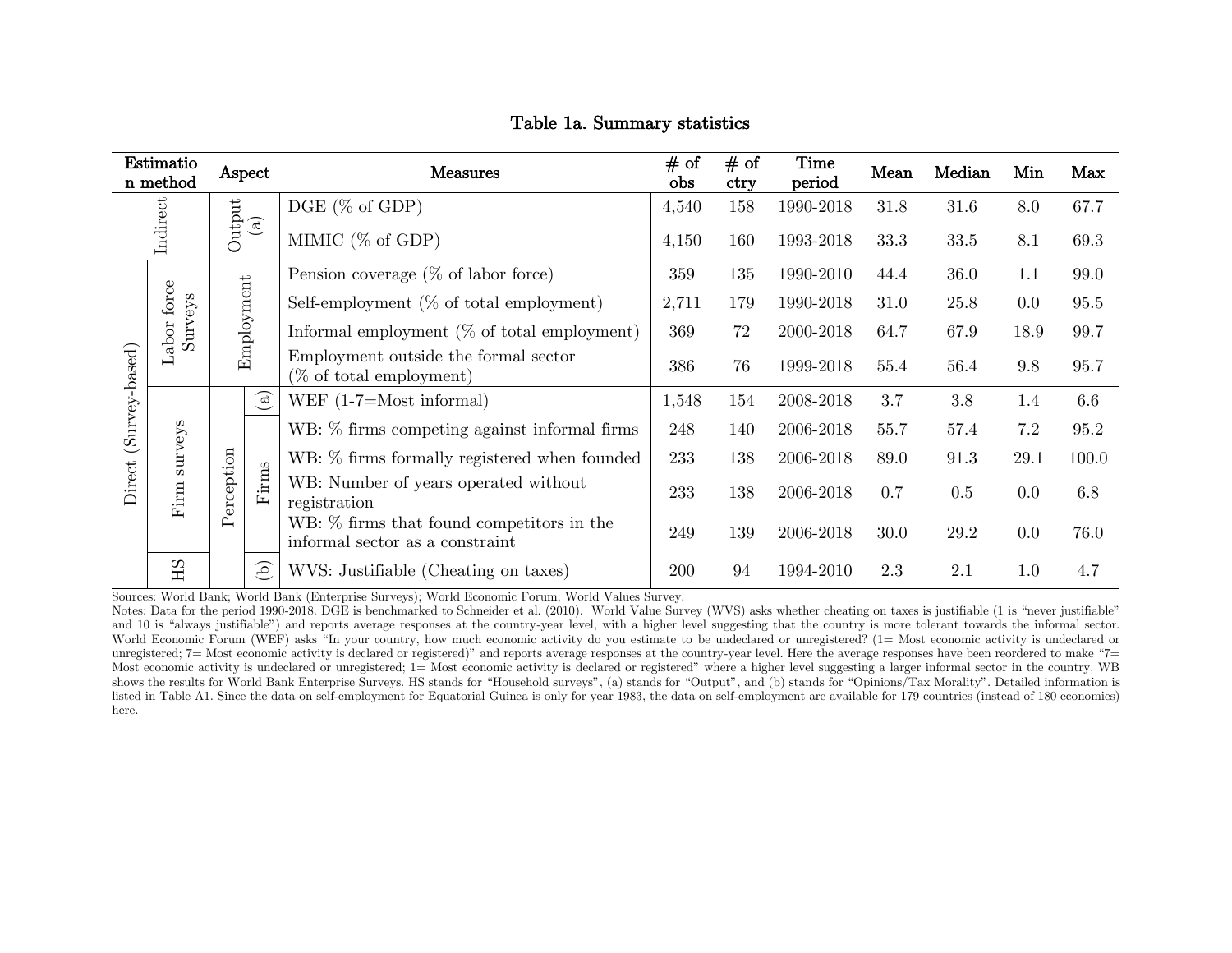|                                                                           | World |        | AEs  |             | <b>EMDEs</b> |        |
|---------------------------------------------------------------------------|-------|--------|------|-------------|--------------|--------|
|                                                                           | Mean  | Median |      | Mean Median | Mean         | Median |
| Output                                                                    |       |        |      |             |              |        |
| $DGE$ (% of GDP)                                                          | 31.8  | 31.6   | 18.7 | 17.2        | 35.7         | 36.0   |
| MIMIC $(\%$ of GDP)                                                       | 33.3  | 33.5   | 19.3 | 18.2        | 37.3         | 36.8   |
| Employment                                                                |       |        |      |             |              |        |
| Pension coverage $(\%$ of labor force)                                    | 44.4  | 36.0   | 86.5 | 90.0        | 30.5         | 24.0   |
| Self-employment $(\%$ of total employment)                                |       | 25.8   | 15.7 | 13.9        | 39.4         | 37.1   |
| Informal employment $(\%$ of total employment)                            |       | 67.9   |      |             | 64.7         | 67.9   |
| Employment outside the formal sector $(\%$ of total employment)           | 55.4  | 56.4   |      |             | 55.4         | 56.4   |
| Perception                                                                |       |        |      |             |              |        |
| WEF $(1-7=Most informal)$                                                 | 3.7   | 3.8    | 2.7  | 2.6         | 4.1          | 4.2    |
| WB: % firms competing against informal firms                              | 55.7  | 57.4   | 35.8 | 35.0        | 57.0         | 59.7   |
| WB: % firms formally registered when founded                              |       | 91.3   | 98.1 | 98.4        | 88.4         | 91.0   |
| WB: Number of years operated without registration                         |       | 0.5    | 0.2  | 0.1         | 0.8          | 0.6    |
| WB: % firms that found competitors in the informal sector as a constraint |       | 29.2   | 18.1 | 17.7        | 30.7         | 29.9   |
| WVS: Justifiable (Cheating on taxes)                                      | 2.3   | 2.1    | 2.2  | 2.1         | 2.3          | 2.1    |

### Table 1b. Summary statistics by country groupings

Sources: World Bank; World Bank (Enterprise Surveys); World Economic Forum; World Values Survey.

Notes: Data for the period 1990-2018. AEs = advanced economies:  $DGE =$  dynamic general equilibrium model-based estimates of informal output in percent of official GDP; EMDEs = emerging market and developing economies; MIMIC = multiple indicators multiple causes model-based estimates on informal output in percent of GDP. World Values Survey (WVS) asks whether cheating on taxes is justifiable (1 is "never justifiable" and 10 is "always justifiable") and reports average responses at the country-year level, with a higher level suggesting that the country is more tolerant toward the informal sector. World Economic Forum (WEF) asks, "In your country, how much economic activity do you estimate to be undeclared or unregistered? (1= Most economic activity is undeclared or unregistered; 7 = Most economic activity is declared or registered)" and reports average responses at the country-year level. Here, the average responses have been reordered to make "7= Most economic activity is undeclared or unregistered; 1 = Most economic activity is declared or registered" where a higher level suggesting a larger informal sector in the country. WB shows the results for World Bank Enterprise Surveys. Detailed information is listed in Table 1a. Country groupings follow the method used by World Bank (2020)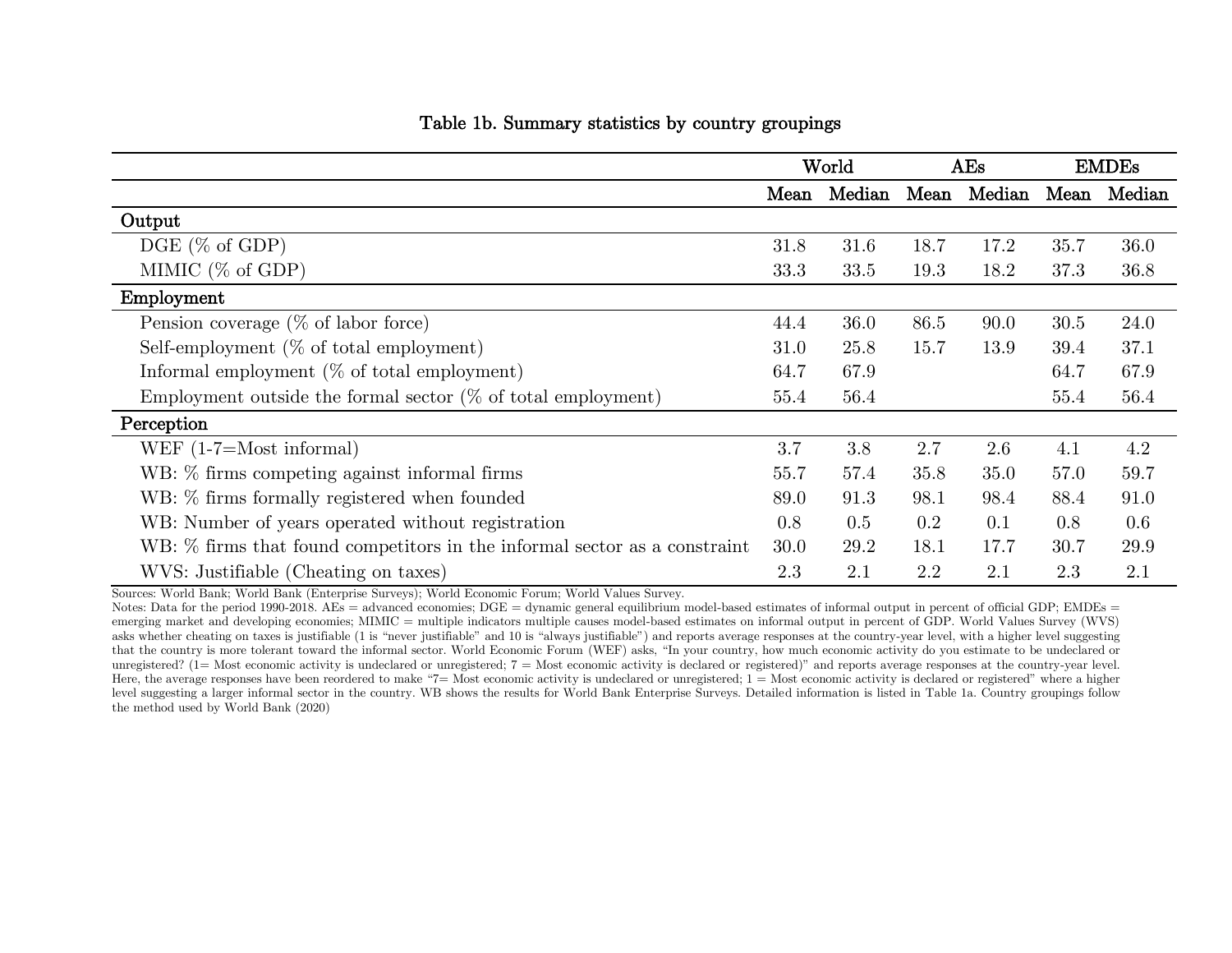|                                                               | $\overline{\text{DGE}}$ |                           | <b>MIMIC PENSION</b>           | SEMP              | IF                             | EMP EMP<br>$\mathbf{N}\mathbf{\Gamma}$ | <b>WEF</b> | WB1                 | W B2                                     |                  | WB3 WB4 WVS |
|---------------------------------------------------------------|-------------------------|---------------------------|--------------------------------|-------------------|--------------------------------|----------------------------------------|------------|---------------------|------------------------------------------|------------------|-------------|
| Output                                                        |                         |                           |                                |                   |                                |                                        |            |                     |                                          |                  |             |
| $DGE$ (% of GDP)                                              |                         |                           |                                |                   |                                |                                        |            |                     |                                          |                  |             |
| MIMIC $(\%$ of GDP)                                           | $0.98***1$              |                           |                                |                   |                                |                                        |            |                     |                                          |                  |             |
| Employment                                                    |                         |                           |                                |                   |                                |                                        |            |                     |                                          |                  |             |
| Pension coverage                                              |                         | $-0.60***$ $-0.60***$ 1   |                                |                   |                                |                                        |            |                     |                                          |                  |             |
| $(\% \text{ of labor force})$                                 |                         |                           |                                |                   |                                |                                        |            |                     |                                          |                  |             |
| Self-employment                                               |                         |                           | $0.64***$ $0.62***$ $-0.86***$ |                   |                                |                                        |            |                     |                                          |                  |             |
| $(\%$ of total employment)                                    |                         |                           |                                |                   |                                |                                        |            |                     |                                          |                  |             |
| Informal employment                                           | $0.27*$                 | $0.31**$                  | $-0.86***$                     | $0.83***1$        |                                |                                        |            |                     |                                          |                  |             |
| $(\% \text{ of total employment})$                            |                         |                           |                                |                   |                                |                                        |            |                     |                                          |                  |             |
| Employment outside the formal sector                          | 0.20                    | 0.25                      | $-0.60$                        |                   | $0.77***$ $0.94***$ 1          |                                        |            |                     |                                          |                  |             |
| $(\% \text{ of total employment})$                            |                         |                           |                                |                   |                                |                                        |            |                     |                                          |                  |             |
| Perception                                                    |                         |                           |                                |                   |                                |                                        |            |                     |                                          |                  |             |
| WEF $(1-7=Most informal)$                                     |                         |                           | $0.67***$ $0.70***$ $-0.47***$ |                   | $0.68***$ $\overline{0.54***}$ | $0.50***$                              |            |                     |                                          |                  |             |
| WB: % firms competing against                                 |                         | $0.40***$ $0.40***$ -0.07 |                                | $0.33***$ $0.38*$ |                                | 0.36                                   | $0.56***1$ |                     |                                          |                  |             |
| informal firms                                                |                         |                           |                                |                   |                                |                                        |            |                     |                                          |                  |             |
| WB: % firms formally registered when                          | $-0.28**$               | $-0.29**$ 0.67***         |                                |                   | $-0.54***-0.53***$             | $-0.57***$                             |            | $-0.54***-0.60***1$ |                                          |                  |             |
| founded                                                       |                         |                           |                                |                   |                                |                                        |            |                     |                                          |                  |             |
| WB: Number of years operated without 0.28**                   |                         | $0.28**$                  | $-0.30$                        | $0.40***$ 0.23    |                                | $0.31*$                                |            |                     | $0.41***$ $0.38***$ $-0.72***$ 1         |                  |             |
| registration                                                  |                         |                           |                                |                   |                                |                                        |            |                     |                                          |                  |             |
| WB: $\%$ firms that found competitors in 0.40*** 0.33*** 0.08 |                         |                           |                                | $0.19*$           | 0.28                           | $0.32*$                                |            |                     | $0.51***$ $0.77***$ $-0.36***$ $0.26*$ 1 |                  |             |
| the informal sector as a constraint                           |                         |                           |                                |                   |                                |                                        |            |                     |                                          |                  |             |
| WVS: Justifiable (Cheating on taxes)                          | 0.20                    | $0.27*$                   | $0.31*$                        | $-0.21$           | $-0.2$                         | $-0.26$                                | 0.11       | $-0.21$             | 0.33                                     | $-0.12 - 0.21$ 1 |             |

### Table 2. Spearman rank correlations (across countries within individual years)

Sources: World Bank; World Bank (Enterprise Surveys); World Economic Forum; World Values Survey.

Note: Data for the period 1990-2018. Medians of rank correlation of data across countries within each year. All survey-based measures are interpolated. DGE = dynamic general equilibrium model-based estimates of informal output in percent of official GDP; MIMIC = multiple indicators multiple causes model-based estimates on informal output in percent of GDP. PENSION = pension coverage in percent of labor force. SEMP=self-employment in percent of total employment. IF EMP = informal employment in percent of total employment. EMP NF = employment outside the formal sector in percent of total employment. World Values Survey (WVS) asks whether cheating on taxes is justifiable (1 is "never justifiable") and  $10$  is "always justifiable") and reports average responses at the country-year level, with a higher level suggesting that the country is more tolerant toward the informal sector. World Economic Forum (WEF) asks, "In your country, how much economic activity do you estimate to be undeclared or unregistered? (1= Most economic activity is undeclared or unregistered;  $7 =$  Most economic activity is declared or registered)" and reports average responses at the country-year level. Here, the average responses have been reordered to make " $7 =$  Most economic activity is undeclared or unregistered;  $1 =$  Most economic activity is declared or registered" where a higher level suggesting a larger informal sector in the country. "WB" here stands for "World Bank. Enterprise Surveys." Detailed information is listed in Table 1a. "\*\*\*" implies significance at 1% level, "\*\*" implies significance at 5% level, "\*" implies significance at 10% level.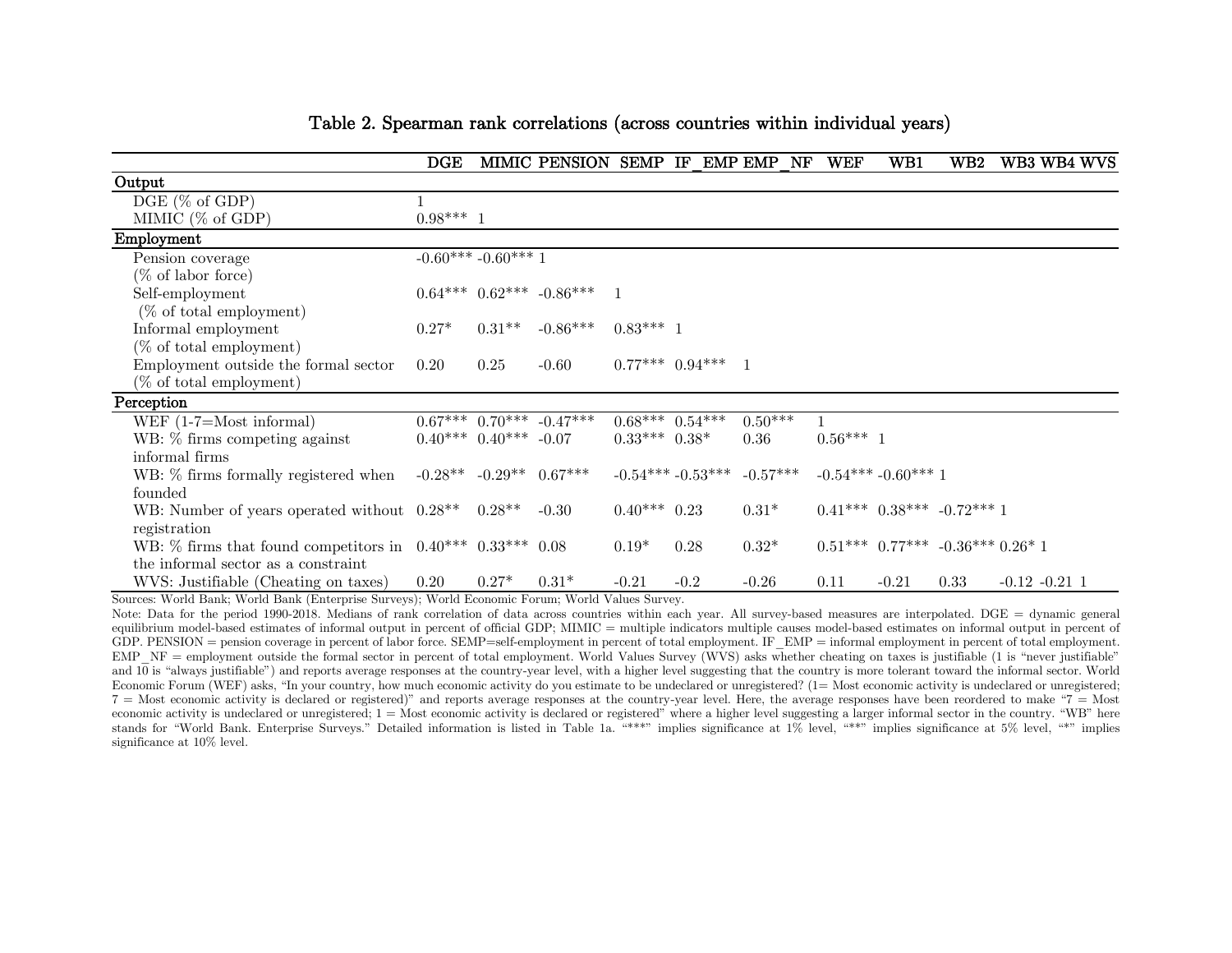|                                                   | $\overline{\text{DGE}}$ | MIMIC | W/O<br><b>PENSION</b> | SEMP    | INF EMP | EMP NF | WEF  | <b>WVS</b> |
|---------------------------------------------------|-------------------------|-------|-----------------------|---------|---------|--------|------|------------|
| $DGE$ (% of GDP)                                  | $100\,$                 |       |                       |         |         |        |      |            |
| MIMIC $(\% \text{ of GDP})$                       | 56.9                    | 100   |                       |         |         |        |      |            |
| Labor force without pension $(\%$ of labor force) | 53.2                    | 53.5  | 100                   |         |         |        |      |            |
| Self-employment $(\%$ of total employment)        | 59.1                    | 58.1  | 50.0                  | $100\,$ |         |        |      |            |
| Informal employment $(\%$ of total employment)    | 61.9                    | 59.4  | 51.4                  | 61.3    | 100     |        |      |            |
| Employment outside the formal sector              | 64.5                    | 57.8  | 55.0                  | 63.7    | 82.4    | 100    |      |            |
| $(\%$ of total employment)                        |                         |       |                       |         |         |        |      |            |
| WEF $(1-7=Most informal)$                         | 50.3                    | 56.2  | 50.0                  | 50.3    | 57.9    | 54.5   | 100  |            |
| WVS: Justifiable (Cheat on taxes)                 | 57.8                    | 55.9  | 42.3                  | 55.1    | 47.4    | 50.0   | 51.1 | 100        |

### Table 3. Coincidence of signs of first-differences

Source: World Bank.

Note: Data for the period 1990-2018. Shares of country-year pairs in which the first difference in the two measures has the same sign (opposite for PENSION) are shown. Survey-based estimates are interpolated to fill the gaps in data series. DGE is benchmarked to Schneider et al. (2010). World Value Survey (WVS) asks whether cheating on taxes is justifiable (1 is "never justifiable" and 10 is "always justifiable") and reports average responses at the country-year level, with a higher level suggesting that the country is more tolerant towards the informal sector. World Economic Forum (WEF) asks "In your country, how much economic activity do you estimate to be undeclared or unregistered? (1= Most economic activity is undeclared or unregistered; 7= Most economic activity is declared or registered)" and reports average responses at the country-year level. Here the average responses have been reordered to make "7= Most economic activity is undeclared or unregistered; 1= Most economic activity is declared or registered" where a higher level suggesting a larger informal sector in the country. WB shows the results for World Bank Enterprise Surveys. Detailed information is listed in Table 1a.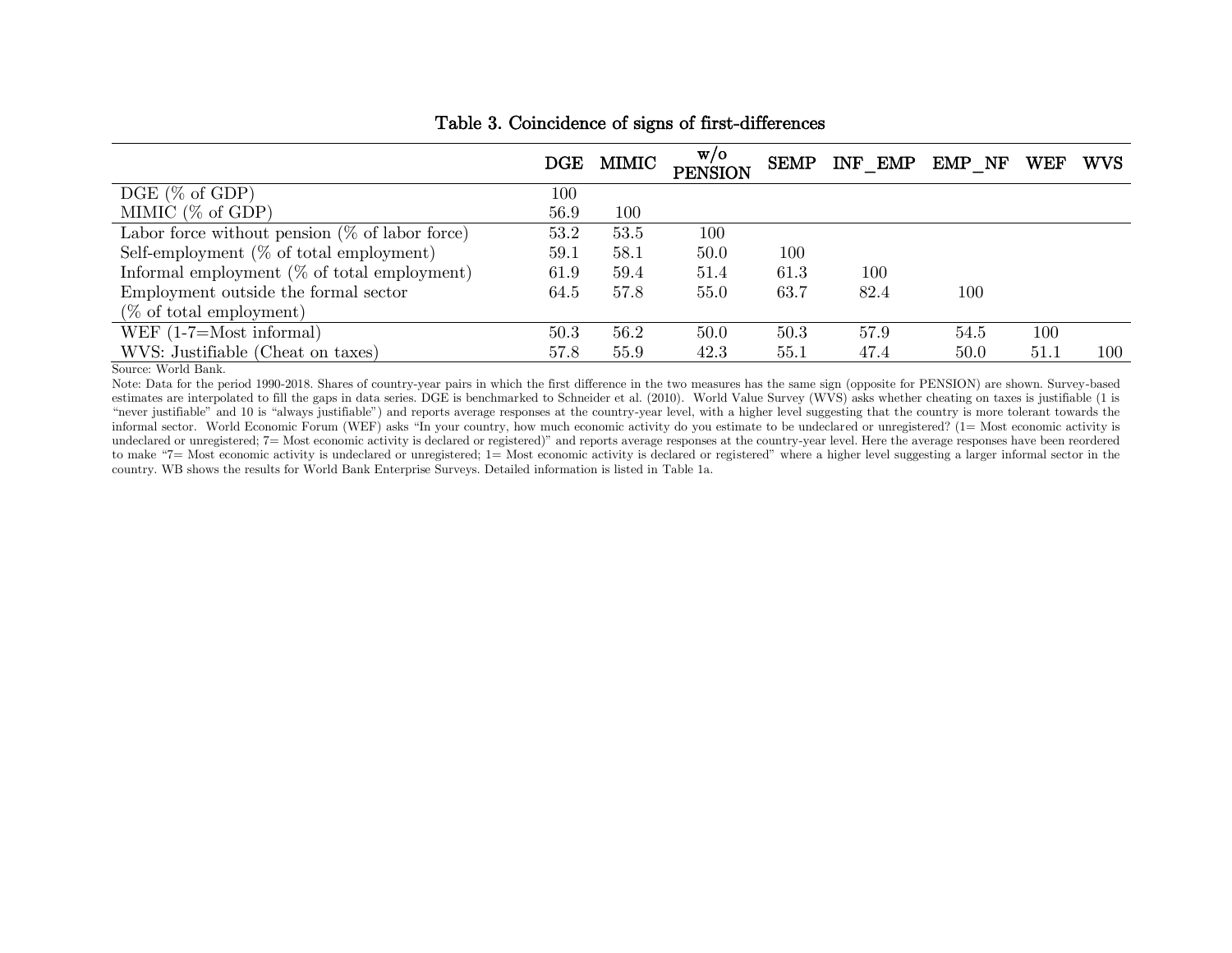|              |                         | <b>Output</b>             |                                    |
|--------------|-------------------------|---------------------------|------------------------------------|
|              | $[1]$                   | [2]                       | [3]                                |
|              | <b>Formal output</b>    | DGE-based informal output | <b>MIMIC-based informal output</b> |
| World        | 6.42                    | $5.83***$                 | $5.04***$                          |
| <b>AEs</b>   | $3.82^{\circ}$          | $3.89^{\circ}$            | $2.42***$                          |
| <b>EMDES</b> | 6.92                    | $6.27***$                 | $5.55***$                          |
|              |                         | <b>Employment</b>         |                                    |
|              | [4]                     | [5]                       | [6]                                |
|              | <b>Total employment</b> | <b>Formal employment</b>  | Self-employment                    |
| World        | 3.46                    | $5.16***$                 | $6.69***$                          |
| <b>AEs</b>   | $2.05^{\circ}$          | $2.34***$                 | $4.88$ <sup>****</sup>             |
| <b>EMDES</b> | 3.84                    | $5.90***$                 | $7.31***$                          |

### Table 4. Volatility of formal and informal economies

Source: World Bank.

Note: Data are for the period 1990-2018. Formal output is captured by official GDP, while informal output uses DGE-based or MIMIC-based estimates. Total employment is the sum of formal employment and self-employment. Volatility shows the standard deviations (SDs) of the concerning variables' annual growth rates. "\*\*\*" implies significant differences at 1 percent level in the SDs of the annual growth rates of formal output and those of informal output in row [1]-[3] (in the SDs of the annual growth rates of total employment and those of formal/self-employment in row [4]-[6]). The shaded areas indicate that the SDs of the annual growth rates of DGE-based informal output (formal employment) significantly differ from those of MIMIC-based informal output (selfemployment). "^" indicates significant differences at 5 percent level between advanced economies (AEs) and emerging markets and developing economies (EMDEs).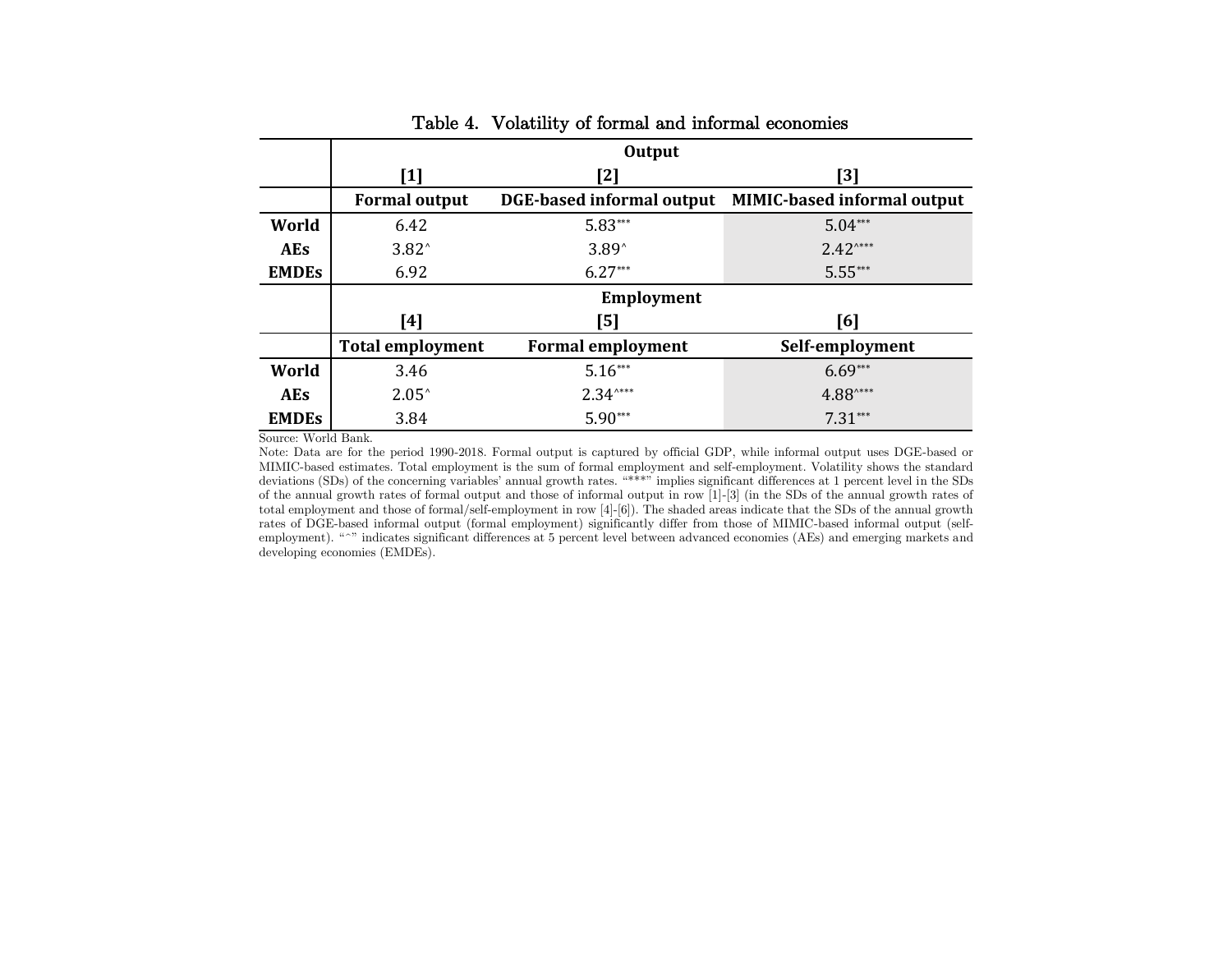|              | <b>Formal Output</b> |                             |                                  |                        |                           |  |  |
|--------------|----------------------|-----------------------------|----------------------------------|------------------------|---------------------------|--|--|
|              | $#$ of observations  | Duration<br>${\rm (years)}$ | Amplitude<br>$(\%)$              | Cumulative<br>loss (%) | Slope<br>$(\%)$           |  |  |
| World        | 307                  | 1.5<br>$[1.0]$              | $-5.6$<br>$[-3.1]$               | $-6.5$<br>$[-1.8]$     | $-3.7$<br>$[-2.2]$        |  |  |
| <b>AEs</b>   | 72                   | 1.5<br>$[1.0]$              | $-4.0*$<br>$[-2.4]^{**}$         | $-4.0$<br>$[-1.4]*$    | $-2.6**$<br>$[-2.0]$      |  |  |
| <b>EMDEs</b> | 235                  | 1.5<br>$[1.0]$              | $-6.0$<br>$[-3.1]$               | $-7.3$<br>$[-2.0]$     | $-4.0$<br>$[-2.4]$        |  |  |
|              |                      |                             | <b>DGE-based Informal Output</b> |                        |                           |  |  |
|              | $#$ of observations  | Duration<br>(years)         | Amplitude<br>$(\%)$              | Cumulative<br>loss (%) | Slope<br>$(\%)$           |  |  |
| World        | 336                  | 1.5<br>$[1.0]$              | $-5.2$<br>$[-2.9]$               | $-5.7$<br>$[-1.8]$     | $-3.5$<br>$[-2.2]$        |  |  |
| <b>AEs</b>   | 87                   | 1.6<br>$[1.0]^{**}$         | $-4.2$<br>$[-2.7]$               | $-4.8$<br>$[-1.6]$     | $-2.7**$<br>$[-2.0]$      |  |  |
| <b>EMDEs</b> | 249                  | 1.5<br>[1.0]                | $-5.6$<br>$[-3.2]$               | $-6.1$<br>$[-1.9]$     | $-3.8$<br>$[-2.2]$        |  |  |
|              |                      |                             | MIMIC-based Informal Output      |                        |                           |  |  |
|              | $#$ of observations  | Duration<br>${\rm (years)}$ | Amplitude<br>$(\%)$              | Cumulative<br>loss (%) | Slope<br>$(\%)$           |  |  |
| World        | 155                  | 1.4<br>[1.0]                | $-4.2$<br>$[-2.1]$               | $-5.6$<br>$[-1.1]$     | $-2.7$<br>$[-1.7]$        |  |  |
| <b>AEs</b>   | 44                   | 1.6<br>$[1.0]$              | $-2.7*$<br>$[-0.7]^{**}$         | $-3.1$<br>$[-0.4]$ *** | $-1.5***$<br>$[-0.7]$ *** |  |  |
| <b>EMDEs</b> | 111                  |                             | $-4.7$<br>$[-2.4]$               | $-6.4$<br>$[-1.3]$     | $-3.1$<br>$[-2.0]$        |  |  |

Table 5a Cyclical features of recessions in formal and informal economy

Source: World Bank.

Note: Data for recession episodes starting and ending in the period 1990-2018. Business cycle turning points determined based on formal and informal GDP levels (i.e. official GDP statistics for formal output, DGE and MIMIC estimates for informal output) using the algorithm of Harding and Pagan (2002). Recession is defined as the phase from peak to trough while its corresponding "Duration", "Amplitude", "Cumulative loss" and "Slope" are defined as in Claessens et al. (2012). All statistics correspond to sample means. Medians are in brackets. Asterisks refer to the significant differences in means (or medians) between advanced economies (AEs) and emerging markets and developing economies (EMDEs). "\*\*\*" implies significance at 1% level, "\*\*" implies significance at 5% level, "\*" implies significance at  $10\%$  level. Differences between informal and formal economies that are significant at 10 percent level are highlighted in shaded gray.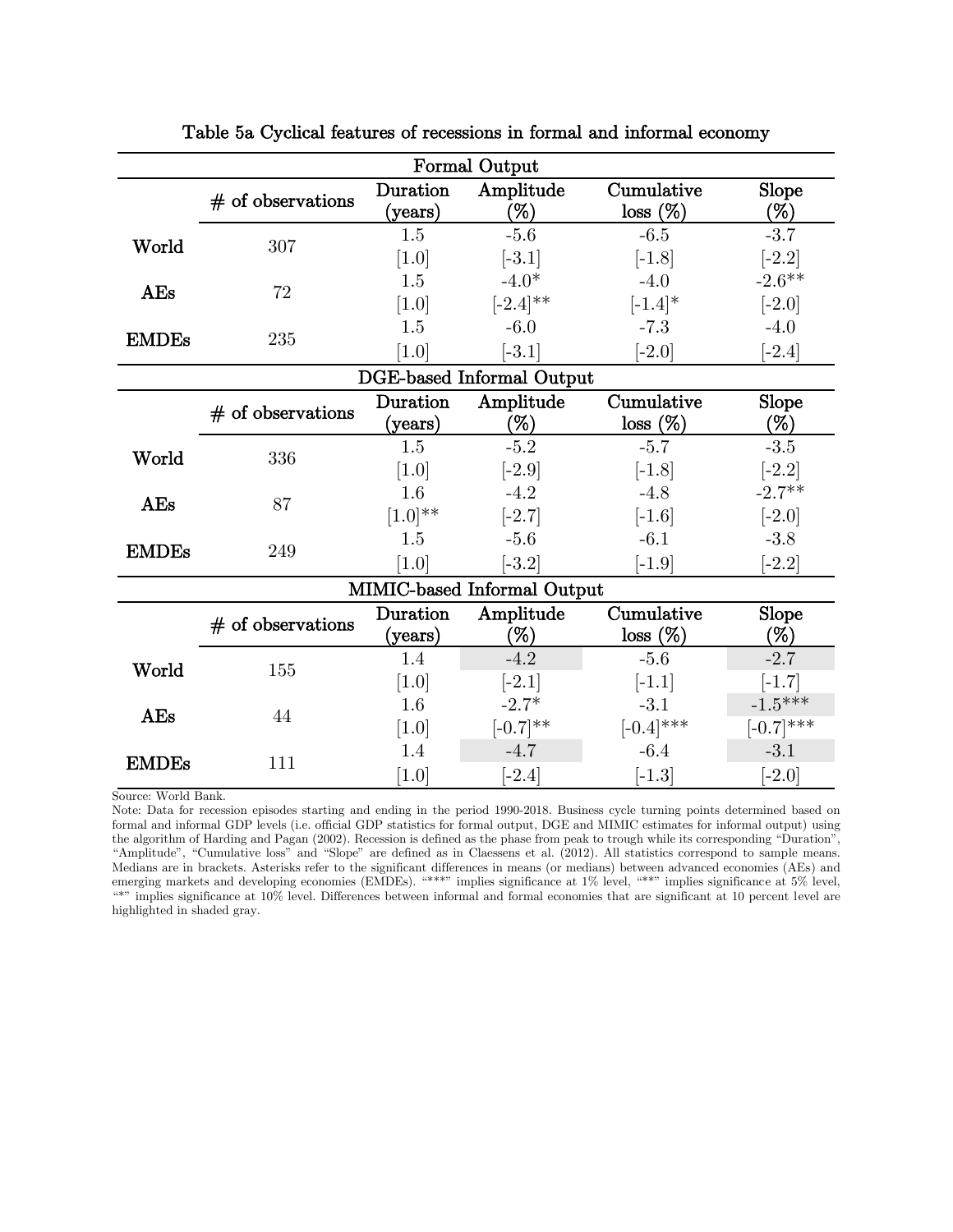|              | <b>Formal Output</b> |                                  |                     |                 |  |  |
|--------------|----------------------|----------------------------------|---------------------|-----------------|--|--|
|              | $#$ of observations  | Duration<br>${\rm (years)}$      | Amplitude<br>$(\%)$ | Slope<br>$(\%)$ |  |  |
| World        | 194                  | 2.1                              | 5.4                 | 4.6             |  |  |
|              |                      | $[1.5]$                          | $[3.3]$             | [2.1]           |  |  |
| <b>AEs</b>   | 37                   | 1.7                              | $2.7***$            | $2.0*$          |  |  |
|              |                      | $[2.0]$                          | $[2.3]^{**}$        | $[1.1]^{**}$    |  |  |
| <b>EMDEs</b> | 157                  | 2.1                              | 6.1                 | $5.2\,$         |  |  |
|              |                      | [1.6]                            | [3.6]               | $[2.4]$         |  |  |
|              |                      | <b>DGE-based Informal Output</b> |                     |                 |  |  |
|              | $#$ of observations  | Duration                         | Amplitude           | Slope           |  |  |
|              |                      | ${\rm (years)}$                  | $(\%)$              | (%)             |  |  |
| World        | 236                  | 2.0                              | 4.1                 | 3.6             |  |  |
|              |                      | $[2.0]$                          | [3.1]               | $[2.2]$         |  |  |
| <b>AEs</b>   | 58                   | 1.9                              | $2.4***$            | $2.2**$         |  |  |
|              |                      | $[2.0]$                          | $[1.8]$ ***         | $[1.5]$ ***     |  |  |
| <b>EMDEs</b> | 178                  | 2.1                              | 4.7                 | 4.0             |  |  |
|              |                      | [2.0]                            | [3.7]               | [2.5]           |  |  |
|              |                      | MIMIC-based Informal Output      |                     |                 |  |  |
|              | $#$ of observations  | Duration                         | Amplitude           | Slope           |  |  |
|              |                      | ${\rm (years)}$                  | $(\%)$              | $(\%)$          |  |  |
| World        | 87                   | 1.6                              | 3.5                 | 2.3             |  |  |
|              |                      | [1.0]                            | [3.0]               | [2.1]           |  |  |
| <b>AEs</b>   | 22                   | 1.5                              | $1.9***$            | $1.4*$          |  |  |
|              |                      | $[1.0]$                          | $[1.7]$ ***         | $[0.6]$ ***     |  |  |
| <b>EMDEs</b> | 65                   | 1.7                              | 4.1                 | 2.6             |  |  |
|              |                      | [1.0]                            | [3.4]               | [2.1]           |  |  |

Table 5b Cyclical features of recoveries in formal and informal economy

Source: World Bank.

Note: Data for recovery episodes starting and ending in 1990-2018. Business cycle turning points determined based on formal and informal GDP levels (i.e. official GDP statistics for formal output, DGE and MIMIC estimates for informal output) using the algorithm of Harding and Pagan (2002). Recovery is defined as the time it takes for output to rebound from the trough to the peak level before the recession while its corresponding "Duration", "Amplitude", and "Slope" are defined as in Claessens et al. (2012). All statistics correspond to sample means. Medians are in brackets. Asterisks refer to the significant differences in means (or medians) between advanced economies (AEs) and emerging markets and developing economies (EMDEs). "\*\*\*" implies significance at 1% level, "\*\*" implies significance at 5% level, "\*" implies significance at 10% level. Differences between informal and formal economies that are significant at 10 percent level are highlighted in shaded gray.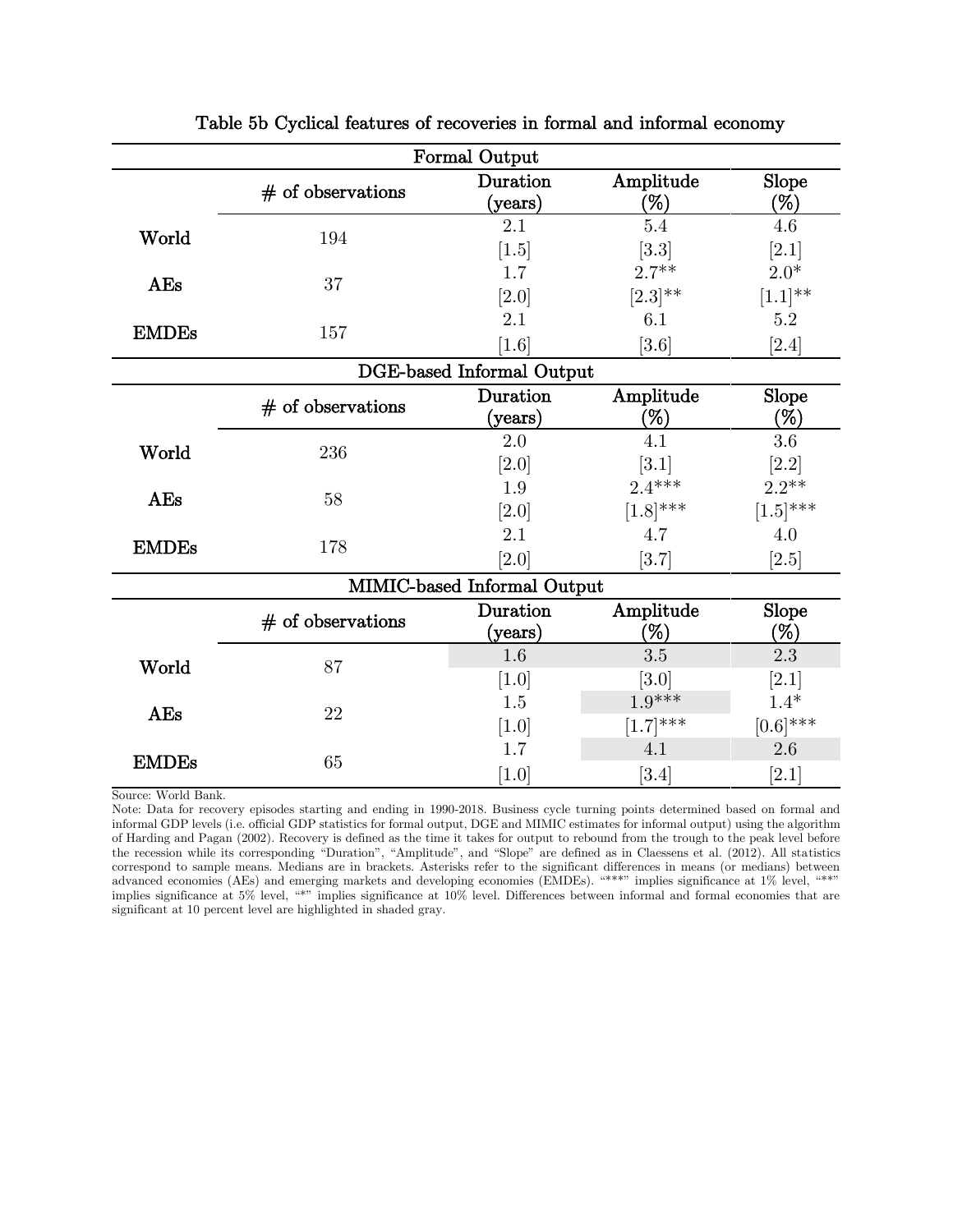|              | Formal output |          | DGE-based informal output |          | MIMIC-based informal output |          |  |
|--------------|---------------|----------|---------------------------|----------|-----------------------------|----------|--|
|              | Recession     | Recovery | Recession                 | Recovery | Recession                   | Recovery |  |
| World        | $0.5\,$       | 0.6      | 0.2                       | $-0.4$   | $-0.7$                      | 0.9      |  |
|              | 1.1           | [0.3]    | [0.7]                     | [0.2]    | [0.5]                       | [0.1]    |  |
| AEs          | $-0.7$        | $-0.4$   | $-0.6$                    | $-0.4$   | $-1.3$                      | $-0.3$   |  |
|              | $[-0.2]^{**}$ | [0.03]   | $[-0.3]*$                 | $[-0.1]$ | $[-1.1]^{**}$               | [0.4]    |  |
| <b>EMDEs</b> | $1.3\,$       | $1.1\,$  | 0.8                       | $-0.4$   | $-0.3$                      | 1.5      |  |
|              | [2.1]         | [0.9]    | [1.2]                     | [0.2]    | [1.4]                       | $[-0.9]$ |  |

### Table 6a Informal employment during formal and informal business cycles

Source: World Bank.

Note: Data for the period 1990-2018. MIMIC = multiple indicators multiple causes model; DGE= dynamic general equilibrium model. Business cycle turning points determined based on formal and informal GDP levels (that is, official GDP statistics for formal output, DGE and MIMIC estimates for informal output) using the algorithm of Harding and Pagan (2002). Recession is defined as the phase from peak to trough while recovery is defined as the time it takes for output to rebound from the trough to the peak level before the recession (Claessens, Kose, and Terrones 2012). Expansion is defined as the period from trough to next peak (Claessens, Kose, and Terrones 2012). All statistics correspond to the sample means of the overall percentage changes in self-employment over the corresponding business cycle phases. Medians are in brackets. EMDEs with poor statistical capacity and three outliers (Democratic Republic of Congo, Gabon, and Zimbabwe) were dropped. Shaded cells represent numbers that significantly differ from zero. Asterisks refer to the significant differences in means (or medians) between advanced economies (AEs) and emerging market and developing economies (EMDEs). \*\*\*, \*\*, and enote significance at the 1, 5, and 10 percent significance levels.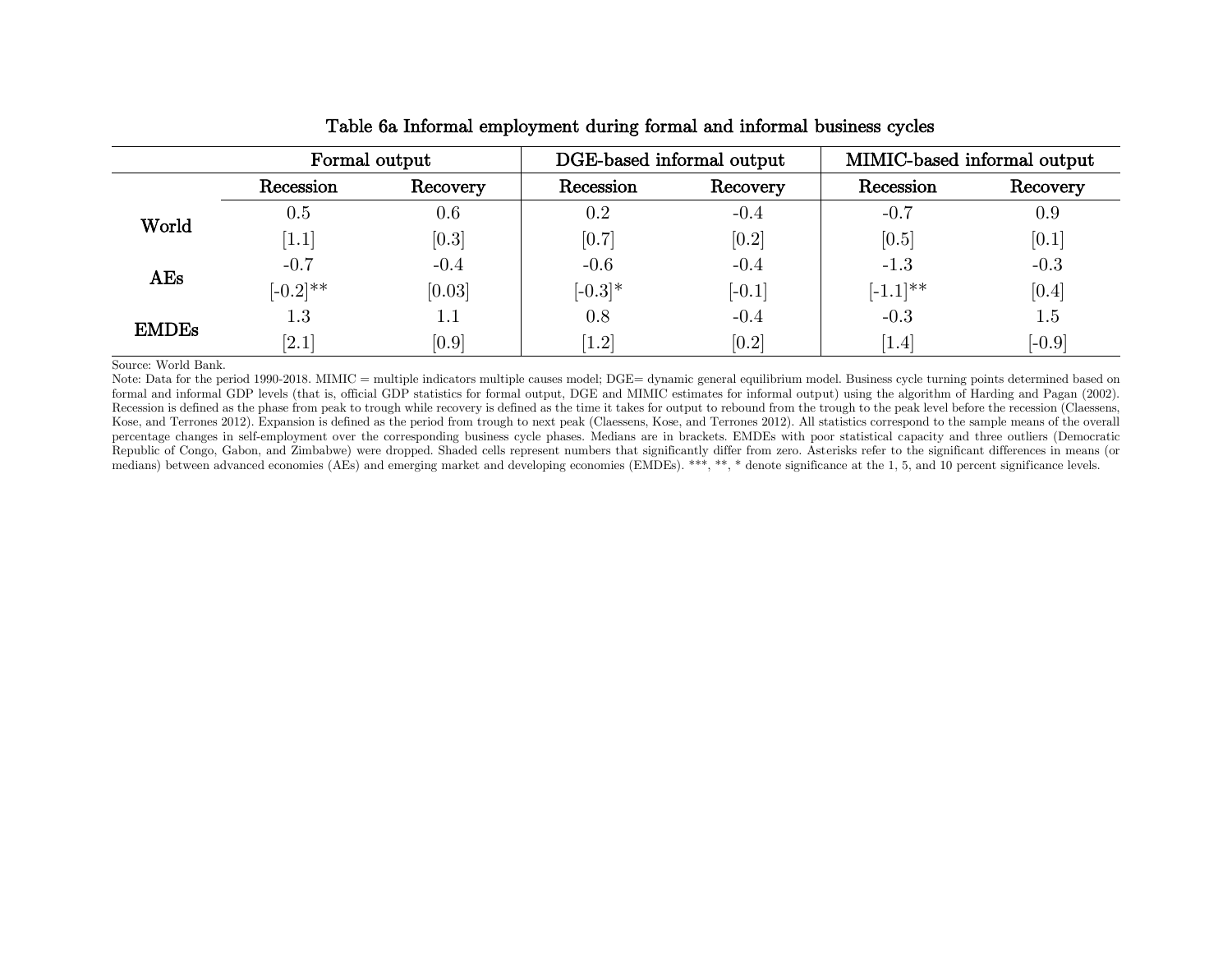|              | Total employment | Formal employment |           |                    |  |
|--------------|------------------|-------------------|-----------|--------------------|--|
|              | Recession        | Recovery          | Recession | Recovery           |  |
| World        | $-0.6$           | $1.3\,$           | $-1.0$    | $1.5\,$            |  |
|              | $[-0.3]$         | [0.6]             | $[-1.0]$  | [0.6]              |  |
| AEs          | $-2.5***$        | $-0.4**$          | $-2.7***$ | $-0.3**$           |  |
|              | $[-1.4]$ ***     | $[-0.5]$ ***      | $[-1.6]$  | $[-0.3]$ ***       |  |
| <b>EMDEs</b> | 0.7              | 2.1               | 0.1       | 2.5                |  |
|              | $[1.2]$          | [1.6]             | $[-0.0]$  | $\left[2.1\right]$ |  |

### Table 6b Formal and total employment during formal business cycles

Source: World Bank.

Note: Data for the period 1990-2018. Formal employment is proxied by total employment excluding self-employment. Business cycle turning points determined based on official GDP statistics for formal output using the algorithm of Harding and Pagan (2002). Recession is defined as the phase from peak to trough while recovery is defined as the time it takes for output to rebound from the trough to the peak level before the recession (Claessens, Kose, and Terrones 2012). All statistics correspond to the sample means of the overall percentage changes in total (formal) employment over the corresponding business cycle phases. EMDEs with poor statistical capacity and three outliers (Democratic Republic of Congo, Gabon, and Zimbabwe) were dropped. Medians are in brackets. Shaded cells represent numbers that significantly differ from zero. Asterisks refer to the significant differences in means (or medians) between advanced economies (AEs) and emerging market and developing economies (EMDEs). \*\*\*, \*\*, \* denote significance at the 1, 5, and 10 percent significance levels.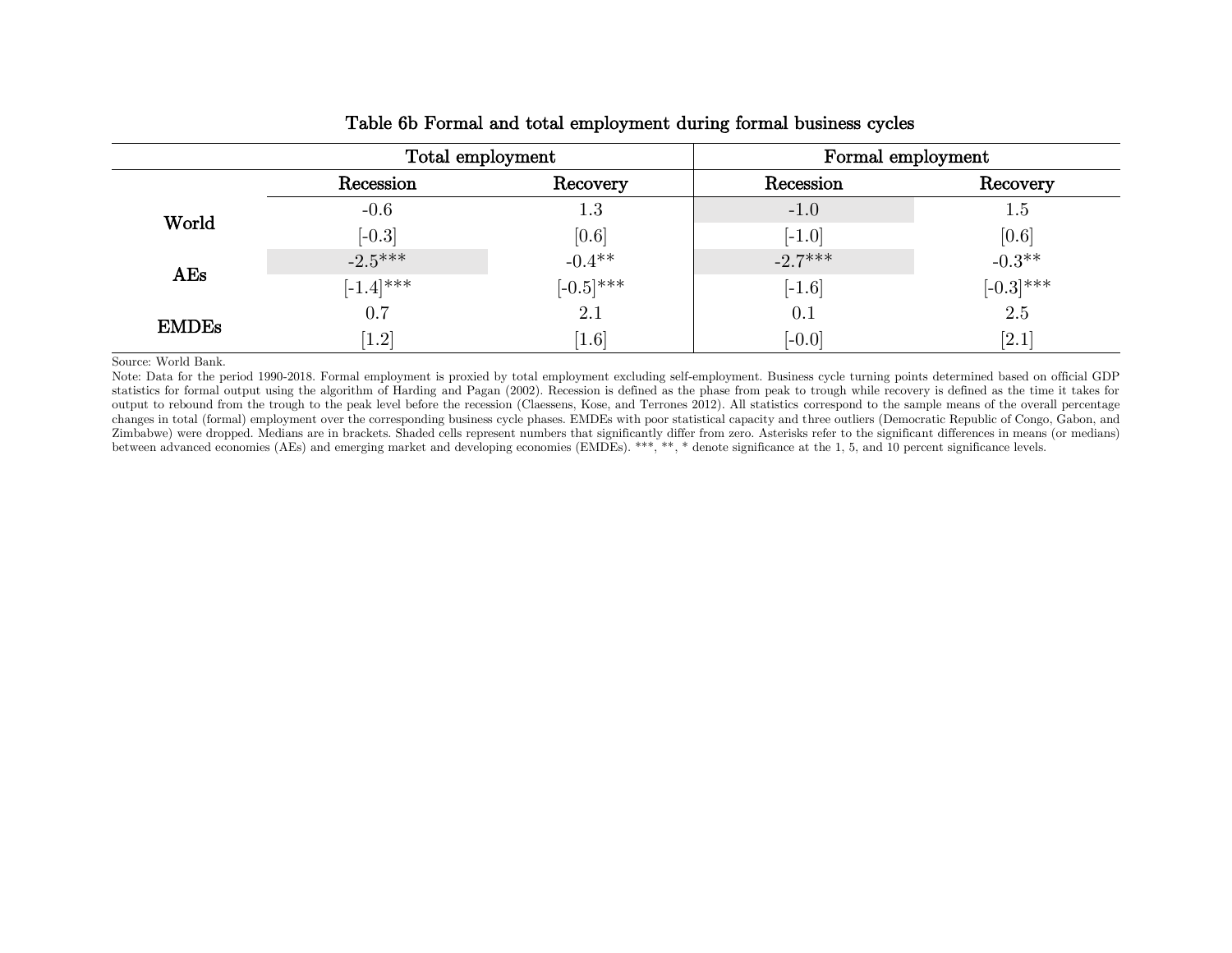# Annex

The following section describes the methodologies that are employed to estimate measures of informality. Detailed data description is presented in Table A1.

# The multiple indicators multiple causes model (MIMIC model)

To estimate the size of the informal sector in percent of official GDP with the MIMIC model, this study closely follows Schneider, Buehn, and Montenegro (2010) and includes six causes and three indicators used in their study.<sup>31</sup> The six cause variables used are: 1) size of government (general government final consumption expenditure as a percent of GDP, from UN spliced with WDI); 2) share of direct taxation (direct taxes in percent of overall taxation, WDI); 3) fiscal freedom index from Heritage Foundation; 4) business freedom index from Heritage Foundation; 5) the unemployment rate and GDP per capita to capture the state of the economy (WDI, the latter is spliced with WEO); and 6) government effectiveness (Worldwide Governance Indicators). The three indicator variables include: 1) growth rate of GDP per capita (WDI, spliced with WEO); 2) the labor force participation rate (people over 15 economically active in percent of population, WDI, spliced with Haver Analytics), and 3) currency as a ratio of M0 (currency outside the banks) over M1 (IMF IFS and Haver Analytics).

The estimation results are shown in Table A2. The model specification that ensures maximum data coverage (i.e. Column (5)) is used to generate the MIMIC index of the share of informal output relative to official GDP  $(\tilde{\eta}_t)$ . Then we conduct an additional benchmarking procedure where  $\tilde{\eta_t}$  is converted into absolute values of the informal sector  $(\hat{\eta}_t)$  using the following equation:<sup>32</sup>

$$
\widehat{\eta_t} = \frac{\widetilde{\eta}t}{\widetilde{\eta}_{2000}} \eta_{2000}^*,\tag{1}
$$

where t denotes year,  $\tilde{\eta}_{2000}$  is the value of the estimated index in the base year 2000, and  $\eta_{2000}^*$  is the exogenous estimate (base value) of the shadow economies in 2000. While the estimates  $(\tilde{\eta}_t)$  determine the movement of the absolute values of the informal sector over time, the base values  $\eta_{2000}^*$  decide the rankings of the countries' informal sector within the sample in year 2000. The base values  $\eta_{2000}^*$  are taken from Schneider (2007) or, for another 10 countries, from Schneider et al. (2010).

# The dynamic general equilibrium model (DGE)

In the model, an infinitely-lived representative household is endowed with  $K_0$  units of productive capital and a total of  $H_t > 0$  units of time. The household has access to two productive technologies, denoted formal and informal, and maximizes its lifetime utility by solving the following optimization problem:

<sup>&</sup>lt;sup>31</sup> MIMIC is a type of Structural Equation Model (SEM). The estimation of a SEM with latent variables can be done by means of LISREL (used by Schneider, Buehn, and Montenegro 2010), SPSS, and Stata. Here, Stata is used.

 $32$  Calibration is performed separately for each country. Following Schneider et al. (2010), the MIMIC index has been adjusted to the positive range by adding a positive constant.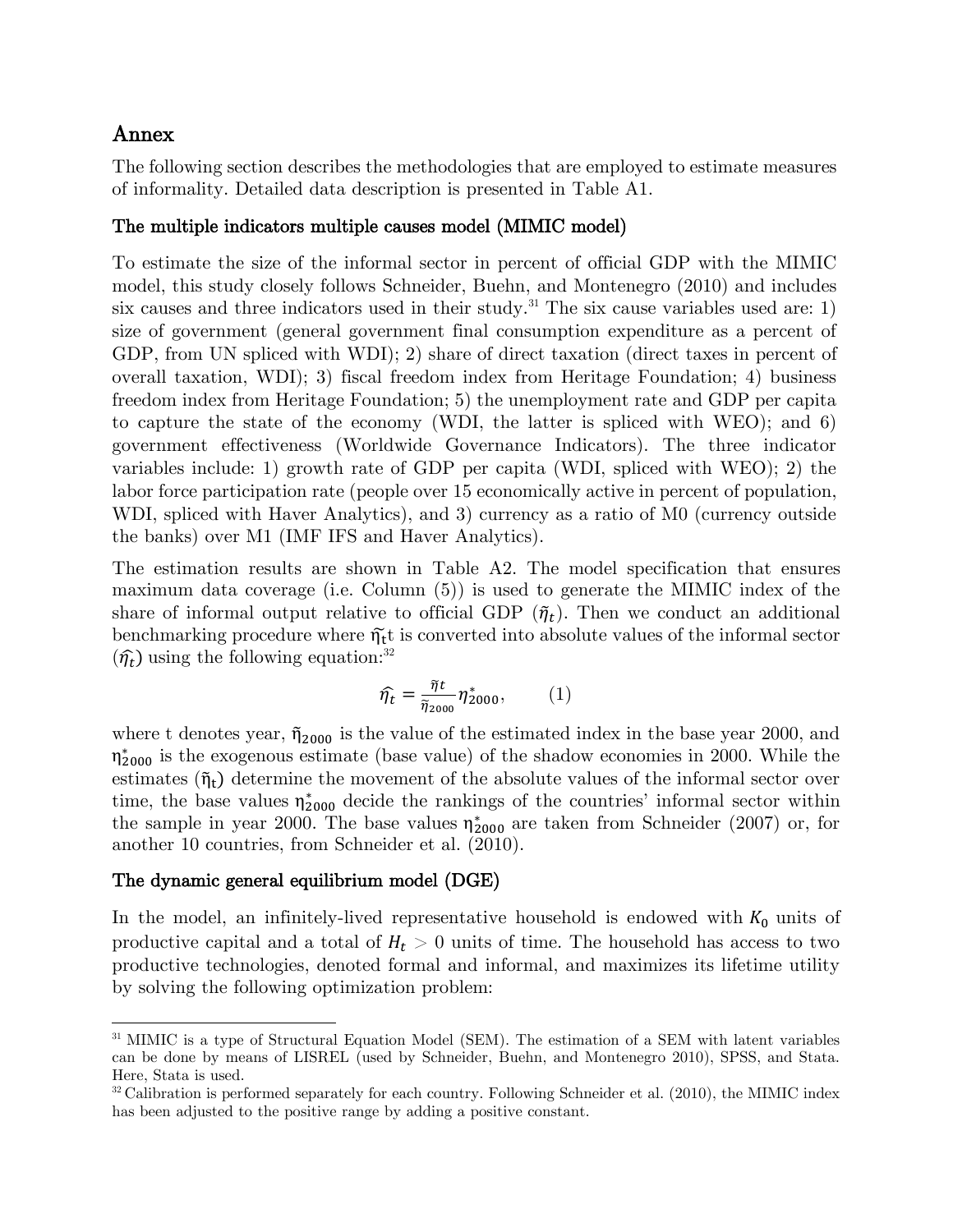$$
\max_{\{C_t, I_t, K_{t+1}, N_{It}, N_{Ft}\}_{t=0}^{\infty}} \sum_{t=0}^{\infty} \beta^t U(C_t)
$$
\ns.t.  $C_t + I_t = (1 - \tau_t) A_{Ft} K_t^{\alpha} N_{Ft}^{1-\alpha} + A_{It} N_{It}^{\gamma}$  (2)  
\n $K_{t+1} = I_t + (1 - \delta) K_t$  (3)  
\n $N_{It} + N_{Ft} = H_t$  (4)

 $\beta$  < 1 is a discount factor and the instantaneous utility function U(.) is strictly increasing and strictly concave.  $Eq(2)$  defines the household's resource feasibility constraint: the sum of consumption  $C_t$  and investment  $I_t$  should equal the amount produced using the formal and informal technologies. The right-hand side of  $Eq(2)$  shows that the formal technology  $(A_{Ft})$  follows a standard Cobb-Douglas specification and is exclusive to the formal sector.  $K_t$  is the household's capital stock while  $N_{Ft}$  is the number of hours the household devotes to the formal sector.  $\tau_t$  captures the tax rate imposed on formal output. Informal output depends on the number of hours the household devotes to the informal sector,  $N_{It}$ , and its technology,  $A_{It}$ .<sup>33</sup>

The rest of the household's problem is standard:  $Eq(3)$  specifies the law of motion for capital, where  $\delta \in [0; 1]$  is the depreciation rate. Eq(4) is the household s time constraint. In this simple model, the government s policy  $\tau_t$  is assumed to be exogenously given and the tax revenue is assumed to be used to finance an exogenous stream of government spending,  $G_t$ . Then, given the government policy variable tax burden  $\{\tau_t\}$ , a competitive equilibrium of the two-sector model is a set of sequences  $\{C_t, I_t, K_{t+1}, N_{lt}, N_{ft}, G_t\}_{t=0}^{\infty}$  that maximize expected utility from consumption (i.e.  $\sum_{t=0}^{\infty} \beta^t U(C_t)$ ).

The model provides a reasonable mapping between the formal economy and informal economy in a dynamic setting. The two key equilibrium conditions are the equilibrium condition that connects the formal and informal economy through labor allocation, and the equilibrium condition that captures the intertemporal substitution. Our calibration and data construction rely on these two conditions to estimate the ratio,  $\frac{Y_{lt}}{Y_{gt}}$  $\frac{Y_{It}}{Y_{Ft}}$ , which can be

further expressed as  $\frac{A_{lt}N_{lt}^{\gamma}}{A_{lt}N_{nt}^{\alpha}}$  $\frac{A_{It}N_{it}}{A_{Ft}K_t^{\alpha}N_{Ft}^{1-\alpha}}.$ 

The calibration follows Elgin and Oztunali (2012) and takes parameter values suggested by the earlier literature (e.g. Ihrig and Moe 2004).<sup>34</sup>  $\alpha$  is assumed to be equal to 0.36, and  $\gamma$  takes the value of 0.425. Data are gathered from PWT 9.0 for capital stock  $(K_t)$ , private consumption  $(C_t)$ , formal employment  $(N_{F_t})$ , depreciation rates  $(\delta$ , country averages), and tax rates  $(\tau_t)$ . By matching the productivity in the informal sector to the informal economy size in 2007 of the series reported in Schneider et al. (2010) and assuming that

<sup>&</sup>lt;sup>33</sup> The model also assumes no cost for hiding income, that the government cannot enforce payment of taxes, and the household will attempt to hide any income received from the informal sector.

<sup>&</sup>lt;sup>34</sup> Elgin and Oztunali (2012) are not using the model to do a full calibration exercise, where each equilibrium condition is satisfied for every period. Since only two of the equilibrium conditions are utilized, stationarity of empirical data for calibration is a lesser concern. Their approach is followed here.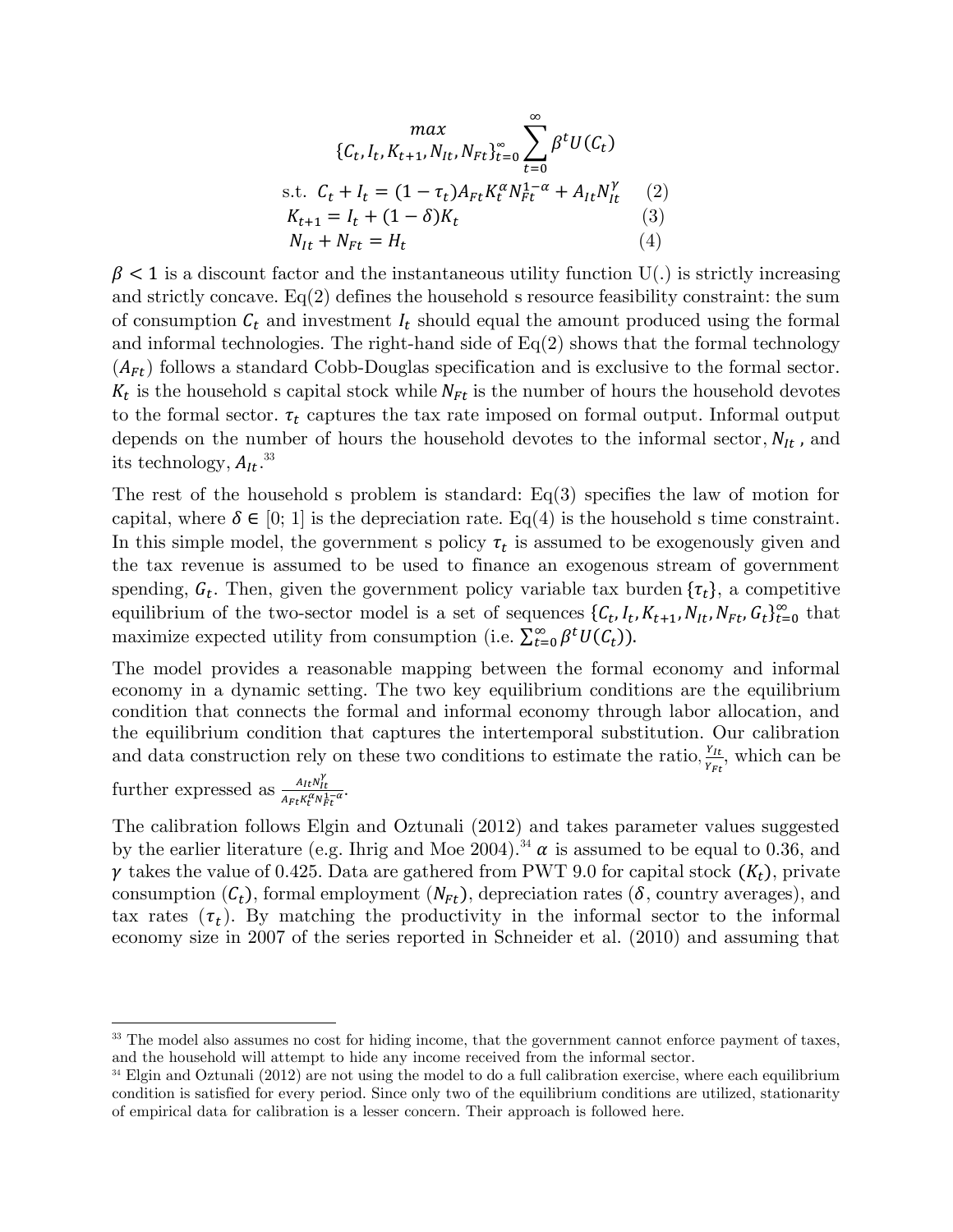$A_{It}$  grows at the average growth rate of  $K_t$  and  $A_{Ft}$ ,<sup>35</sup> the DGE estimates are computed for 158 countries over the period 1950-2018.

The estimation results are qualitatively robust to different model specifications such as using alternative values for  $\delta$ ,  $\alpha$ ,  $\gamma$ , adding labor-leisure choice, tax enforcement parameter to informal sector income (for example, using revenue in percent of GDP rather than government spending in percent of GDP for  $\tau_t$ ), see Elgin and Oztunali (2012) for details.

### Labor-related measures of Informality

Several cross-country databases report the survey-based estimates on the share of selfemployment in total employment: $361$ ) the 2016 World Development Indicators (World Bank 2016), which cover 175 economies from 1980 (mainly from 1990s) to 2014; 2) the International Labour Organization (2016), which covers 109 economies from 1997 to 2014; and 3) OECD (updated in 2016, 2018, and 2020), which covers 34 OECD countries from 1955 to 2018. When regarding employment outside the formal sector and informal employment, ILO compiled statistics for up to 76 middle- and low-income countries for 1999-2018.

For a comprehensive dataset on labor-related measures on informality, we combine the cross-country databases, provided by WDI, ILO, and OECD, and gather additional data from the national statistical bureaus (offices), Haver Analytics, the disclosed Living Standards Measurement Studies (LSMS, World Bank), and spliced data from IADB and Eurostat to fill some gaps in years. Data priority is first given to cross-country databases (World Bank, ILO, and OECD) and then national statistical bureaus (offices), Haver Analytics, and LSMS, followed by estimates obtained from previous studies, IADB and Eurostat. IADB reports the share of self-employment in total employment (15-64 years old) for 19 Latin American economies between 1990 and 2018, while Eurostat reports the same measure for 29 EU economies and 5 non-EU economies for the period 19832018. By focusing on employment of the 15-64 years old groups, their data are systematically lower than those from other cross-country databases. The final step adds 105 more observations to the sample (3 percent of the full sample).

The national statistical bureaus (offices) that provided data or were contacted are: Angola, Argentina, Azerbaijan, The Bahamas, Bahrain, Belarus, Belize, Benin, Bhutan, Bosnia and Herzegovina, Botswana, Brunei Darussalam, Bulgaria, Burkina Faso, Burundi, Cabo Verde, Cambodia, Cameroon, Central African Republic, Chad, China, Comoros, Croatia, Cyprus, Democratic Republic of Congo, Republic of Congo, Arab Republic of Egypt, Equatorial Guinea, Eritrea, Ethiopia, Fiji, Gabon, The Gambia, Georgia, Ghana, Guinea, Guinea-Bissau, Guyana, Haiti, Islamic Republic of Iran, Jamaica, Jordan, Kenya, Kuwait, Kyrgyz Republic, Lao People's Democratic Republic, Latvia, Lebanon, Libya, Lithuania, Malawi, Maldives, Malta, Mauritania, Moldova, Morocco, Mozambique,

<sup>&</sup>lt;sup>35</sup> This assumption implies that growth in the formal sector can spillover to the informal sector via capital accumulation and technological diffusion.

<sup>&</sup>lt;sup>36</sup> Both ILO and WDI only report model-based estimates from 2018 onward, which may suffer from caveats such as strong economic assumptions and reliance on other studies' independent estimates to do the benchmarking. Due to the issues related with model-based estimates, historical WDI and ILO reports are collected to obtain survey-based estimates. The model-based estimates from ILO and WDI were used to update the share of self-employment when no other source of information is available.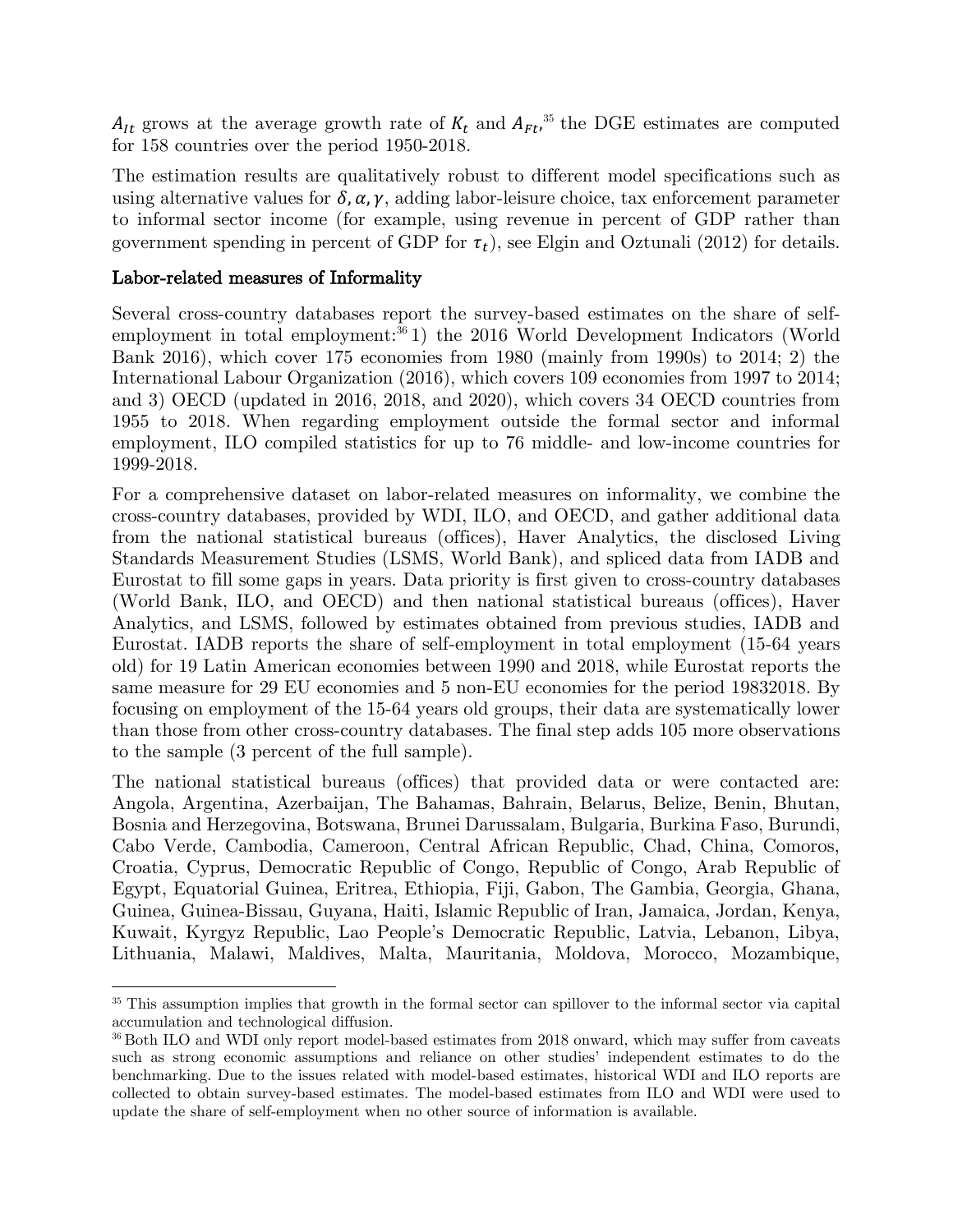Myanmar, Nepal, Niger, Nigeria, North Macedonia, Oman, Papua New Guinea, Qatar, Romania, Rwanda, Saudi Arabia, Senegal, Sierra Leone, Singapore, Solomon Islands, Sudan, Suriname, Swaziland, Syrian Arab Republic, Tajikistan, Tanzania, Togo, Trinidad and Tobago, Tunisia, United Arab Emirates, República Bolivariana de Venezuela, Vietnam, and Republic of Yemen.

# **Dating informal business cycles**

Identifying turning points. Following Claessens, Kose, and Terrones (2012), Berge and Jorda (2011), and Harding and Pagan (2002), the Bry and Boschan (1971)'s algorithm is applied to date the business cycles of formal and informal sectors. Peaks (troughs) are defined as occurring at time t whenever  $\{\Delta y_t > (<0, \Delta y_{t+1} < (>)0\}$ . As the censoring rule, if there are additional peaks/troughs within a 5-year period around a peak, the one with the deepest contraction/expansion is picked. When calculating characteristics of business cycles, the closest peaks (troughs) before troughs (peaks) are used when there are several peaks (troughs) in a row.

Characteristics of business cycle phases. The main characteristics of the recession and recovery phases, including duration, amplitude, and slope, are defined as in Claessens, Kose, and Terrones (2012):

- The *duration* captures, for a recession, the period from peak to trough and, for a recovery, the period it takes for output to return to its pre-trough peak.
- The *amplitude* of a recession measures the change in output from a peak to the next trough. The amplitude of a recovery measures the change in output during the first year of an expansion, which is the period between a trough and its following peak.
- The *slope* measures the speed of a given cyclical phase. It is defined as the ratio of amplitude over duration for a recession phase and the ratio of the change from the trough to the last peak divided by the duration for a recovery phase.

For recessions only, another widely used measure, cumulative loss, is calculated. It captures the overall cost of a recession. The cumulative loss is defined as the difference between the sum of annual changes in output and half of the amplitude during a recession.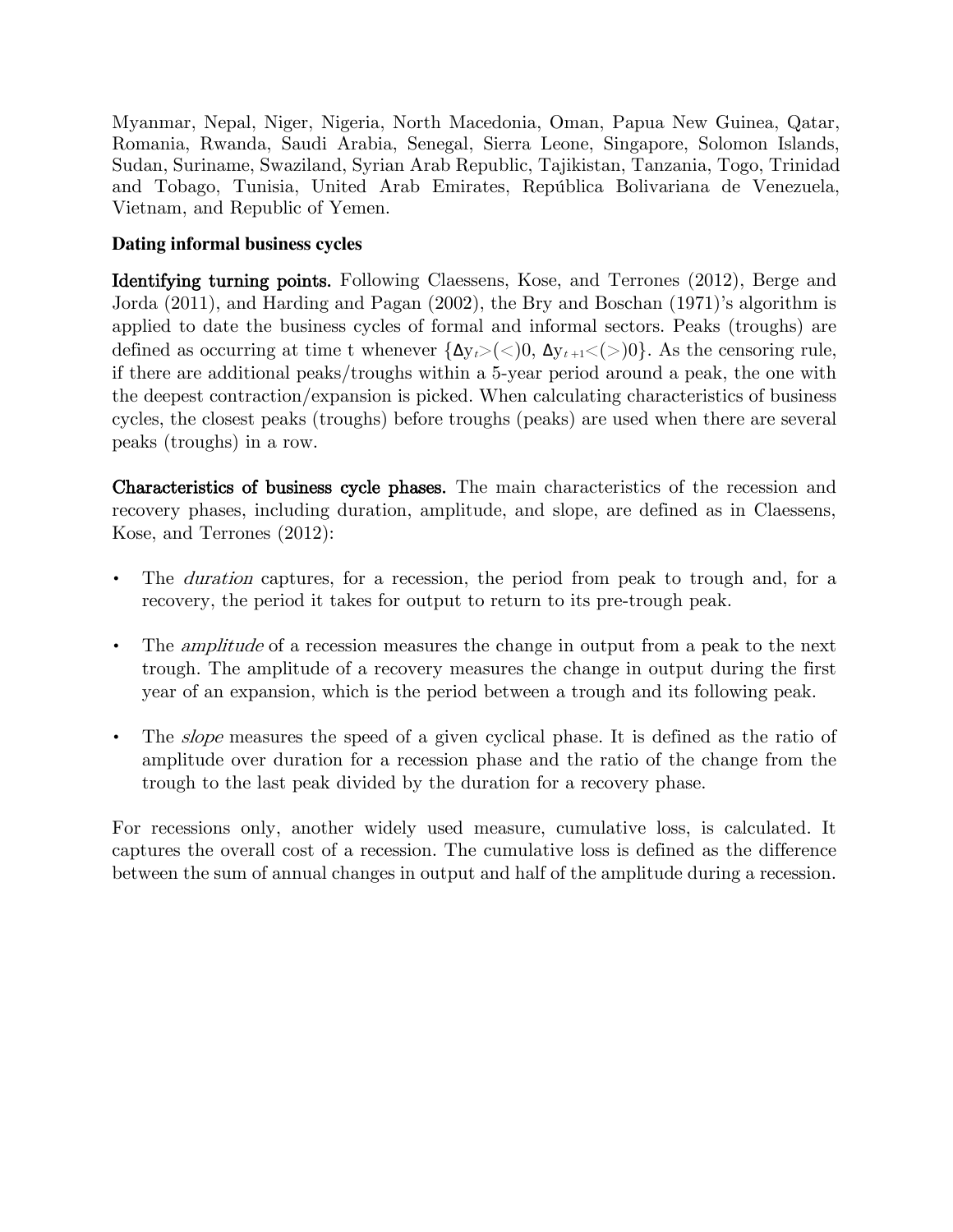### Data Method Sources Measure # of Ctry Period Setup MIMIC-based informal output Indirect estimates (MIMIC) Author's calculations Size of the informal sector as a percentage of official GDP estimated using the model of Schneider, Buehn, and Montenegro (2010) 160 1993-2018 Balanced panel DGE-based informal output Indirect estimates (DGE) Author's calculations Size of the informal economy as a percentage of official GDP estimated using the approach of Elgin and Oztunali (2012). 158 1950-2018 Balanced panel Share of self-employment Labor force survey and household survey WDI, ILO, OECD, National Statistical Offices, Eurostat, IADB, Haver Analytics, and LSMS. The share of self-employment in total employment (survey-based estimates). 180 1955-2018 Unbalanced panel Share of informal employment Labor force survey and household survey ILO The share of informal employment in percent of total employment (harmonized) 72 2000-2018 Repeated crosssections Share of employment outside the formal sector Labor force survey and household survey ILO The share of employment outside the formal sector in percent of total employment (harmonized) 76 1999-2018 Unbalanced panel Pension coverage Labor force survey and household survey WDI The fraction of the labor force that contributes to a retirement pension scheme 135 1990-2010 Unbalanced panel World Bank Enterprises Survey Firm survey World Bank Enterprise Survey Four measures on informality: percent of firms competing against unregistered or informal firms, percent of firms formally registered when they started operations in the country, (average) number of years a firm operated without formal registration, and percent of firms identifying practices of competitors in the informal sector as a major constraint. 140 2006-2018 Repeated crosssections World Economic Forum (Executive Opinion Survey) Firm survey World Economic Forum The extent of informal economy based on the question: "In your country, how much economic activity do you estimate to be undeclared or unregistered?  $(1 = \text{Most economic activity is undeclared or})$ unregistered;  $7 =$  Most economic activity is declared or registered)" 154 2008-2018 Balanced panel dataset Informal Market Index (Heritage Foundation) Firm survey Heritage Foundation The subjective perceptions of general compliance with the law, with particular emphasis on the role played by official corruption. The index ranges from 1 to 5 with higher values indicating more informal market activity. 165 1995-2005 Balanced panel dataset Non-observed activities (% of GDP) National account approach UN (2008) Non-observed activities (% of GDP) 44 Various years Cross-sectional data The Eurobarometer Survey: Indirect measure of the informal economy Household surveys and social opinion surveys The Eurobarometer Survey Interviewers ask respondents whether he/she has purchased goods or serviced embodied undeclared work or supplied labor in the informal economy. The survey also includes information on whether the respondents receive all or part of their regular salary or the remuneration for extra work or overtime hours as cash-in-hand and without declaring it to tax or social security authorities. Finally, the survey shows whether respondents find informal economic activities acceptable. 27 2007 and 2013 Repeated crosssections World Values Survey: Tax morale Household surveys and social opinion surveys World Values Survey Interviewers ask whether respondents can justify cheating on taxes. Detailed descriptions are reported in Table A3. 94 81-84, 94-98, 99-04, 05-09, 10-14 Repeated crosssections European Values Survey: Tax morale Household surveys and social opinion surveys European Values Survey Interviewers ask whether it is justifiable for the respondents or their compatriots to cheat on taxes or pay cash to avoid taxes. 16-47 1981, 1990, 1999, and 2008 Repeated crosssections European Social Survey: Indirect measure of the informal economy Household surveys and social opinion surveys European Social Survey Interviewers ask whether respondents paid cash for goods or services with no receipt so as to avoid VAT or taxes over the past five years and whether respondents have a written employment contract. 24 Every two years from 2004-2014 Repeated crosssections

### Table A1. Summary of Data Coverage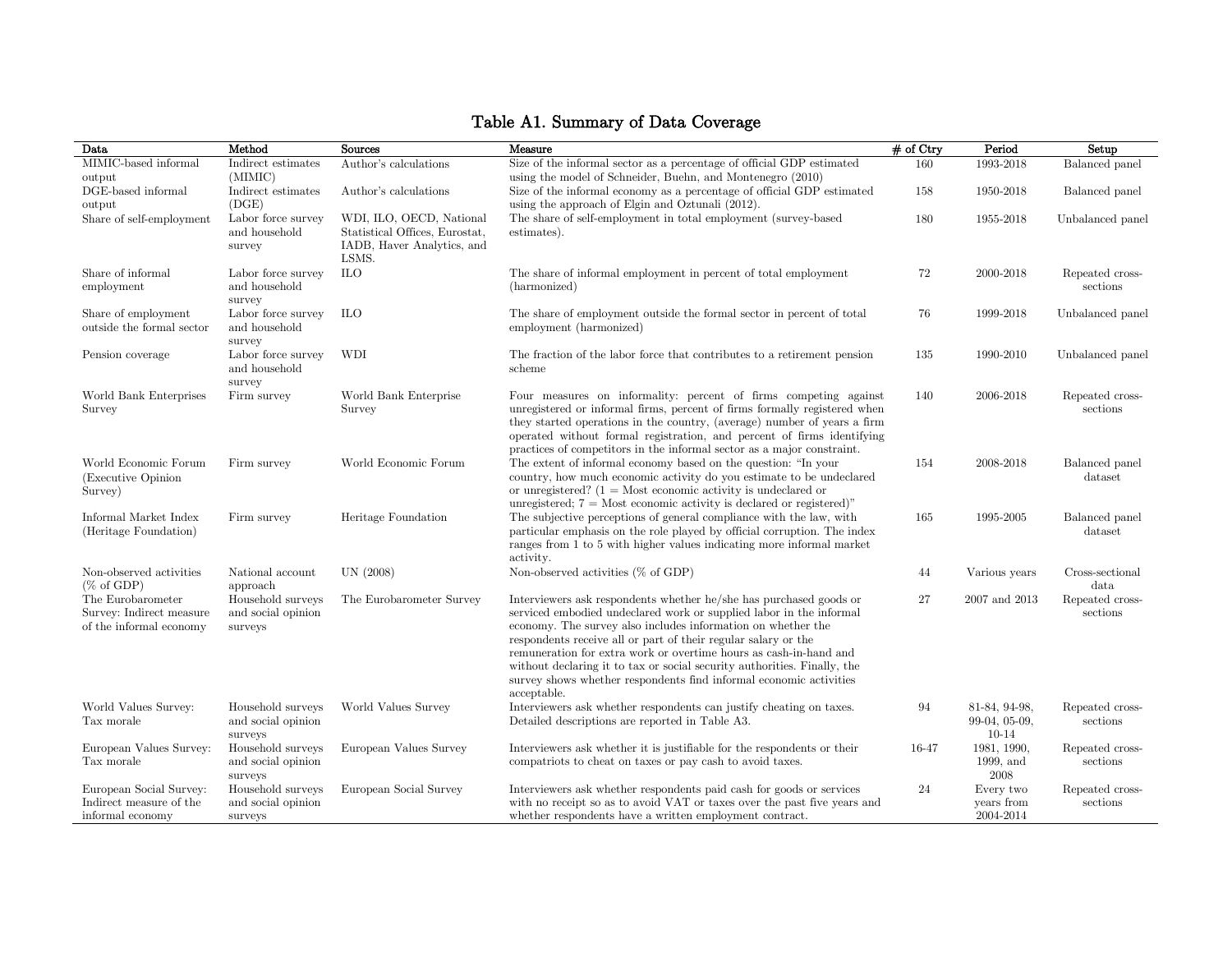|                                  | $\overline{1}$ | $\overline{[2]}$ | $\overline{[3]}$ | $\overline{\mathbf{A}}$ | $ \mathbf{5} $ |
|----------------------------------|----------------|------------------|------------------|-------------------------|----------------|
|                                  | 88             | 98               | 120              | 151                     | 161            |
|                                  | Developing     | Developing       | Countries        | Countries               | Countries      |
|                                  | Countries      | Countries        |                  |                         |                |
| Size of government               | $0.134***$     | $0.144***$       | $0.149***$       | $0.161***$              | $0.152***$     |
|                                  | (0.024)        | (0.020)          | (0.022)          | (0.018)                 | (0.018)        |
| Share of direct taxation         | 0.016          |                  | 0.013            |                         |                |
|                                  | (0.025)        |                  | (0.020)          |                         |                |
| <b>Business Freedom</b>          | $0.047**$      | 0.029            | $0.050**$        |                         |                |
|                                  | (0.022)        | (0.018)          | (0.022)          |                         |                |
| <b>Fiscal Freedom</b>            | 0.008          | $-0.018$         | $-0.038$         |                         |                |
|                                  | (0.024)        | (0.019)          | (0.023)          |                         |                |
| Unemployment rate                | $0.077***$     | $0.104***$       | $0.059***$       | $0.073***$              | $0.071***$     |
|                                  | (0.024)        | (0.019)          | (0.021)          | (0.018)                 | (0.018)        |
| GDP per capita                   | $-0.311***$    | $-0.239***$      | $-0.348***$      | $-0.327***$             | $-0.334***$    |
|                                  | (0.034)        | (0.026)          | (0.029)          | (0.021)                 | (0.021)        |
| Government effectiveness         |                |                  | $-0.070***$      | $-0.059***$             | $-0.060***$    |
|                                  |                |                  | (0.019)          | (0.017)                 | (0.017)        |
|                                  |                |                  |                  |                         |                |
| Growth rate of GDP per capita    | $-0.679***$    | $-0.738***$      | $-0.421***$      | $-0.312***$             | $-0.298***$    |
|                                  | (0.119)        | (0.105)          | (0.079)          | (0.060)                 | (0.060)        |
| Labor force participation rate   | $-0.297***$    | $-0.222***$      |                  | $-0.194***$             | $-0.166***$    |
|                                  | (0.089)        | (0.084)          |                  | (0.053)                 | (0.052)        |
| Growth rate of labor force       |                |                  | $-0.100$         |                         |                |
|                                  |                |                  | (0.066)          |                         |                |
| Currency (M0/M1)                 | 1.000          | 1.000            | 1.000            | 1.000                   | 1.000          |
|                                  | (0.000)        | (0.000)          | (0.000)          | (0.000)                 | (0.000)        |
| Statistical tests                |                |                  |                  |                         |                |
| <b>RMSEA</b>                     | 0.066          | 0.054            | 0.073            | 0.081                   | 0.082          |
| $p(RMSEA < = 0.05)$              | 0.027          | 0.268            | 0.000            | 0.000                   | 0.000          |
| Chi <sup><math>2(p)</math></sup> | 77.975         | 61.510           | 147.337          | 147.305                 | 154.978        |
|                                  | (0.00)         | (0.000)          | (0.000)          | (0.000)                 | (0.000)        |
| <b>AIC</b>                       | 30360.170      | 37812.139        | 46480.999        | 48963.901               | 50399.970      |
| <b>BIC</b>                       | 30437.337      | 37888.618        | 46568.955        | 49040.351               | 50476.798      |
| <b>CFI</b>                       | 0.755          | 0.827            | 0.733            | 0.781                   | 0.773          |
| <b>TLI</b>                       | 0.572          | 0.689            | 0.543            | 0.589                   | 0.574          |
| <b>SRMR</b>                      | 0.034          | 0.029            | 0.043            | 0.042                   | 0.043          |
| CD                               | 0.602          | 0.930            | $\rm 0.975$      | 1                       | 1              |
| Observations                     | 1,267          | 1,742            | 1,803            | 2,646                   | 2,724          |

# Table A2. MIMIC Model Estimation Results (1993-2018)

Note: Absolute z-statistics in parentheses. \*\*\*, \*\*, \* denote significance at the 1, 5, and 10% significance levels. All variables are used as their standardized deviations from the mean. Data sources for variables used in the model are listed in Section II footnote 6. Following the MIMIC models' identification rule, the currency (M0/M1) variable is fixed to an a priori value. The currency variable shows the level of money(cash) in circulation. "AIC" stands for "Akaike's information criterion" and "BIC" stands for "Bayesian information criterion. "RMSEA" stands for "Root Mean Square Error of Approximation". "TLI" stands for "Tucker Lewis Index", "CFI" stands for "Comparative Fit Index", "SRMR" stands for "Standardized Root Mean Square Residual", and "CD" shows the coefficient of determination. These are goodness-of-fit statistics.